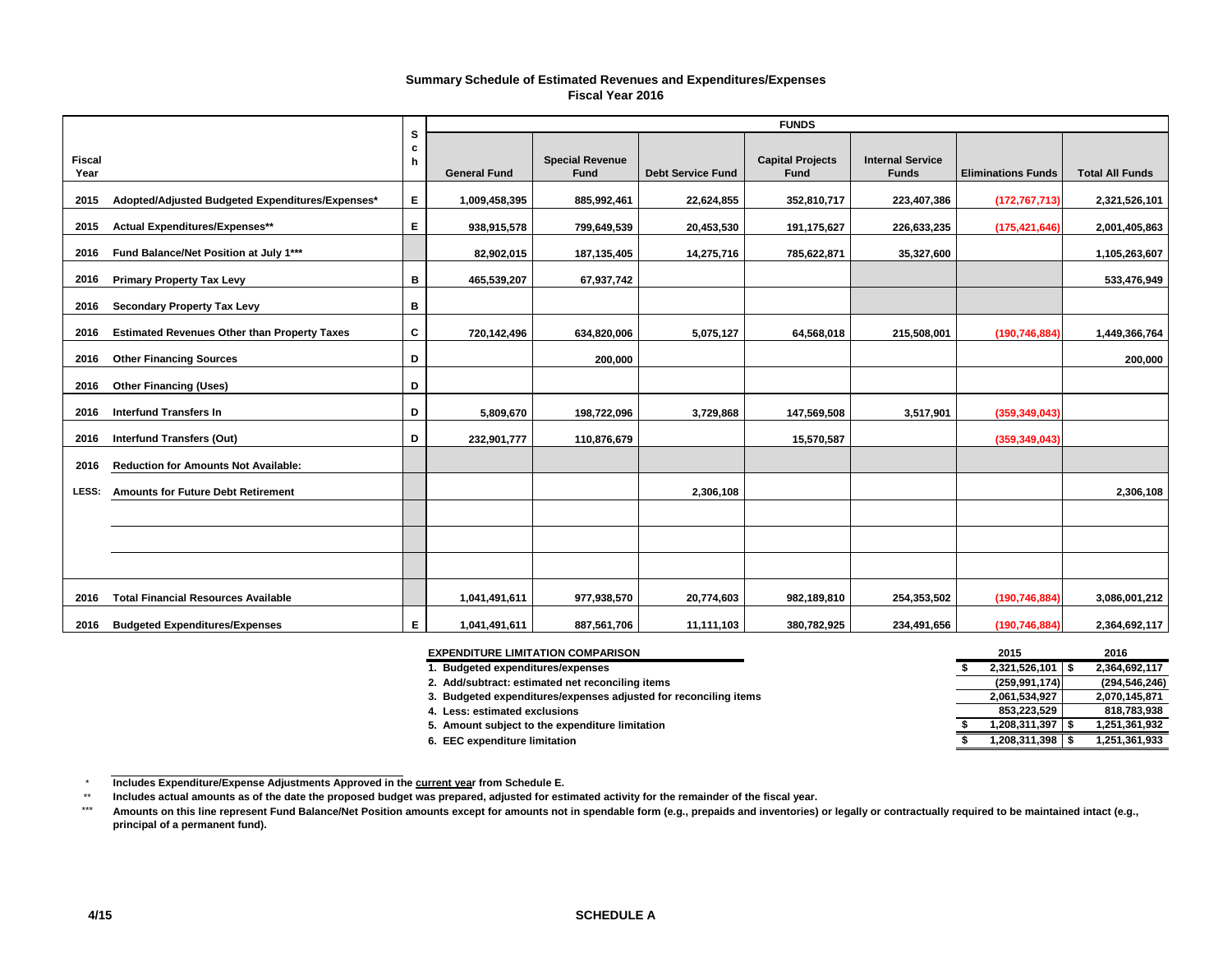### **MARICOPA COUNTY Summary of Tax Levy and Tax Rate Information Fiscal Year 2016**

|                                                                                                                                                                                         |    | 2015        |    | 2016        |
|-----------------------------------------------------------------------------------------------------------------------------------------------------------------------------------------|----|-------------|----|-------------|
| 1. Maximum allowable primary property tax levy.<br>A.R.S. §42-17051(A)                                                                                                                  | S  | 605,635,662 | S  | 628,355,561 |
| 2. Amount received from primary property taxation in<br>the current year in excess of the sum of that<br>year's maximum allowable primary property tax<br>levy. A.R.S. §42-17102(A)(18) | \$ |             |    |             |
| 3. Property tax levy amounts                                                                                                                                                            |    |             |    |             |
| A. Primary property taxes                                                                                                                                                               | \$ | 442,762,977 | \$ | 471,193,529 |
| B. Secondary property taxes<br>General Fund - Override election                                                                                                                         | \$ |             | \$ |             |
| <b>Flood Control District</b>                                                                                                                                                           |    | 43,660,332  |    | 49,512,136  |
| Library District                                                                                                                                                                        |    | 19,504,284  |    | 19,250,761  |
| Total secondary property taxes                                                                                                                                                          | \$ | 63,164,616  | S  | 68,762,897  |
| C. Total property tax levy amounts                                                                                                                                                      | \$ | 505,927,593 | \$ | 539,956,426 |
| 4. Property taxes collected*                                                                                                                                                            |    |             |    |             |
| A. Primary property taxes                                                                                                                                                               |    |             |    |             |
| (1) Current year's levy                                                                                                                                                                 | \$ | 429,480,088 | \$ | 457,057,723 |
| (2) Prior years' levies                                                                                                                                                                 |    | 7,462,534   |    | 8,481,484   |
| (3) Total primary property taxes                                                                                                                                                        | \$ | 436,942,622 | \$ | 465,539,207 |
| B. Secondary property taxes                                                                                                                                                             |    |             |    |             |
| (1) Current year's levy                                                                                                                                                                 | \$ | 61,269,678  | \$ | 66,700,010  |
| (2) Prior years' levies                                                                                                                                                                 |    | 1,086,942   |    | 1,237,732   |
| (3) Total secondary property taxes                                                                                                                                                      | S  | 62,356,620  | \$ | 67,937,742  |
| C. Total property taxes collected **                                                                                                                                                    | \$ | 499,299,242 | \$ | 533,476,949 |
| 5. Property tax rates                                                                                                                                                                   |    |             |    |             |
| A. County tax rate                                                                                                                                                                      |    |             |    |             |
| (1) Primary property tax rate                                                                                                                                                           |    | 1.3209      |    | 1.3609      |
| (2) Secondary property tax rate                                                                                                                                                         |    |             |    |             |
| General Fund - Override election                                                                                                                                                        |    |             |    |             |
| (3) Total county tax rate                                                                                                                                                               |    | 1.3209      |    | 1.3609      |
| B. Special assessment district tax rates                                                                                                                                                |    |             |    |             |
| Secondary property tax rates                                                                                                                                                            |    |             |    |             |
| <b>Flood Control District</b>                                                                                                                                                           |    | 0.1392      |    | 0.1592      |
| <b>Library District</b>                                                                                                                                                                 |    | 0.0556      |    | 0.0556      |

- \* Includes actual property taxes collected as of the date the proposed budget was prepared, plus estimated property tax collections for the remainder of the fiscal year.
- \*\* Represents budgeted Property Tax Revenue. Property tax revenue is budgeted in FY 2016 based on prior years' collection trends, rather than on the actual levy amount. Each year, approximately 3.0% of levied taxes go unpaid. While a portion (approximately 2.0%) are paid in the following tax year, approximately 1.0% are never paid, or are not levied due to resolutions which actually reduce assessed value amounts. Levy for General Fund is \$471,193,529; for Flood Control District is \$49,512,136 and for Library District is \$19,250,761.

### **Truth in Taxation Calculation**

| Maricopa County                            |             |
|--------------------------------------------|-------------|
| Prior Year Actual Levy                     | 442.762.977 |
| Current Values, excluding new construction | 340,394,606 |
| <b>TRUTH IN TAXATION RATE</b>              | 1.3007      |
|                                            |             |

## **4/08 SCHEDULE B**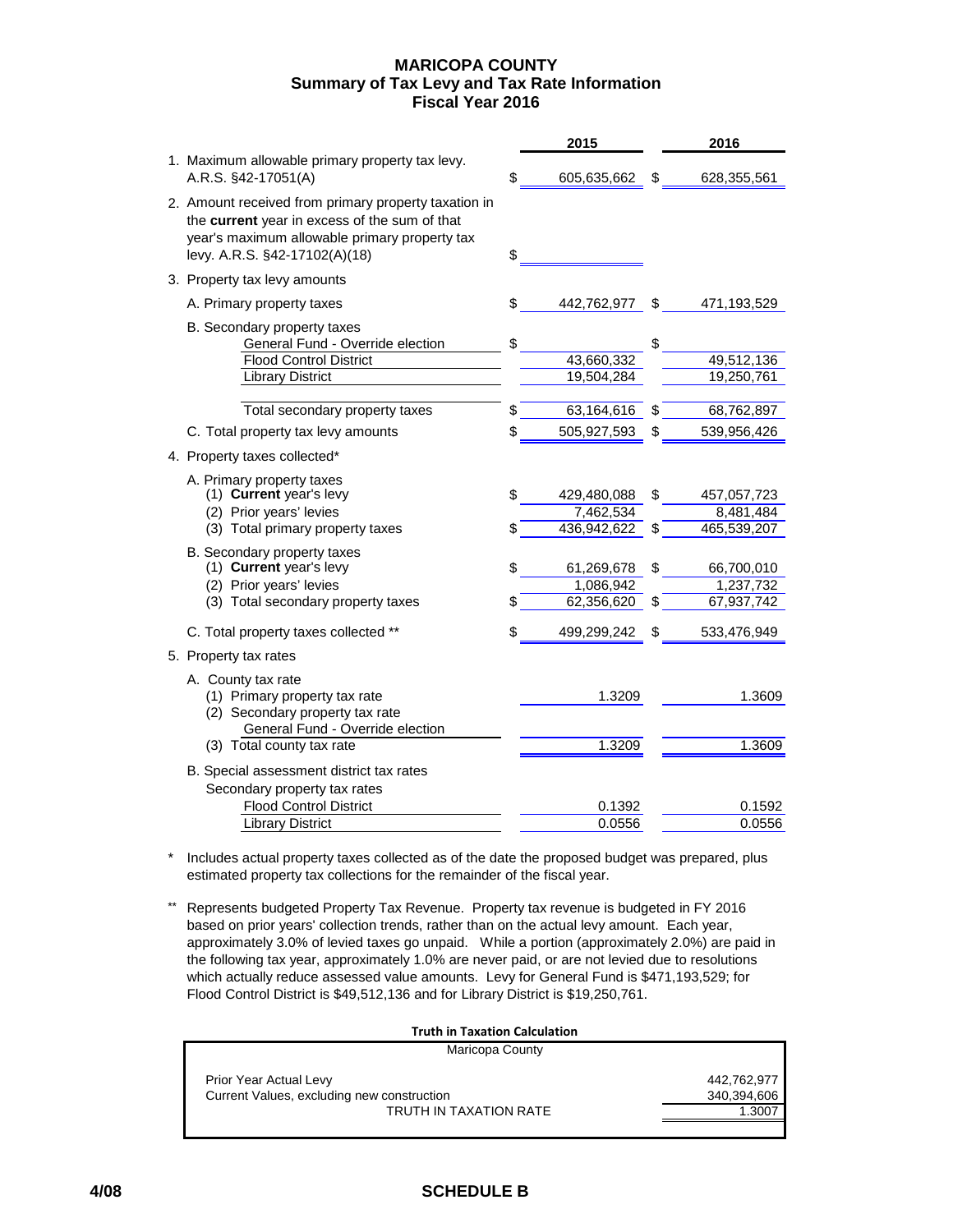## **MARICOPA COUNTY Fiscal Year 2016 Summary by Fund Type of Revenues Other Than Property Taxes**

|                                           | <b>ESTIMATED</b><br><b>REVENUES **</b> | <b>ACTUAL</b><br><b>REVENUES*</b> | <b>ESTIMATED</b><br><b>REVENUES</b> |
|-------------------------------------------|----------------------------------------|-----------------------------------|-------------------------------------|
| <b>SOURCE OF REVENUES</b>                 | 2015                                   | 2015                              | 2016                                |
| <b>GENERAL FUND</b>                       |                                        |                                   |                                     |
| <b>Taxes</b>                              |                                        |                                   |                                     |
| \$<br><b>TAX PENALTIES &amp; INTEREST</b> | 13,500,000                             | \$<br>10,599,804                  | \$<br>11,087,186                    |
| PAYMENTS IN LIEU OF TAXES                 | 12,340,468                             | 12,757,501                        | 13,686,679                          |
| STATE SHARED SALES TAX                    | 465,300,725                            | 464,222,189                       | 492,019,045                         |
| STATE SHARED VEHICLE LICENSE              | 132,858,100                            | 132,120,977                       | 138,282,676                         |
| <b>Licenses and permits</b>               |                                        |                                   |                                     |
| <b>LICENSES AND PERMITS</b>               | 2,296,821                              | 1,901,242                         | 2,311,877                           |
| Intergovernmental                         |                                        |                                   |                                     |
| <b>GRANTS</b>                             | 272,887                                | 23,787                            |                                     |
| OTHER INTERGOVERNMENTAL                   | 4,727,302                              | 5,119,905                         | 5,103,302                           |
| <b>Charges for services</b>               |                                        |                                   |                                     |
| <b>INTERGOV CHARGES FOR SERVICES</b>      | 16,203,253                             | 15,909,613                        | 18,211,659                          |
| OTHER CHARGES FOR SERVICES                | 24,948,742                             | 23,141,427                        | 24,509,638                          |
| PATIENT SERVICES REVENUE                  | 7,000                                  | 7,524                             | 6,988                               |
| <b>Fines and forfeits</b>                 |                                        |                                   |                                     |
| <b>FINES &amp; FORFEITS</b>               | 11,601,839                             | 9,832,624                         | 9,802,082                           |
| <b>Investments</b>                        |                                        |                                   |                                     |
| <b>INTEREST EARNINGS</b>                  | 2,800,000                              | 2,841,587                         | 2,800,000                           |
| <b>Miscellaneous</b>                      |                                        |                                   |                                     |
| MISCELLANEOUS REVENUE                     | 2,638,705                              | 3,220,988                         | 2,321,364                           |
| Total General Fund \$                     | 689,495,842                            | 681,699,168<br>S                  | \$<br>720,142,496                   |

Includes actual revenues recognized on the modified accrual or accrual basis as of the date the proposed budget was prepared, plus estimated revenues for the remainder of the fiscal year.

## **SPECIAL REVENUE FUNDS**

## **Road Fund**

| <b>TRANSPORTATION OPERATIONS</b>        | \$   | 105,980,390 | \$ | 106,136,155 | S  | 108,602,126 |
|-----------------------------------------|------|-------------|----|-------------|----|-------------|
| <b>Total Road Fund</b>                  | \$   | 105,980,390 | \$ | 106,136,155 | \$ | 108,602,126 |
| <b>Health Services Fund</b>             |      |             |    |             |    |             |
| <b>PATIENT SERVICES REVENUE</b>         | \$   | 2,425,701   | S  | 2,826,865   | S  | 2,290,807   |
| <b>Total Health Services Fund</b>       | -S   | 2,425,701   | \$ | 2,826,865   | S  | 2,290,807   |
| <b>List Fund: Other Special Revenue</b> |      |             |    |             |    |             |
| GRANTS, MISC. REVENUE, ETC.             | \$   | 511,380,202 | S  | 496,051,642 | S  | 523,927,073 |
| <b>Total Other Special Reveue</b>       | - \$ | 511,380,202 | S  | 496,051,642 | S  | 523,927,073 |
| Total Special Revenue Funds \$          |      | 619,786,293 |    | 605,014,662 |    | 634,820,006 |
| <b>DEBT SERVICE FUNDS</b>               |      |             |    |             |    |             |
| NON-DEPARTMENTAL                        | \$   | 2,057,300   | \$ | 729,620     | \$ | 1,373,504   |
| <b>STADIUM DISTRICT</b>                 |      | 4,875,991   |    | 4,875,999   |    | 3,701,623   |
| Total Debt Service Funds \$             |      | 6,933,291   | S  | 5,605,619   | S  | 5,075,127   |
| <b>CAPITAL PROJECTS FUNDS</b>           |      |             |    |             |    |             |
| <b>TRANSPORTATION</b>                   | \$   | 13,574,779  | \$ | 10,117,283  | \$ | 29,364,618  |
| <b>LIBRARY DISTRICT</b>                 |      | 6,000       |    | 21,100      |    |             |
| <b>STADIUM DISTRICT</b>                 |      | 750,200     |    | 764,700     |    | 750,200     |
|                                         |      |             |    |             |    |             |

## **4/08 SCHEDULE C**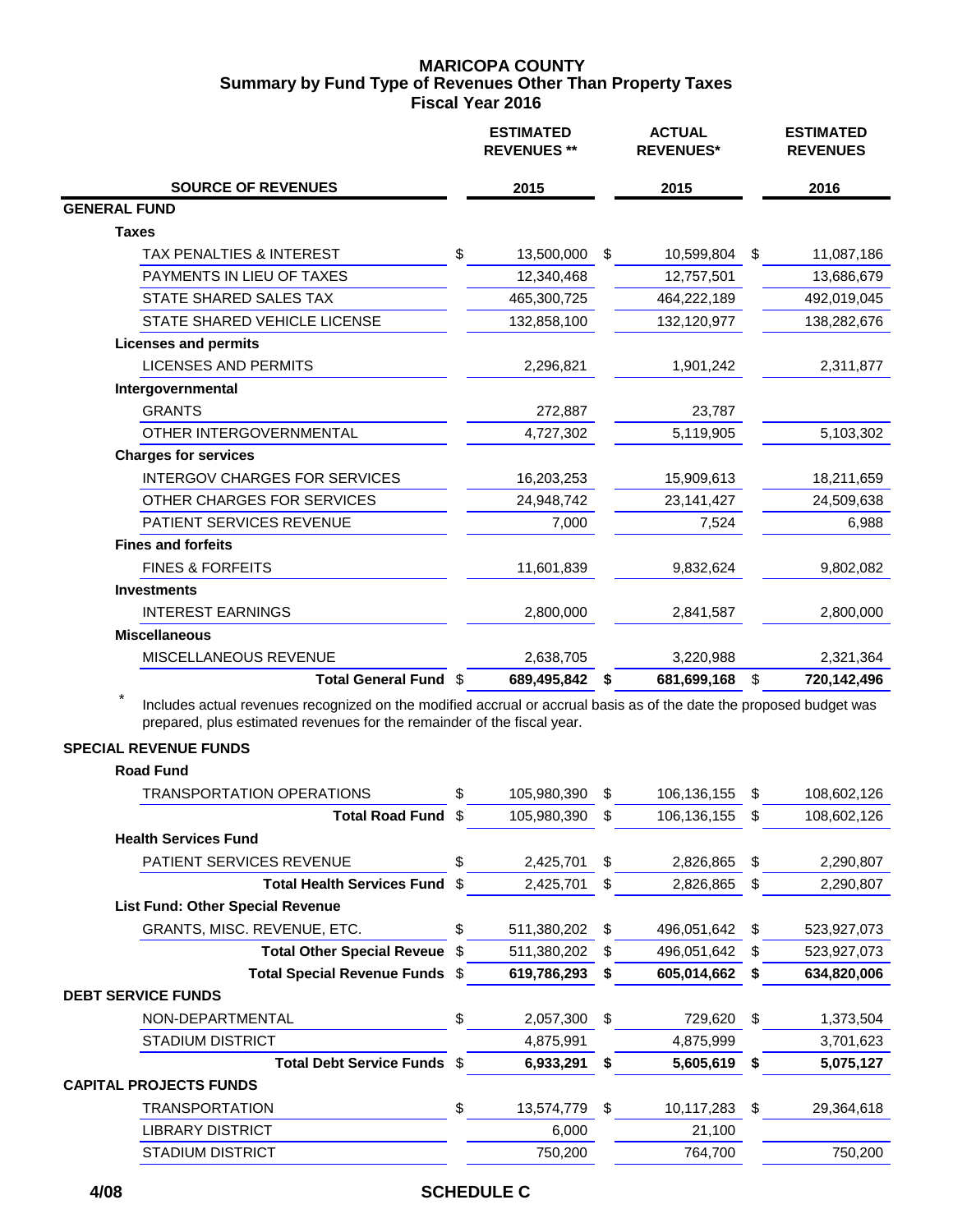## **MARICOPA COUNTY Fiscal Year 2016 Summary by Fund Type of Revenues Other Than Property Taxes**

|                                        | <b>ESTIMATED</b><br><b>REVENUES</b> ** |    | <b>ACTUAL</b><br><b>REVENUES*</b> |    | <b>ESTIMATED</b><br><b>REVENUES</b> |
|----------------------------------------|----------------------------------------|----|-----------------------------------|----|-------------------------------------|
| <b>SOURCE OF REVENUES</b>              | 2015                                   |    | 2015                              |    | 2016                                |
| NON DEPARTMENTAL                       | 7,901,434                              |    | 832,433                           |    | 200                                 |
| <b>FLOOD CONTROL DISTRICT</b>          | 5,700,000                              |    | 7,729,989                         |    | 34,453,000                          |
| Total Capital Projects Funds \$        | 27,932,413                             | S  | 19,465,505                        |    | 64,568,018                          |
| <b>INTERNAL SERVICE FUNDS</b>          |                                        |    |                                   |    |                                     |
| <b>EMPLOYEE BENEFITS AND HEALTH</b>    | \$<br>144,576,843                      | \$ | 144,499,408                       | \$ | 160,167,998                         |
| <b>ENTERPRISE TECHNOLOGY</b>           | 16,514,603                             |    | 16,767,629                        |    | 17,069,304                          |
| <b>PROCUREMENT SERVICES</b>            | 845,217                                |    | 857,936                           |    | 845,217                             |
| <b>EQUIPMENT SERVICES</b>              | 16,854,693                             |    | 18,555,078                        |    | 16,854,693                          |
| <b>RISK MANAGEMENT</b>                 | 20,570,789                             |    | 20,781,757                        |    | 20,570,789                          |
| <b>Total Internal Service Funds \$</b> | 199,362,145                            | S  | 201,461,808                       | S  | 215,508,001                         |
| <b>ELIMINATIONS FUNDS</b>              |                                        |    |                                   |    |                                     |
| <b>ELIMINATIONS</b>                    | \$<br>(172,767,713)                    | \$ | $(175, 421, 646)$ \$              |    | (190,746,884)                       |
| <b>Total Eliminations Funds \$</b>     | (172,767,713)                          | S. | $(175, 421, 646)$ \$              |    | (190, 746, 884)                     |
| <b>TOTAL ALL FUNDS \$</b>              | 1,370,742,271                          | S  | 1,337,825,116                     | S  | 1,449,366,764                       |

 \* Includes actual revenues recognized on the modified accrual or accrual basis as of the date the proposed budget was prepared, plus estimated revenues for the remainder of the fiscal year.

\*\* Includes revenues from adopted budget plus any approved adjustments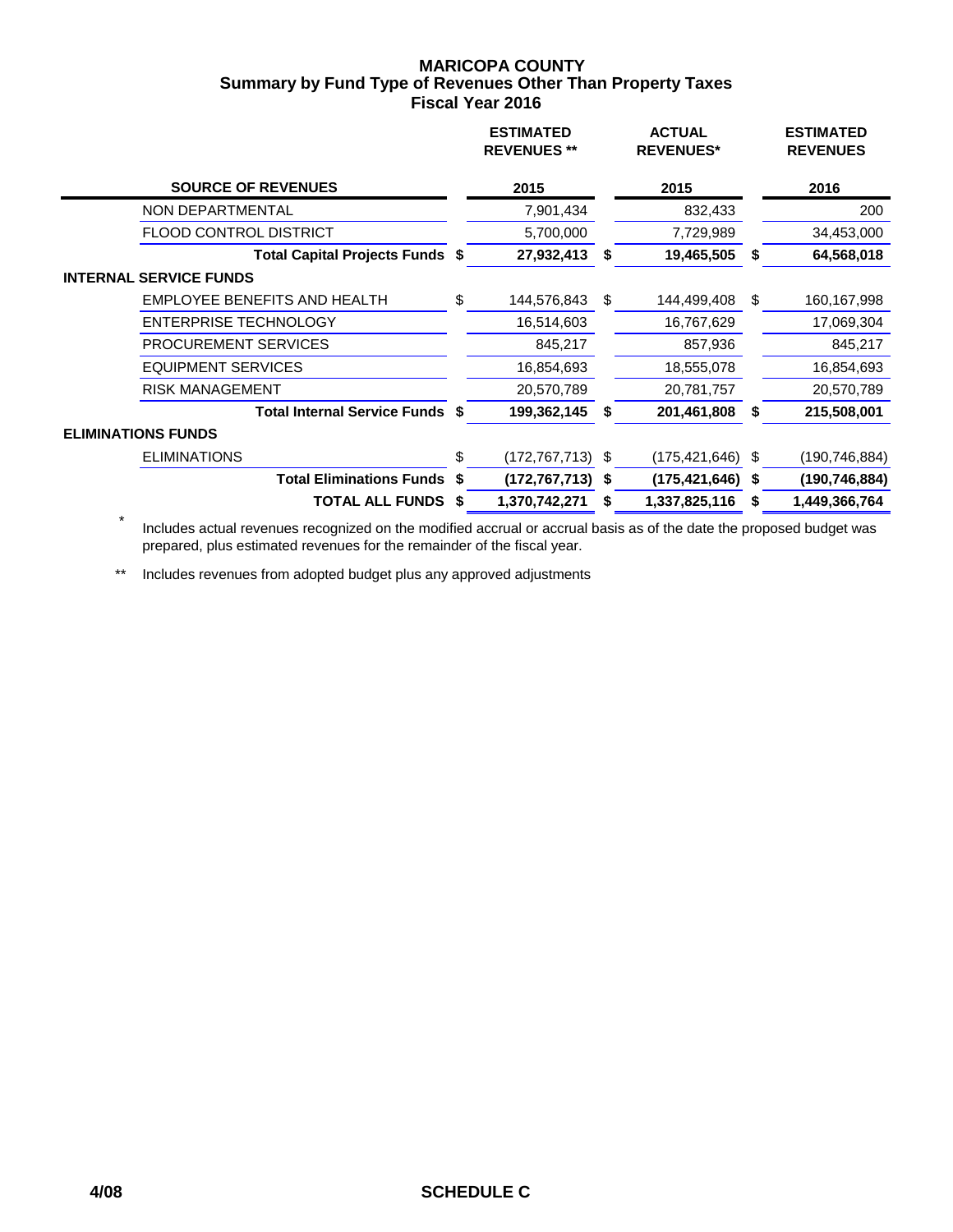#### **MARICOPA COUNTY Fiscal Year 2016 Summary by Fund Type of Other Financing Sources/<Uses> and Interfund Transfers**

|                                        |                | <b>OTHER FINANCING</b><br>2016 |                  | <b>INTERFUND TRANSFERS</b><br>2016 |               |                 |  |  |  |  |
|----------------------------------------|----------------|--------------------------------|------------------|------------------------------------|---------------|-----------------|--|--|--|--|
| <b>FUND</b>                            | <b>SOURCES</b> | <uses></uses>                  |                  | IN                                 |               | $<$ OUT $>$     |  |  |  |  |
| <b>GENERAL FUND</b>                    |                |                                |                  |                                    |               |                 |  |  |  |  |
| <b>NON DEPARTMENTAL</b>                | \$             | \$                             | \$               | 5,809,670 \$                       |               | 232,871,777     |  |  |  |  |
| <b>PUBLIC HEALTH</b>                   |                |                                |                  |                                    |               | 30,000          |  |  |  |  |
| <b>Total General Fund \$</b>           |                | \$                             | $\mathsf{s}$     | $5,809,670$ \$                     |               | 232,901,777     |  |  |  |  |
| <b>SPECIAL REVENUE FUNDS</b>           |                |                                |                  |                                    |               |                 |  |  |  |  |
| ANIMAL CARE AND CONTROL                | \$             | \$                             | \$               |                                    | \$            | 1,139,868       |  |  |  |  |
| <b>EDUCATION SERVICE</b>               |                |                                |                  | 208,119                            |               |                 |  |  |  |  |
| <b>FLOOD CONTROL DISTRICT</b>          |                |                                |                  |                                    |               | 34,195,616      |  |  |  |  |
| <b>LIBRARY DISTRICT</b>                |                |                                |                  |                                    |               | 664,734         |  |  |  |  |
| <b>NON DEPARTMENTAL</b>                |                |                                |                  | 198,483,977                        |               | 587,500         |  |  |  |  |
| <b>PUBLIC HEALTH</b>                   |                |                                |                  | 30.000                             |               |                 |  |  |  |  |
| <b>STADIUM DISTRICT</b>                |                |                                |                  |                                    |               | 3,885,778       |  |  |  |  |
| <b>TRANSPORTATION</b>                  | 200,000        |                                |                  |                                    |               | 70,403,183      |  |  |  |  |
| <b>Total Special Revenue Funds \$</b>  | $200,000$ \$   |                                |                  | 198,722,096 \$                     |               | 110,876,679     |  |  |  |  |
| <b>DEBT SERVICE FUNDS</b>              |                |                                |                  |                                    |               |                 |  |  |  |  |
| <b>NON DEPARTMENTAL</b>                |                |                                |                  | 3,729,868 \$                       |               |                 |  |  |  |  |
| <b>Total Debt Service Funds</b>        |                | $\frac{\text{I}}{\text{s}}$    | $-\frac{\$}{\$}$ | $3,729,868$ \$                     |               |                 |  |  |  |  |
| <b>CAPITAL PROJECTS FUNDS</b>          |                |                                |                  |                                    |               |                 |  |  |  |  |
| <b>FLOOD CONTROL DISTRICT</b>          | $\sim$         | $\frac{1}{2}$                  | $\mathsf{\$}$    | 34,195,616 \$                      |               |                 |  |  |  |  |
| <b>LIBRARY DISTRICT</b>                |                |                                |                  | 664,734                            |               |                 |  |  |  |  |
| <b>NON DEPARTMENTAL</b>                |                |                                |                  | 38,420,197                         |               | 15,570,587      |  |  |  |  |
| <b>STADIUM DISTRICT</b>                |                |                                |                  | 3,885,778                          |               |                 |  |  |  |  |
| <b>TRANSPORTATION</b>                  |                |                                |                  | 70,403,183                         |               |                 |  |  |  |  |
| <b>Total Capital Projects Funds \$</b> |                | $\sqrt{s}$                     | \$               | 147,569,508 \$                     |               | 15,570,587      |  |  |  |  |
| <b>INTERNAL SERVICE FUNDS</b>          |                |                                |                  |                                    |               |                 |  |  |  |  |
| <b>RISK MANAGEMENT</b>                 |                |                                |                  | 3,517,901                          | \$            |                 |  |  |  |  |
| <b>Total Internal Service Funds</b>    |                |                                |                  | $3,517,901$ \$                     |               |                 |  |  |  |  |
| <b>ELIMINATIONS FUNDS</b>              |                |                                |                  |                                    |               |                 |  |  |  |  |
| <b>ELIMINATIONS COUNTY</b>             |                | \$                             | \$               | $(250, 199, 732)$ \$               |               | (250, 199, 732) |  |  |  |  |
| <b>FLOOD CONTROL DISTRICT</b>          |                |                                |                  | (34, 195, 616)                     |               | (34, 195, 616)  |  |  |  |  |
| <b>LIBRARY DISTRICT</b>                |                |                                |                  | (664, 734)                         |               | (664, 734)      |  |  |  |  |
| <b>STADIUM DISTRICT</b>                |                |                                |                  | (3,885,778)                        |               | (3,885,778)     |  |  |  |  |
| <b>TRANSPORTATION</b>                  |                |                                |                  | (70, 403, 183)                     |               | (70, 403, 183)  |  |  |  |  |
| <b>Total Eliminations Funds \$</b>     |                |                                |                  | $(359, 349, 043)$ \$               |               | (359, 349, 043) |  |  |  |  |
|                                        |                |                                |                  |                                    |               |                 |  |  |  |  |
| <b>TOTAL ALL FUNDS \$</b>              | 200,000        | \$                             | $\frac{1}{2}$    |                                    | $\frac{1}{2}$ |                 |  |  |  |  |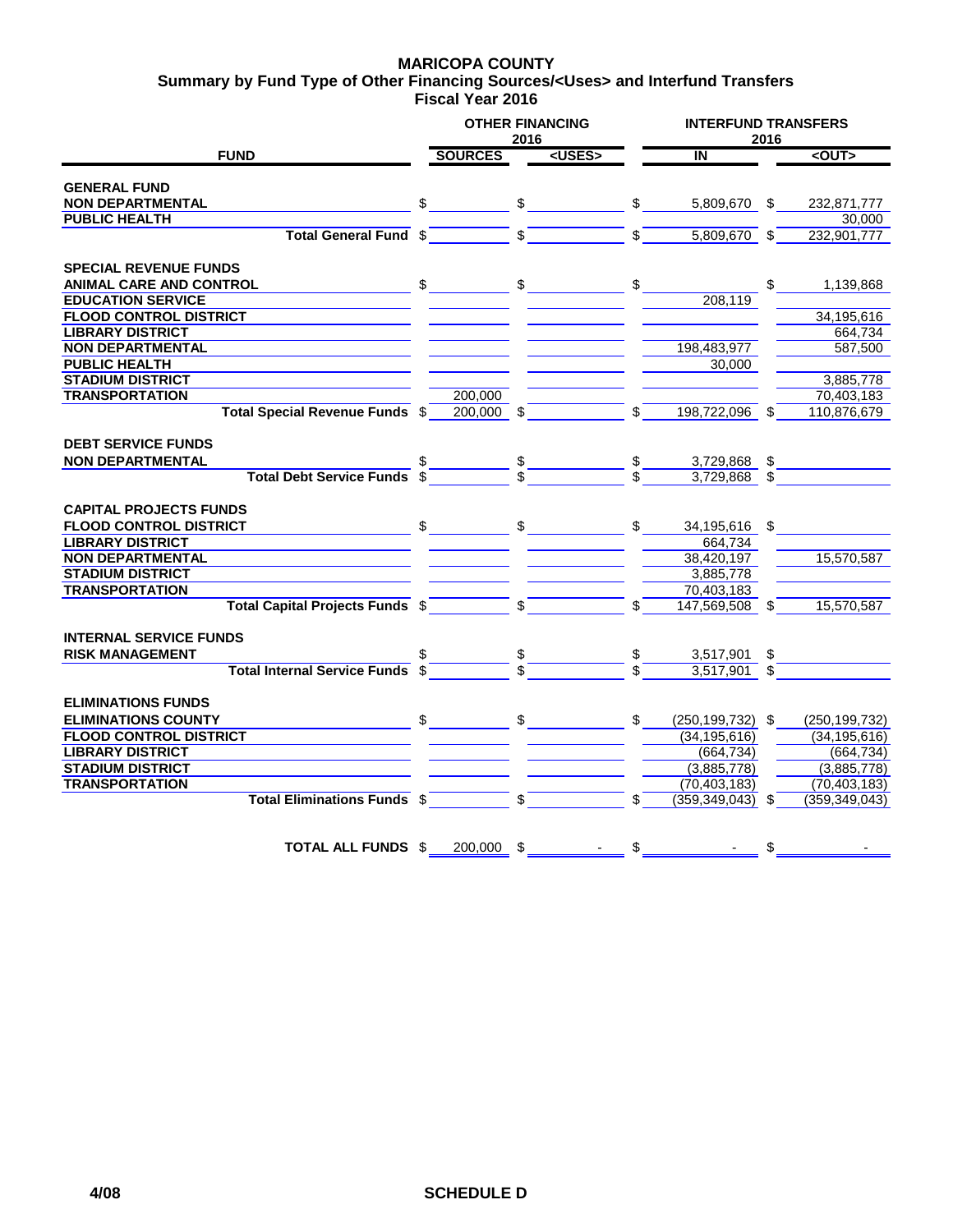#### **MARICOPA COUNTY Fiscal Year 2016 Summary by Department of Expenditures/Expenses Within Each Fund Type**

|                                                               | <b>ADOPTED</b><br><b>BUDGETED</b><br><b>EXPENDITURES/</b><br><b>EXPENSES</b> | <b>EXPENDITURE/</b><br><b>EXPENSE</b><br><b>ADJUSTMENTS</b><br><b>APPROVED</b> | <b>ACTUAL</b><br><b>EXPENDITURES/</b><br><b>EXPENSES*</b> | <b>BUDGETED</b><br><b>EXPENDITURES/</b><br><b>EXPENSES</b> |
|---------------------------------------------------------------|------------------------------------------------------------------------------|--------------------------------------------------------------------------------|-----------------------------------------------------------|------------------------------------------------------------|
| <b>GENERAL FUND</b>                                           |                                                                              |                                                                                |                                                           |                                                            |
| \$<br><b>ADULT PROBATION</b>                                  | 48,375,459 \$                                                                | 1,633,844 \$                                                                   | 50,005,283 \$                                             | 48,431,973                                                 |
| <b>AIR QUALITY</b>                                            | 1.209.008                                                                    | 19,704                                                                         | 1,228,712                                                 | 1,220,657                                                  |
| ANIMAL CARE AND CONTROL                                       | 258,954                                                                      |                                                                                | 258,954                                                   | 258,954                                                    |
| <b>ASSESSOR</b>                                               | 23,997,819                                                                   | 385,020                                                                        | 23,388,295                                                | 23,810,684                                                 |
| ASSISTANT COUNTY MANAGER 940<br>ASSISTANT COUNTY MANAGER 950  | 611,468<br>953,890                                                           | 15,956<br>9,338                                                                | 599,827<br>412,831                                        | 628,206<br>957,977                                         |
| <b>BOARD OF SUPERVISORS DIST 1</b>                            | 361,973                                                                      | 5,331                                                                          | 339.139                                                   | 367,334                                                    |
| BOARD OF SUPERVISORS DIST 2                                   | 361,973                                                                      | 5,331                                                                          | 342,240                                                   | 367,334                                                    |
| <b>BOARD OF SUPERVISORS DIST 3</b>                            | 361,973                                                                      | 5,331                                                                          | 347.714                                                   | 367,334                                                    |
| BOARD OF SUPERVISORS DIST 4                                   | 361,973                                                                      | 5,331                                                                          | 363,118                                                   | 367,334                                                    |
| <b>BOARD OF SUPERVISORS DIST 5</b><br><b>CALL CENTER</b>      | 361,973                                                                      | 5,331<br>25.623                                                                | 367,015                                                   | 367,334                                                    |
| CLERK OF THE BOARD                                            | 1,663,556<br>1,447,540                                                       | 15,478                                                                         | 1,656,195<br>1,203,940                                    | 1,689,859<br>1,410,875                                     |
| <b>CLERK OF THE SUPERIOR COURT</b>                            | 34,704,601                                                                   | 533,120                                                                        | 32,066,719                                                | 35,113,480                                                 |
| <b>CONSTABLES</b>                                             | 2,917,302                                                                    | 103,266                                                                        | 2,958,374                                                 | 3,039,657                                                  |
| <b>CONTRACT COUNSEL</b>                                       | 47,007,294                                                                   | 41,065                                                                         | 46,296,374                                                | 55,510,049                                                 |
| <b>CORRECTIONAL HEALTH</b>                                    | 3,180,331                                                                    | 63,334                                                                         | 3,218,278                                                 | 3,270,791                                                  |
| <b>COUNTY ATTORNEY</b><br><b>COUNTY MANAGER</b>               | 83,508,918<br>2,520,696                                                      | 1,378,111<br>36,064                                                            | 83,496,887<br>2,556,760                                   | 84,690,053<br>2,558,743                                    |
| <b>DEPUTY COUNTY MANAGER 920</b>                              | 1,419,821                                                                    | 38,203                                                                         | 1,390,438                                                 | 1,458,606                                                  |
| <b>EDUCATION SERVICE</b>                                      | 2,657,408                                                                    | 37,882                                                                         | 2,645,564                                                 | 2,887,082                                                  |
| <b>ELECTIONS</b>                                              | 20,975,466                                                                   | 66,459                                                                         | 17,994,489                                                | 13,289,773                                                 |
| <b>EMERGENCY MANAGEMENT</b>                                   | 242,187                                                                      | 6,649                                                                          | 244,097                                                   | 248,733                                                    |
| EMPLOYEE BENEFITS AND HEALTH                                  | 258,539                                                                      | 8,132                                                                          | 263,126                                                   | 266,025                                                    |
| <b>ENTERPRISE TECHNOLOGY</b><br><b>ENVIRONMENTAL SERVICES</b> | 33,991,066<br>4,281,840                                                      | 2,471,039<br>420.813                                                           | 30,162,672<br>4,495,090                                   | 38,748,160<br>4,126,131                                    |
| <b>FACILITIES MANAGEMENT</b>                                  | 49,263,728                                                                   | 164,809                                                                        | 41,428,817                                                | 45,229,900                                                 |
| <b>FINANCE</b>                                                | 2,772,594                                                                    | 50,772                                                                         | 2,823,366                                                 | 2,820,433                                                  |
| <b>HUMAN RESOURCES</b>                                        | 4,309,478                                                                    | 66,581                                                                         | 3,747,454                                                 | 4,389,485                                                  |
| <b>HUMAN SERVICES</b>                                         | 2,260,912                                                                    |                                                                                | 2,260,912                                                 | 2,380,912                                                  |
| <b>INTERNAL AUDIT</b>                                         | 1,799,337                                                                    | 36,500                                                                         | 1,834,785                                                 | 1,837,309                                                  |
| <b>JUSTICE COURTS</b><br><b>JUVENILE PROBATION</b>            | 17,681,657<br>17,279,942                                                     | 302,035<br>718,508                                                             | 17,395,956<br>16,829,572                                  | 17,982,816<br>17,610,838                                   |
| <b>LEGAL ADVOCATE</b>                                         | 10,786,783                                                                   | 170,155                                                                        | 10,730,378                                                | 11,938,113                                                 |
| <b>LEGAL DEFENDER</b>                                         | 12,005,388                                                                   | 232,090                                                                        | 12,237,478                                                | 13,126,660                                                 |
| MANAGEMENT AND BUDGET                                         | 2,382,650                                                                    | 29,964                                                                         | 2,287,040                                                 | 2,409,724                                                  |
| <b>MEDICAL EXAMINER</b>                                       | 8,261,393                                                                    | 142.227                                                                        | 8,300,399                                                 | 8,481,057                                                  |
| NON DEPARTMENTAL*<br>PARKS AND RECREATION                     | 293,014,149<br>1,279,802                                                     | (25,806,966)                                                                   | 237,104,916<br>1,141,417                                  | 304,929,864<br>1,259,802                                   |
| PLANNING AND DEVELOPMENT                                      | 868,232                                                                      |                                                                                | 853,490                                                   | 868,232                                                    |
| PROCUREMENT SERVICES                                          | 2.413.764                                                                    | 47,600                                                                         | 2,461,364                                                 | 2,458,330                                                  |
| PROTECTIVE SERVICES                                           | 3,861,489                                                                    | 64,423                                                                         | 3,867,156                                                 | 4,065,513                                                  |
| PUBLIC ADVOCATE                                               | 9,231,279                                                                    | 145,218                                                                        | 8,960,099                                                 | 9,345,411                                                  |
| PUBLIC DEFENDER                                               | 38,760,010                                                                   | 717,558                                                                        | 39,385,686                                                | 40,027,986                                                 |
| PUBLIC FIDUCIARY<br>PUBLIC HEALTH                             | 3,113,186<br>11,334,457                                                      | 37,804<br>516,240                                                              | 3.010.912<br>11,467,877                                   | 3,160,740<br>11,668,669                                    |
| RECORDER                                                      | 2,134,232                                                                    | 23,718                                                                         | 2,019,372                                                 | 2,158,549                                                  |
| RESEARCH AND REPORTING                                        | 338,603                                                                      | 216                                                                            | 111,110                                                   |                                                            |
| <b>SHERIFF</b>                                                | 109.932.118                                                                  | 7,313,250                                                                      | 106,683,703                                               | 113,445,081                                                |
| SUPERIOR COURT                                                | 84,634,124                                                                   | 1,134,045                                                                      | 85,659,663                                                | 86,211,042                                                 |
| <b>TREASURER</b>                                              | 4,910,812                                                                    | 91,652                                                                         | 4,934,388                                                 | 5,000,623                                                  |
| WASTE RESOURCES AND RECYCLING<br><b>Total General Fund \$</b> | 3,277,969<br>1,015,901,116 \$                                                | 23,125<br>$(6,442,721)$ \$                                                     | 3,076,137<br>938,915,578 \$                               | 3,231,384<br>1,041,491,611                                 |
| * Non Departmental includes general contingency of<br>\$      | $30,932,984$ \$                                                              | $(6,550,131)$ \$                                                               |                                                           | \$<br>33,433,773                                           |
| <b>SPECIAL REVENUE FUNDS</b>                                  | 43,147,290 \$                                                                |                                                                                |                                                           |                                                            |
| \$<br><b>ADULT PROBATION</b><br><b>AIR QUALITY</b>            | 17,211,507                                                                   | 1,365,174 \$                                                                   | 43,722,900 \$<br>14,940,514                               | 49,442,827<br>18,267,649                                   |
| ANIMAL CARE AND CONTROL                                       | 12,959,594                                                                   | 387,320                                                                        | 13,615,896                                                | 12,329,387                                                 |
| ASSISTANT COUNTY MANAGER 950                                  | 483,599                                                                      | 1,185,806                                                                      | 464,899                                                   | 471,005                                                    |
| CLERK OF THE SUPERIOR COURT                                   | 8,385,254                                                                    | 893,935                                                                        | 8,220,327                                                 | 7,774,240                                                  |
| <b>CORRECTIONAL HEALTH</b>                                    | 58,229,181                                                                   | 4,204,113                                                                      | 61,997,740                                                | 63,151,585                                                 |
| <b>COUNTY ATTORNEY</b>                                        | 15,843,054                                                                   |                                                                                | 14,112,337                                                | 13,183,799                                                 |
| <b>COUNTY MANAGER</b><br><b>EDUCATION SERVICES</b>            | 7,000<br>28,604,284                                                          | 2,409,818<br>275,880                                                           | 2,416,818<br>25,230,118                                   | 5,000<br>28,168,106                                        |
| <b>ELECTIONS</b>                                              | 861,153                                                                      |                                                                                | 134,407                                                   | 470,278                                                    |
| <b>EMERGENCY MANAGEMENT</b>                                   | 1,631,254                                                                    | 173,037                                                                        | 1,758,249                                                 | 1,815,266                                                  |
| EMPLOYEE BENEFITS AND HEALTH                                  | 7,323,579                                                                    |                                                                                | 6,642,955                                                 | 7,935,127                                                  |
| ENTERPRISE TECHNOLOGY                                         | 1,019,055                                                                    | 276,808                                                                        | 819,018                                                   | 1,136,484                                                  |
| <b>ENVIRONMENTAL SERVICES</b>                                 | 22,172,840                                                                   |                                                                                | 20,832,273                                                | 19,855,027                                                 |
| <b>FACILITIES MANAGEMENT</b>                                  | 32,991,406                                                                   | 40,110                                                                         | 29,300,054                                                | 26,961,191                                                 |
| FLOOD CONTROL DISTRICT<br><b>HUMAN SERVICES</b>               | 32,495,393<br>60,598,645                                                     | 500,000<br>3,521,939                                                           | 30,998,529<br>64,120,584                                  | 32,840,393<br>65,389,861                                   |
| INTEGRATED CRIMINAL JUSTICE INFO                              | 1,628,554                                                                    | 21,807                                                                         | 1,611,726                                                 | 1,724,219                                                  |
|                                                               |                                                                              |                                                                                |                                                           |                                                            |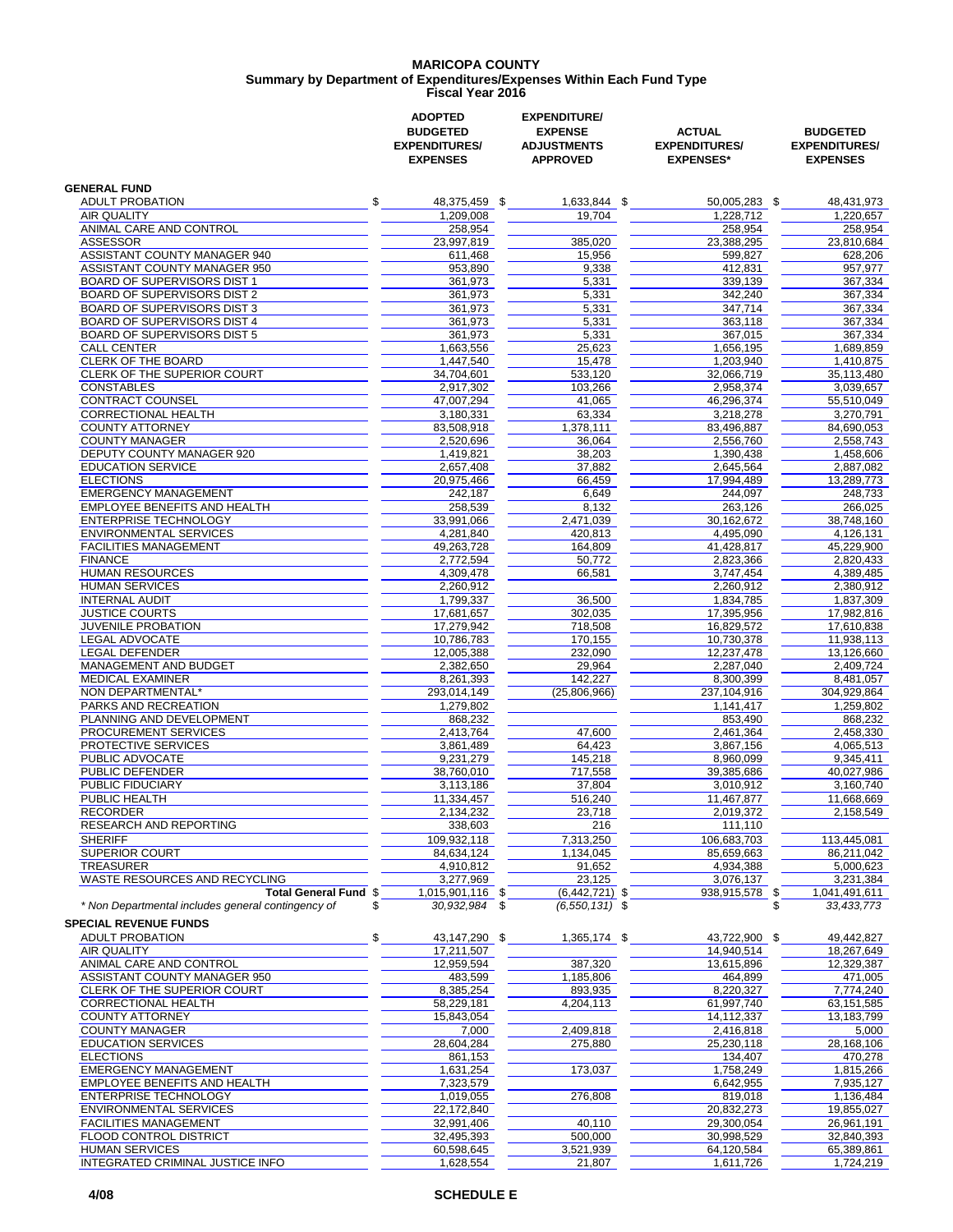#### **MARICOPA COUNTY Fiscal Year 2016 Summary by Department of Expenditures/Expenses Within Each Fund Type**

|                                                    | <b>ADOPTED</b><br><b>BUDGETED</b><br><b>EXPENDITURES/</b> | <b>EXPENDITURE/</b><br><b>EXPENSE</b><br><b>ADJUSTMENTS</b> | <b>ACTUAL</b><br><b>EXPENDITURES/</b> | <b>BUDGETED</b><br><b>EXPENDITURES/</b> |
|----------------------------------------------------|-----------------------------------------------------------|-------------------------------------------------------------|---------------------------------------|-----------------------------------------|
|                                                    | <b>EXPENSES</b>                                           | <b>APPROVED</b>                                             | <b>EXPENSES*</b>                      | <b>EXPENSES</b>                         |
| <b>JUSTICE COURTS</b>                              | 7,317,800                                                 |                                                             | 6.968.795                             | 7.221.433                               |
| JUVENILE PROBATION                                 | 42,734,181                                                | 652,739                                                     | 41,466,084                            | 40,524,936                              |
| <b>LEGAL ADVOCATE</b>                              | 48,269                                                    |                                                             | 33,128                                | 25,968                                  |
| <b>LEGAL DEFENDER</b>                              | 160,310                                                   |                                                             | 121,976                               | 182,434                                 |
| <b>LIBRARY DISTRICT</b>                            | 25,226,495                                                | 234,850                                                     | 24,955,380                            | 29,489,719                              |
| <b>MEDICAL EXAMINER</b>                            |                                                           | 7,581                                                       | 7,579                                 |                                         |
| NON DEPARTMENTAL*                                  | 55,004,895                                                | (2,380,645)                                                 | 1,995,136                             | 63,210,959                              |
| <b>PARKS AND RECREATION</b>                        | 10,450,443                                                | 69,950                                                      | 9,617,224                             | 10,917,061                              |
| PLANNING AND DEVELOPMENT                           | 8,538,986                                                 |                                                             | 8,137,701                             | 8,178,791                               |
| PROTECTIVE SERVICES                                | 48,942                                                    |                                                             | 48,938                                | 48,942                                  |
| PUBLIC DEFENDER                                    | 1,918,051                                                 | 797                                                         | 1,700,256                             | 1,764,814                               |
| PUBLIC HEALTH                                      | 46,868,188                                                | 2.478.716                                                   | 50,633,587                            | 50,759,524                              |
| <b>RECORDER</b>                                    | 5,940,660                                                 |                                                             | 4.432.514                             | 5.490.958                               |
| <b>SHERIFF</b>                                     | 230,746,734                                               | 2,229,393                                                   | 226,430,738                           | 234,188,140                             |
| <b>STADIUM DISTRICT</b>                            | 2,985,808                                                 |                                                             | 2,917,251                             | 3,008,311                               |
| <b>SUPERIOR COURT</b>                              | 15,882,423                                                | 559,819                                                     | 15,236,271                            | 15,844,414                              |
| <b>TRANSPORTATION</b>                              | 62,422,254                                                | (59, 519)                                                   | 59,265,060                            | 60,727,906                              |
| <b>TREASURER</b>                                   | 304,341                                                   |                                                             |                                       | 304,341                                 |
| WASTE RESOURCES AND RECYCLING                      | 4,751,611                                                 |                                                             | 4,742,577                             | 4,751,611                               |
| Total Special Revenue Funds \$                     | 866,943,033 \$                                            | 19,049,428 \$                                               | 799,649,539 \$                        | 887,561,706                             |
| * Non Departmental includes general contingency of | \$<br>23,924,548                                          | \$<br>(4,232,815)                                           | \$                                    | \$<br>25,000,000                        |
| <b>DEBT SERVICE FUNDS</b>                          |                                                           |                                                             |                                       |                                         |
| NON DEPARTMENTAL                                   | \$<br>16,753,180 \$                                       | 2,171,297 \$                                                | 16,753,180 \$                         | 7,409,480                               |
| <b>STADIUM DISTRICT</b>                            | 3,700,378                                                 |                                                             | 3,700,350                             | 3,701,623                               |
| Total Debt Service Funds \$                        | 20,453,558 \$                                             | 2,171,297 \$                                                | 20,453,530 \$                         | 11,111,103                              |
| <b>CAPITAL PROJECTS FUNDS</b>                      |                                                           |                                                             |                                       |                                         |
| <b>FLOOD CONTROL DISTRICT</b>                      | \$<br>40,000,000 \$                                       |                                                             | \$<br>38,732,944 \$                   | 66,000,000                              |
| <b>LIBRARY DISTRICT</b>                            |                                                           |                                                             |                                       |                                         |
| NON DEPARTMENTAL                                   | 230.953.727                                               | (3, 124, 510)                                               | 70.412.375                            | 216.409.355                             |
| <b>STADIUM DISTRICT</b>                            | 2,003,000                                                 | 400,000                                                     | 2,402,500                             | 4,003,000                               |
| <b>TRANSPORTATION</b>                              | 82,578,500                                                |                                                             | 79,627,808                            | 94,370,570                              |
| Total Capital Projects Funds \$                    | 355,535,227 \$                                            | $(2,724,510)$ \$                                            | 191,175,627 \$                        | 380,782,925                             |
| <b>INTERNAL SERVICE FUNDS</b>                      |                                                           |                                                             |                                       |                                         |
| EMPLOYEE BENEFITS AND HEALTH                       | \$<br>155,681,205 \$                                      | $(11, 188)$ \$                                              | 160,957,275 \$                        | 166,963,791                             |
| <b>ENTERPRISE TECHNOLOGY</b>                       | 17,566,149                                                |                                                             | 17,686,665                            | 19,021,458                              |
| <b>EQUIPMENT SERVICES</b>                          | 17.711.693                                                | (17, 145)                                                   | 19.257.222                            | 17.822.193                              |
| PROCUREMENT SERVICES                               | 915,217                                                   | (8, 281)                                                    | 881,045                               | 845,217                                 |
| <b>RISK MANAGEMENT</b>                             | 31,591,029                                                | (21, 293)                                                   | 27,851,028                            | 29,838,997                              |
| Total Internal Service Funds \$                    | 223,465,293 \$                                            | $(57,907)$ \$                                               | 226,633,235 \$                        | 234,491,656                             |
| <b>ELIMINATIONS FUNDS</b>                          |                                                           |                                                             |                                       |                                         |
| <b>ELIMINATIONS COUNTY</b>                         | \$<br>$(164, 758, 171)$ \$                                |                                                             | \$<br>$(167, 412, 104)$ \$            | (181, 990, 122)                         |
| ELIMINATIONS COUNTY AND DIST                       | (8,009,542)                                               |                                                             | (8,009,542)                           | (8,756,762)                             |
| <b>Total Eliminations Funds \$</b>                 | $(172, 767, 713)$ \$                                      |                                                             | \$<br>$(175, 421, 646)$ \$            | (190, 746, 884)                         |
|                                                    |                                                           | 11,995,587 \$                                               |                                       |                                         |
| <b>TOTAL ALL FUNDS \$</b>                          | 2,309,530,514 \$                                          |                                                             | 2,001,405,863 \$                      | 2,364,692,117                           |

\* Includes actual expenditures/expenses recognized on the modified accrual or accrual basis as of the date the proposed budget was prepared, plus estimated expenditures/expenses for the remainder of the fiscal year.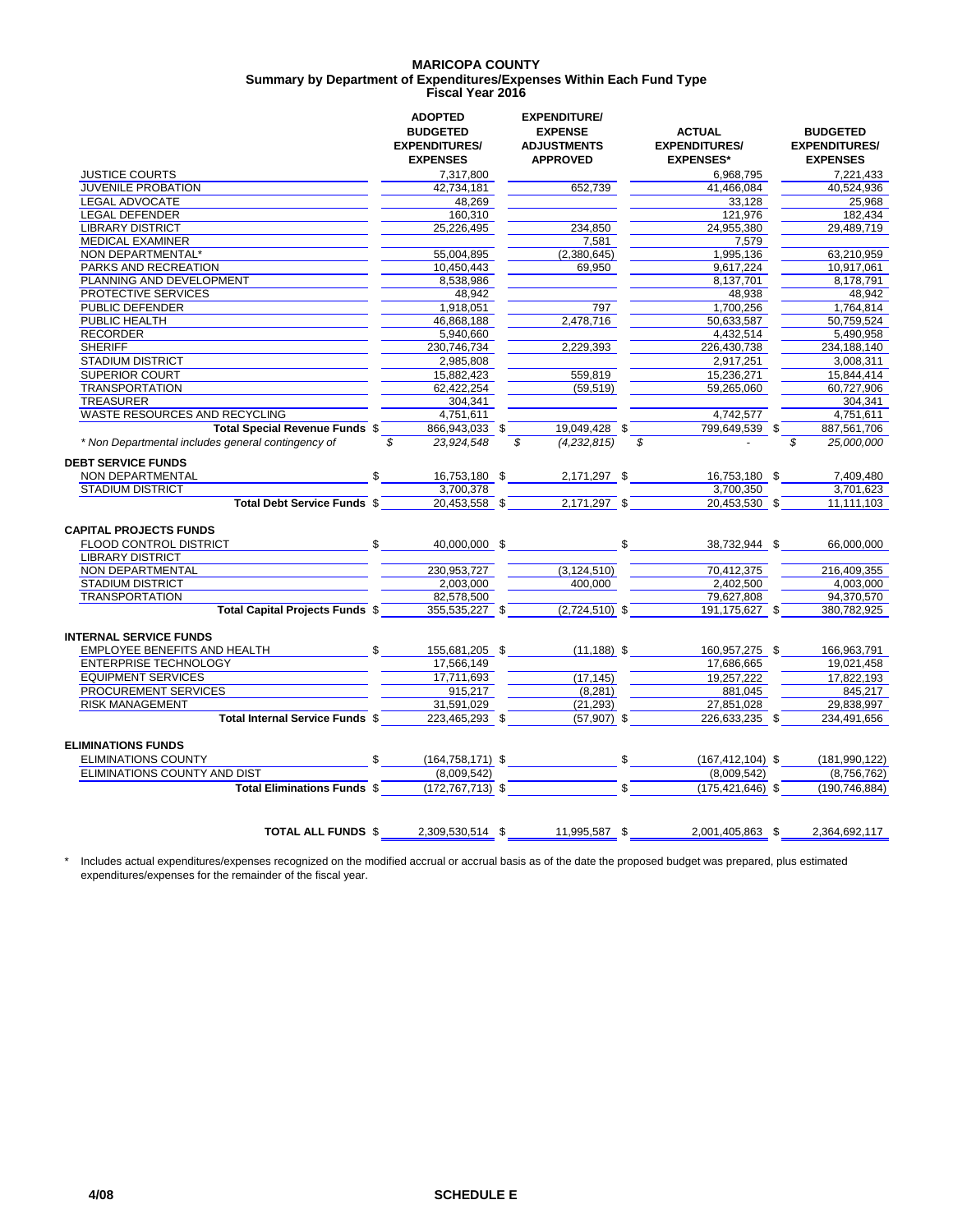#### **MARICOPA COUNTY Summary by Department of Expenditures/Expenses Fiscal Year 2016**

| <b>DEPARTMENT/FUND</b>                                  | <b>ADOPTED</b><br><b>BUDGETED</b><br><b>EXPENDITURES/</b><br><b>EXPENSES</b><br>2015 | <b>EXPENDITURE/</b><br><b>EXPENSE</b><br><b>ADJUSTMENTS</b><br><b>APPROVED</b><br>2015 | <b>ACTUAL</b><br><b>EXPENDITURES/</b><br><b>EXPENSES*</b><br>2015 |     | <b>BUDGETED</b><br><b>EXPENDITURES/</b><br><b>EXPENSES</b><br>2016 |
|---------------------------------------------------------|--------------------------------------------------------------------------------------|----------------------------------------------------------------------------------------|-------------------------------------------------------------------|-----|--------------------------------------------------------------------|
| <b>ADULT PROBATION:</b>                                 |                                                                                      |                                                                                        |                                                                   |     |                                                                    |
| <b>ADULT PROBATION FEES</b>                             | 13,427,008                                                                           | \$                                                                                     | \$<br>13.069.593 \$                                               |     | 12.772.336                                                         |
| ADULT PROBATION GRANTS                                  | 2,876,995                                                                            | 543,187                                                                                | 3,420,182                                                         |     | 3,171,370                                                          |
| DETENTION OPERATIONS                                    | 26,843,287                                                                           | 821,987                                                                                | 27,233,125                                                        |     | 33,499,121                                                         |
| <b>GENERAL</b>                                          | 48,375,459                                                                           | 1,633,844                                                                              | 50,005,283                                                        |     | 48,431,973                                                         |
| Department Total \$                                     | $91,522,749$ \$                                                                      | 2,999,018 \$                                                                           | 93,728,183 \$                                                     |     | 97,874,800                                                         |
| AIR QUALITY:                                            |                                                                                      |                                                                                        |                                                                   |     |                                                                    |
| AIR QUALITY FEES                                        | \$<br>13,105,170 \$                                                                  |                                                                                        | \$<br>11,174,482 \$                                               |     | 14,294,128                                                         |
| AIR QUALITY GRANTS<br><b>GENERAL</b>                    | 4,106,337<br>1,209,008                                                               | 19,704                                                                                 | 3,766,032<br>1,228,712                                            |     | 3.973.521<br>1,220,657                                             |
| Department Total \$                                     | 18,420,515 \$                                                                        | 19,704 \$                                                                              | 16,169,226 \$                                                     |     | 19,488,306                                                         |
|                                                         |                                                                                      |                                                                                        |                                                                   |     |                                                                    |
| ANIMAL CARE AND CONTROL:                                |                                                                                      |                                                                                        |                                                                   |     |                                                                    |
| ANIMAL CONTROL FIELD OPERATION                          | 3,671,437 \$                                                                         |                                                                                        | \$<br>3,286,398                                                   | \$. | 3,639,290                                                          |
| ANIMAL CONTROL GRANTS<br>ANIMAL CONTROL LICENSE SHELTER | 1,539,157                                                                            |                                                                                        |                                                                   |     |                                                                    |
| <b>GENERAL</b>                                          | 7,749,000<br>258,954                                                                 | 387,320                                                                                | 10,329,498<br>258,954                                             |     | 8,690,097<br>258,954                                               |
| Department Total \$                                     | $13,218,548$ \$                                                                      | 387,320 \$                                                                             | 13,874,850                                                        |     | 12,588,341                                                         |
|                                                         |                                                                                      |                                                                                        |                                                                   |     |                                                                    |
| ASSESSOR:                                               |                                                                                      |                                                                                        |                                                                   |     |                                                                    |
| <b>GENERAL</b>                                          | 23,997,819                                                                           | \$<br>385,020                                                                          | \$<br>23,388,295                                                  |     | 23,810,684                                                         |
| Department Total \$                                     | 23.997.819                                                                           | \$<br>385,020                                                                          | \$<br>23,388,295                                                  |     | 23,810,684                                                         |
| ASSISTANT COUNTY MANAGER 940:                           |                                                                                      |                                                                                        |                                                                   |     |                                                                    |
| <b>GENERAL</b>                                          | 611,468 \$                                                                           | 15,956                                                                                 | \$<br>599,827                                                     |     | 628,206                                                            |
| Department Total \$                                     | $611,468$ \$                                                                         | 15,956                                                                                 | \$<br>599,827 \$                                                  |     | 628,206                                                            |
| ASSISTANT COUNTY MANAGER 950:                           |                                                                                      |                                                                                        |                                                                   |     |                                                                    |
| DETENTION OPERATIONS                                    | 394,478 \$                                                                           | $2,286$ \$                                                                             | 396,764 \$                                                        |     | 402,546                                                            |
| <b>GENERAL</b>                                          | 953,890                                                                              | \$<br>9,338                                                                            | \$<br>412,831 \$                                                  |     | 957,977                                                            |
| NON DEPARTMENTAL GRANTS                                 | 89,121                                                                               | \$<br>1,183,520                                                                        | \$<br>68,135                                                      | \$  | 68,459                                                             |
| Department Total \$                                     | $1,437,489$ \$                                                                       | 1,195,144                                                                              | \$<br>877,730 \$                                                  |     | 1,428,982                                                          |
|                                                         |                                                                                      |                                                                                        |                                                                   |     |                                                                    |
| BOARD OF SUPERVISORS DIST 1:<br><b>GENERAL</b>          | 361,973 \$                                                                           | $5,331$ \$                                                                             | 339,139                                                           | \$  | 367,334                                                            |
| Department Total \$                                     | 361,973 \$                                                                           | $5.331$ \$                                                                             | 339.139                                                           | \$  | 367,334                                                            |
|                                                         |                                                                                      |                                                                                        |                                                                   |     |                                                                    |
| <b>BOARD OF SUPERVISORS DIST 2:</b>                     |                                                                                      |                                                                                        |                                                                   |     |                                                                    |
| <b>GENERAL</b>                                          | 361.973                                                                              | \$<br>5,331                                                                            | \$<br>342,240                                                     | \$  | 367,334                                                            |
| Department Total \$                                     | 361,973                                                                              | \$<br>5,331                                                                            | \$<br>342.240                                                     | \$  | 367,334                                                            |
| <b>BOARD OF SUPERVISORS DIST 3:</b>                     |                                                                                      |                                                                                        |                                                                   |     |                                                                    |
| GENERAL                                                 | \$<br>361,973 \$                                                                     | $5,331$ \$                                                                             | 347,714 \$                                                        |     | 367,334                                                            |
| Department Total \$                                     | $361,973$ \$                                                                         | $5,331$ $$$                                                                            | 347,714 \$                                                        |     | 367,334                                                            |
|                                                         |                                                                                      |                                                                                        |                                                                   |     |                                                                    |
| BOARD OF SUPERVISORS DIST 4:                            |                                                                                      |                                                                                        |                                                                   |     |                                                                    |
| GENERAL                                                 | \$<br>361,973 \$                                                                     | $\frac{5,331}{5,331}$ \$                                                               | 363,118 \$                                                        |     | 367,334                                                            |
| Department Total \$                                     | $361,973$ \$                                                                         |                                                                                        | $\frac{363,118}{9}$ \$                                            |     | 367,334                                                            |
| BOARD OF SUPERVISORS DIST 5:                            |                                                                                      |                                                                                        |                                                                   |     |                                                                    |
| GENERAL                                                 | 361,973 \$                                                                           | $5,331$ \$                                                                             | 367,015 \$                                                        |     | 367,334                                                            |
| Department Total \$                                     | $361,973$ \$                                                                         | $\overline{5,331}$ \$                                                                  | $367,015$ \$                                                      |     | 367,334                                                            |
|                                                         |                                                                                      |                                                                                        |                                                                   |     |                                                                    |
| <b>CALL CENTER:</b>                                     |                                                                                      |                                                                                        |                                                                   |     |                                                                    |
| <b>GENERAL</b>                                          | 1,663,556 \$                                                                         | 25,623 \$                                                                              | $1,656,195$ \$                                                    |     | 1,689,859                                                          |
| Department Total \$                                     | $1,663,556$ \$                                                                       | $25,623$ \$                                                                            | $1,656,195$ \$                                                    |     | 1,689,859                                                          |
| CLERK OF THE BOARD:                                     |                                                                                      |                                                                                        |                                                                   |     |                                                                    |
| GENERAL                                                 | \$<br>1,447,540 \$                                                                   | $15,478$ \$                                                                            | $1,203,940$ \$                                                    |     | 1,410,875                                                          |
| Department Total \$                                     | $1,447,540$ \$                                                                       | $15,478$ \$                                                                            | 1,203,940 \$                                                      |     | 1,410,875                                                          |
|                                                         |                                                                                      |                                                                                        |                                                                   |     |                                                                    |
| CLERK OF THE SUPERIOR COURT:                            |                                                                                      |                                                                                        |                                                                   |     |                                                                    |
| CLERK OF COURT FILL THE GAP                             | \$                                                                                   | 2,054,822 \$332,135 \$                                                                 | 2,386,857 \$                                                      |     | 1,915,696                                                          |
| CLERK OF THE COURT EDMS                                 | 2,632,872                                                                            |                                                                                        | 2,374,183                                                         |     | 2,448,571                                                          |
| CLERK OF THE COURT GRANTS<br>COURT DOCUMENT RETRIEVAL   | 1,484,995<br>1,147,606                                                               | 370,440                                                                                | 1,855,435<br>1,064,545                                            |     | 1,484,286<br>1,149,941                                             |
|                                                         |                                                                                      |                                                                                        |                                                                   |     |                                                                    |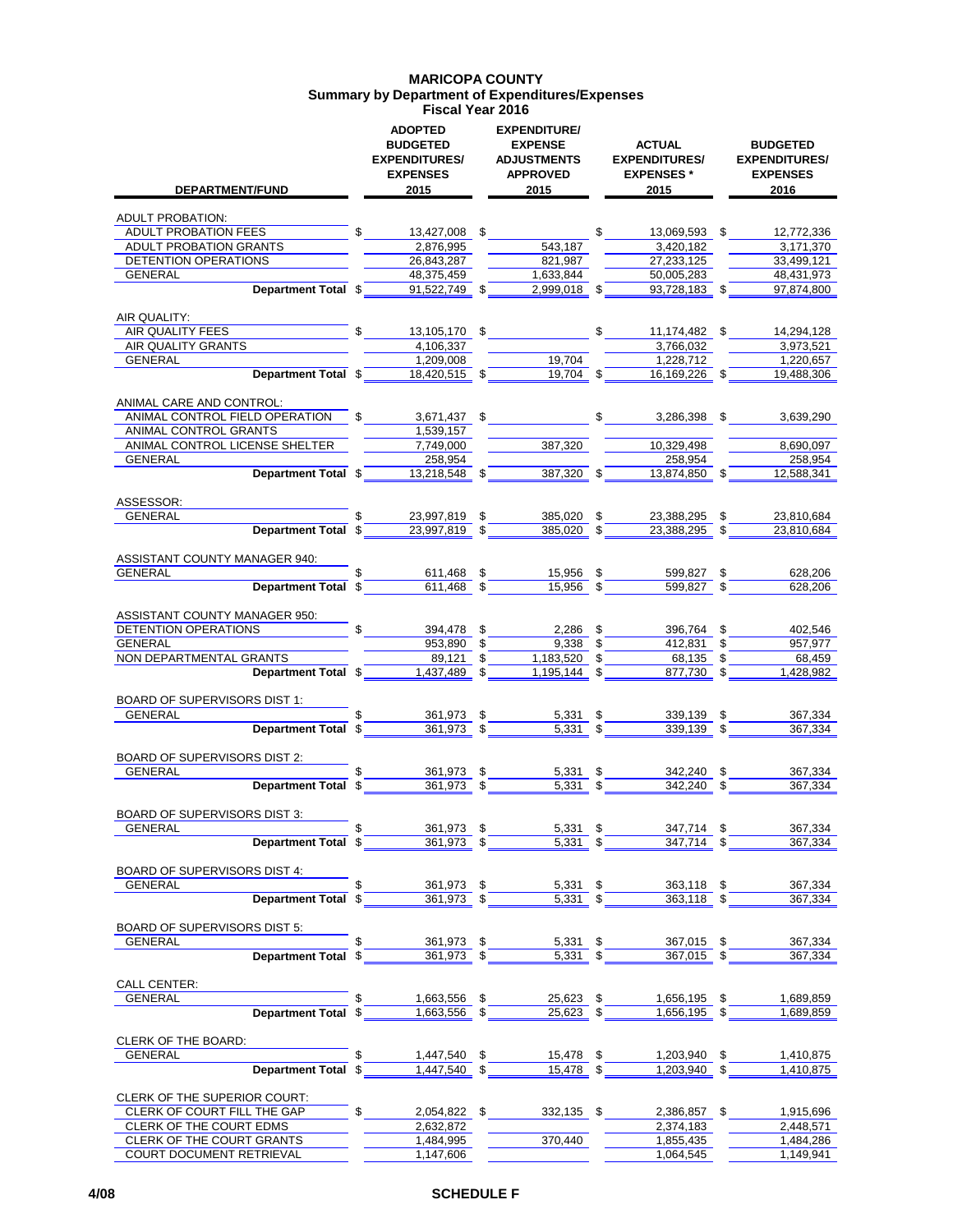|                                                               | <b>ADOPTED</b><br><b>BUDGETED</b><br><b>EXPENDITURES/</b><br><b>EXPENSES</b><br>2015 | <b>EXPENDITURE/</b><br><b>EXPENSE</b><br><b>ADJUSTMENTS</b><br><b>APPROVED</b><br>2015 | <b>ACTUAL</b><br><b>EXPENDITURES/</b><br><b>EXPENSES*</b> | <b>BUDGETED</b><br><b>EXPENDITURES/</b><br><b>EXPENSES</b><br>2016 |
|---------------------------------------------------------------|--------------------------------------------------------------------------------------|----------------------------------------------------------------------------------------|-----------------------------------------------------------|--------------------------------------------------------------------|
| DEPARTMENT/FUND<br><b>GENERAL</b>                             | 34,704,601                                                                           | 533,120                                                                                | 2015<br>32,066,719                                        | 35,113,480                                                         |
| JUDICIAL ENHANCEMENT                                          | 989,959                                                                              | 191,360                                                                                | 516,151                                                   | 700,746                                                            |
| <b>VICTIM LOCATION</b>                                        | 75,000                                                                               |                                                                                        | 23,156                                                    | 75.000                                                             |
| Department Total \$                                           | 43,089,855<br>\$                                                                     | 1,427,055                                                                              | \$<br>40,287,046 \$                                       | 42,887,720                                                         |
| <b>CONSTABLES:</b>                                            |                                                                                      |                                                                                        |                                                           |                                                                    |
| <b>GENERAL</b>                                                | 2,917,302<br>\$                                                                      | 103,266                                                                                | \$<br>2,958,374<br>\$                                     | 3,039,657                                                          |
| Department Total \$                                           | 2,917,302 \$                                                                         | 103,266 \$                                                                             | 2,958,374 \$                                              | 3,039,657                                                          |
| CONTRACT COUNSEL:<br><b>GENERAL</b>                           | 47,007,294<br>\$                                                                     | 41,065 \$                                                                              | 46,296,374 \$                                             | 55,510,049                                                         |
| <b>Department Total</b>                                       | 47,007,294 \$<br>\$                                                                  | $41,065$ \$                                                                            | 46,296,374 \$                                             | 55,510,049                                                         |
|                                                               |                                                                                      |                                                                                        |                                                           |                                                                    |
| CORRECTIONAL HEALTH:<br>DETENTION OPERATIONS                  | \$<br>58,229,181<br>\$                                                               | 4,204,113 \$                                                                           | 61,997,740 \$                                             | 63,151,585                                                         |
| GENERAL                                                       | 3,180,331                                                                            | 63,334                                                                                 | 3,218,278                                                 | 3,270,791                                                          |
| <b>Department Total</b>                                       | 61,409,512 \$<br>\$                                                                  | 4,267,447 \$                                                                           | 65,216,018 \$                                             | 66,422,376                                                         |
| <b>COUNTY ATTORNEY:</b>                                       |                                                                                      |                                                                                        |                                                           |                                                                    |
| CHECK ENFORCEMENT PROGRAM                                     | 180,058<br>\$                                                                        |                                                                                        | \$<br>125,421<br>\$.                                      | 125,048                                                            |
| COUNTY ATTORNEY FILL THE GAP<br><b>COUNTY ATTORNEY GRANTS</b> | 1,555,630<br>5.185.349                                                               |                                                                                        | 1,481,734<br>5,185,349                                    | 1,527,206<br>5,351,226                                             |
| <b>COUNTY ATTORNEY RICO</b>                                   | 3,722,040                                                                            |                                                                                        | 3,007,345                                                 | 1,910,940                                                          |
| <b>CRIM JUSTICE ENHANCEMENT</b>                               | 1,621,686                                                                            |                                                                                        | 1,491,524                                                 | 1,573,727                                                          |
| <b>DIVERSION</b>                                              | 2,697,823                                                                            |                                                                                        | 2,572,536                                                 | 2,567,536                                                          |
| <b>GENERAL</b>                                                | 83,508,918                                                                           | 1,378,111                                                                              | 83,496,887                                                | 84,690,053                                                         |
| <b>VICTIM COMP RESTITUTION</b>                                | 701,308                                                                              |                                                                                        | 198,000                                                   | 111,600                                                            |
| VICTIM COMPENSATION INTEREST                                  | 179,160                                                                              |                                                                                        | 50,428                                                    | 16,516                                                             |
| Department Total \$                                           | 99,351,972 \$                                                                        | 1,378,111                                                                              | \$<br>97,609,224                                          | 97,873,852                                                         |
| <b>COUNTY MANAGER:</b><br><b>GENERAL</b>                      | 2,520,696<br>\$                                                                      | 36,064                                                                                 | 2,556,760 \$<br>\$                                        | 2,558,743                                                          |
| NON DEPARTMENTAL GRANTS                                       | 7.000                                                                                | 2,409,818                                                                              | 2,416,818                                                 | 5,000                                                              |
| Department Total \$                                           | 2,527,696 \$                                                                         | 2,445,882 \$                                                                           | 4,973,578 \$                                              | 2,563,743                                                          |
| DEPUTY COUNTY MANAGER 920:                                    |                                                                                      |                                                                                        |                                                           |                                                                    |
| <b>GENERAL</b>                                                | 1,419,821<br>\$                                                                      | 38,203                                                                                 | \$<br>1,390,438<br>\$                                     | 1,458,606                                                          |
| <b>Department Total</b>                                       | 1,419,821<br>\$<br>\$                                                                | 38,203                                                                                 | \$<br>1.390.438                                           | 1,458,606                                                          |
| <b>EDUCATION SERVICE:</b>                                     |                                                                                      |                                                                                        |                                                           |                                                                    |
| DETENTION OPERATIONS                                          | \$<br>1,117,223<br>\$                                                                |                                                                                        | \$<br>1,045,788<br>\$                                     |                                                                    |
| EDUCATIONAL SUPPLEMENTAL PROG                                 | 684,430                                                                              |                                                                                        | 363,487                                                   | 1,128,875                                                          |
| <b>GENERAL</b><br><b>SCHOOL COMMUNICATION</b>                 | 2,657,408                                                                            | 37,882                                                                                 | 2,645,564                                                 | 2,887,082                                                          |
| <b>SCHOOL GRANTS</b>                                          | 796,726<br>25,224,197                                                                | 275,880                                                                                | 637,097<br>22,454,918                                     | 869,575<br>25,401,884                                              |
| SCHOOL TRANSPORTATION                                         | 600,000                                                                              |                                                                                        | 556,815                                                   | 600,000                                                            |
| <b>SMALL SCHOOL SERVICE</b>                                   | 181,708                                                                              |                                                                                        | 172,013                                                   | 167,772                                                            |
| Department Total \$                                           | 31,261,692 \$                                                                        | 313,762 \$                                                                             | 27,875,682 \$                                             | 31,055,188                                                         |
| ELECTIONS:                                                    |                                                                                      |                                                                                        |                                                           |                                                                    |
| <b>ELECTIONS GRANTS</b>                                       | \$<br>861,153 \$                                                                     |                                                                                        | \$<br>134,407 \$                                          | 470,278                                                            |
| <b>GENERAL</b><br>Department Total \$                         | 20.975.466<br>21,836,619 \$                                                          | 66.459<br>66,459 \$                                                                    | 17,994,489<br>18,128,896 \$                               | 13,289,773<br>13,760,051                                           |
|                                                               |                                                                                      |                                                                                        |                                                           |                                                                    |
| <b>EMERGENCY MANAGEMENT:</b>                                  |                                                                                      |                                                                                        |                                                           |                                                                    |
| <b>EMERGENCY MANAGEMENT</b><br><b>GENERAL</b>                 | 874,990 \$<br>242,187                                                                | 173,037 \$<br>6,649                                                                    | 1,039,798 \$<br>244,097                                   | 1,054,427<br>248,733                                               |
| PALO VERDE                                                    | 756,264                                                                              |                                                                                        | 718,451                                                   | 760,839                                                            |
| Department Total \$                                           | 1,873,441 \$                                                                         | 179,686 \$                                                                             | 2,002,346 \$                                              | 2,063,999                                                          |
| <b>EMPLOYEE BENEFITS AND HEALTH:</b>                          |                                                                                      |                                                                                        |                                                           |                                                                    |
| 40 PERCENT STD                                                | \$<br>161,260<br>\$                                                                  |                                                                                        | \$<br>152,535 \$                                          | 161,260                                                            |
| 50 PERCENT STD                                                | 408,473                                                                              |                                                                                        | 262,421                                                   | 408,473                                                            |
| 60 PERCENT STD                                                | 2,344,571                                                                            |                                                                                        | 2,562,384                                                 | 2,207,008                                                          |
| BEHAVIORAL HEALTH                                             | 1,797,391                                                                            |                                                                                        | 1,599,751                                                 | 1,760,590                                                          |
| BENEFIT ADMINISTRATION<br>BENEFITS ELIMINATIONS               | 3,170,781<br>(1, 157, 990)                                                           | (11, 188)                                                                              | 2,991,361<br>(1, 157, 990)                                | 3,005,916<br>(1, 157, 990)                                         |
| <b>COINSURANCE PHARMACY</b>                                   | 14,697,568                                                                           |                                                                                        | 17,876,319                                                | 18,072,572                                                         |
| <b>DEPENDENT LIFE</b>                                         | 345,300                                                                              |                                                                                        | 384,043                                                   | 345,300                                                            |
| <b>EMPLOYEE ASSISTANCE</b>                                    | 400,320                                                                              |                                                                                        | 406,845                                                   | 420,963                                                            |
| FI DENTAL PPO                                                 | 5,481,882                                                                            |                                                                                        | 5,109,732                                                 | 4,702,760                                                          |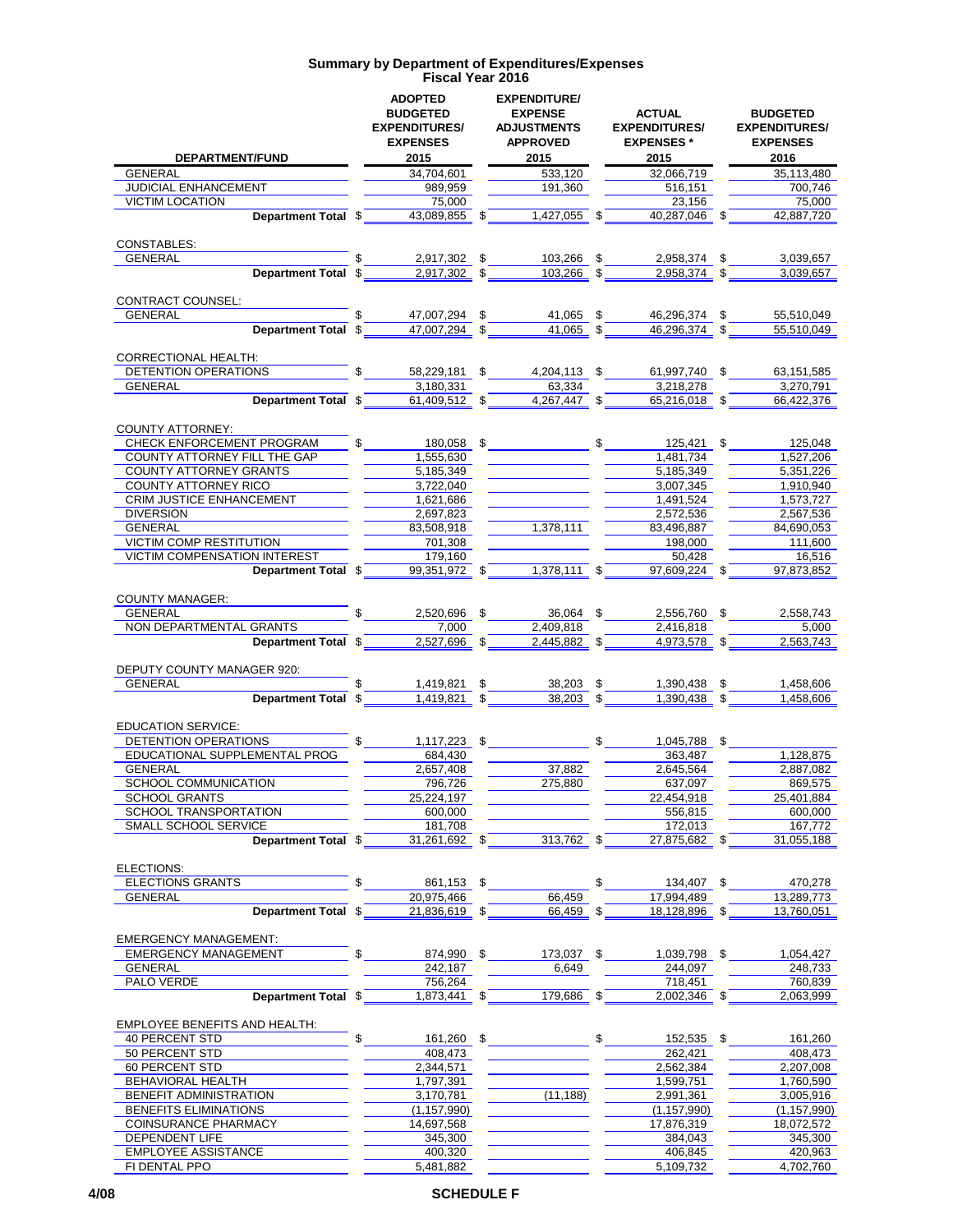|                                                       |    | <b>ADOPTED</b><br><b>BUDGETED</b><br><b>EXPENDITURES/</b> |    | <b>EXPENDITURE/</b><br><b>EXPENSE</b><br><b>ADJUSTMENTS</b> |               | <b>ACTUAL</b><br><b>EXPENDITURES/</b> | <b>BUDGETED</b><br><b>EXPENDITURES/</b> |  |
|-------------------------------------------------------|----|-----------------------------------------------------------|----|-------------------------------------------------------------|---------------|---------------------------------------|-----------------------------------------|--|
|                                                       |    | <b>EXPENSES</b>                                           |    | <b>APPROVED</b>                                             |               | <b>EXPENSES*</b>                      | <b>EXPENSES</b>                         |  |
| DEPARTMENT/FUND                                       |    | 2015                                                      |    | 2015                                                        |               | 2015                                  | 2016                                    |  |
| FI LIFE AND AD AND D                                  |    | 398,661                                                   |    |                                                             |               | 418.392                               | 597,992                                 |  |
| FI PREPAID DENTAL                                     |    | 226,860                                                   |    |                                                             |               | 220.203                               | 225,977                                 |  |
| FLEX SPENDING DEP CARE                                |    | 801,620                                                   |    |                                                             |               | 875,804                               | 801,620                                 |  |
| FLEX SPENDING HEALTH                                  |    | 2,269,651                                                 |    |                                                             |               | 2,163,430                             | 2,269,651                               |  |
| GENERAL                                               |    | 258,539                                                   |    | 8,132                                                       |               | 263,126                               | 266,025                                 |  |
| MEDICAL HDHP W HSA                                    |    | 21,017,804                                                |    |                                                             |               | 25,429,937                            | 26,029,963                              |  |
| <b>MEDICAL HMO</b>                                    |    | 50,236,155                                                |    |                                                             |               | 50,095,906                            | 52,845,683                              |  |
| <b>MEDICAL PPO</b>                                    |    | 39,134,609                                                |    |                                                             |               | 38,088,887                            | 39,659,466                              |  |
| <b>ONSITE PHARMACY CLINIC</b>                         |    | 1,969,148                                                 |    |                                                             |               | 2,051,354                             | 2,003,810                               |  |
| PUBLIC HEALTH GRANTS                                  |    | 7,323,579                                                 |    |                                                             |               | 6,642,955                             | 7,935,127                               |  |
| SI DENTAL PPO<br>SUPPLEMENTAL LIFE                    |    | 4.238.527                                                 |    |                                                             |               | 4,409,765<br>3,808,469                | 4,530,902<br>3,471,236                  |  |
| <b>VISION</b>                                         |    | 3,471,236<br>1,706,262                                    |    |                                                             |               | 1,388,213                             | 1,735,553                               |  |
| <b>VOLUNTARY BENEFITS</b>                             |    | 834,751                                                   |    |                                                             |               | 684,511                               | 683,838                                 |  |
| WELLNESS                                              |    | 1,726,365                                                 |    |                                                             |               | 1,135,003                             | 2,181,248                               |  |
| Department Total \$                                   |    | 163,263,323                                               | \$ | $(3,056)$ \$                                                |               | 167,863,356<br>\$.                    | 175,164,943                             |  |
|                                                       |    |                                                           |    |                                                             |               |                                       |                                         |  |
| <b>ENTERPRISE TECHNOLOGY:</b>                         |    |                                                           |    |                                                             |               |                                       |                                         |  |
| <b>DETENTION OPERATIONS</b>                           |    | 1,019,055                                                 | \$ | 276.808                                                     | \$            | 819,018 \$                            | 1,136,484                               |  |
| <b>GENERAL</b>                                        |    | 33.991.066                                                | \$ | 2.471.039                                                   | \$            | 30,162,672 \$                         | 38,748,160                              |  |
| TECHNOLOGY INFRASTRUCTURE                             |    | 17,566,149                                                | \$ |                                                             | \$            | 17,686,665<br>\$                      | 19,021,458                              |  |
| Department Total \$                                   |    | 52,576,270                                                | \$ | 2,747,847                                                   | \$            | 48,668,355                            | 58,906,102                              |  |
|                                                       |    |                                                           |    |                                                             |               |                                       |                                         |  |
| <b>ENVIRONMENTAL SERVICES:</b>                        |    |                                                           |    |                                                             |               |                                       |                                         |  |
| ENVIRONMTL SVCS ENV HEALTH                            |    | 22,172,840 \$                                             |    |                                                             |               | 20,832,273 \$                         | 19,855,027                              |  |
| <b>GENERAL</b>                                        |    | 4,281,840                                                 |    | 420.813                                                     |               | 4,495,090                             | 4,126,131                               |  |
| Department Total \$                                   |    | 26.454.680 \$                                             |    | 420,813 \$                                                  |               | 25,327,363 \$                         | 23,981,158                              |  |
|                                                       |    |                                                           |    |                                                             |               |                                       |                                         |  |
| <b>EQUIPMENT SERVICES:</b>                            |    |                                                           |    |                                                             |               |                                       |                                         |  |
| <b>EQUIPMENT SERVICES</b>                             |    | 17,711,693                                                | \$ | $(17, 145)$ \$                                              |               | 19,257,222 \$                         | 17,822,193                              |  |
| Department Total \$                                   |    | 17,711,693                                                | \$ | $(17, 145)$ \$                                              |               | 19,257,222 \$                         | 17,822,193                              |  |
|                                                       |    |                                                           |    |                                                             |               |                                       |                                         |  |
| <b>FACILITIES MANAGEMENT:</b><br>DETENTION OPERATIONS |    | 32,991,406 \$                                             |    | 40,110 \$                                                   |               | 29,300,054 \$                         | 26,961,191                              |  |
| GENERAL                                               |    | 49,263,728                                                |    | 164,809                                                     |               | 41,428,817                            | 45,229,900                              |  |
| Department Total \$                                   |    | 82,255,134 \$                                             |    | 204,919 \$                                                  |               | 70,728,871 \$                         | 72,191,091                              |  |
|                                                       |    |                                                           |    |                                                             |               |                                       |                                         |  |
| FINANCE:                                              |    |                                                           |    |                                                             |               |                                       |                                         |  |
| <b>GENERAL</b>                                        |    | 2,772,594                                                 | \$ | 50,772 \$                                                   |               | 2,823,366<br>\$                       | 2,820,433                               |  |
| <b>Department Total</b>                               | \$ | $2,772,594$ \$                                            |    | 50,772 \$                                                   |               | 2,823,366<br>\$                       | 2,820,433                               |  |
|                                                       |    |                                                           |    |                                                             |               |                                       |                                         |  |
| FLOOD CONTROL DISTRICT:                               |    |                                                           |    |                                                             |               |                                       |                                         |  |
| <b>FLOOD CONTROL</b>                                  |    | 32,495,393 \$                                             |    |                                                             | $\mathfrak s$ | 30,498,529<br>\$                      | 32,495,393                              |  |
| FLOOD CONTROL CAPITAL PROJECTS                        |    | 40,000,000                                                |    |                                                             |               | 38,732,944                            | 66,000,000                              |  |
| FLOOD CONTROL GRANTS                                  |    |                                                           |    | 500,000                                                     |               | 500,000                               | 345,000                                 |  |
| Department Total \$                                   |    | 72,495,393                                                | \$ | 500.000                                                     | \$            | 69.731.473                            | 98.840.393                              |  |
|                                                       |    |                                                           |    |                                                             |               |                                       |                                         |  |
| <b>HUMAN RESOURCES:</b>                               |    |                                                           |    |                                                             |               |                                       |                                         |  |
| <b>GENERAL</b>                                        |    | 4,309,478                                                 | \$ | 66,581                                                      | \$            | 3,747,454<br>\$                       | 4,389,485                               |  |
| <b>Department Total</b>                               | \$ | 4,309,478                                                 | \$ | 66,581                                                      | \$            | 3,747,454                             | 4,389,485                               |  |
|                                                       |    |                                                           |    |                                                             |               |                                       |                                         |  |
| <b>HUMAN SERVICES:</b>                                | \$ |                                                           |    |                                                             |               |                                       |                                         |  |
| <b>CDBG HOUSING TRUST</b>                             |    | 16,279,189 \$<br>2,260,912                                |    | 925,598 \$                                                  |               | 17,204,787 \$<br>2,260,912            | 20,143,632                              |  |
| <b>GENERAL</b><br>HUMAN SERVICES GRANTS               |    | 44,319,456                                                |    |                                                             |               | 46,915,797                            | 2,380,912                               |  |
| Department Total \$                                   |    | 62,859,557 \$                                             |    | 2,596,341<br>3,521,939 \$                                   |               | 66,381,496 \$                         | 45,246,229<br>67,770,773                |  |
|                                                       |    |                                                           |    |                                                             |               |                                       |                                         |  |
| INTEGRATED CRIM JUSTICE INFO:                         |    |                                                           |    |                                                             |               |                                       |                                         |  |
| DETENTION OPERATIONS                                  | \$ | 1,628,554 \$                                              |    | 21,807 \$                                                   |               | 1,611,726 \$                          | 1,724,219                               |  |
| Department Total \$                                   |    | 1,628,554 \$                                              |    | $21,807$ \$                                                 |               | 1,611,726 \$                          | 1,724,219                               |  |
|                                                       |    |                                                           |    |                                                             |               |                                       |                                         |  |
| INTERNAL AUDIT:                                       |    |                                                           |    |                                                             |               |                                       |                                         |  |
| GENERAL                                               |    | 1,799,337                                                 | \$ | 36,500 \$                                                   |               | 1,834,785                             | 1,837,309                               |  |
| <b>Department Total</b>                               | \$ | 1,799,337 \$                                              |    | $36,500$ \$                                                 |               | 1,834,785 \$                          | 1,837,309                               |  |
|                                                       |    |                                                           |    |                                                             |               |                                       |                                         |  |
| <b>JUSTICE COURTS:</b>                                |    |                                                           |    |                                                             |               |                                       |                                         |  |
| GENERAL                                               | \$ | 17,681,657                                                | \$ | 302,035 \$                                                  |               | 17,395,956<br>S                       | 17,982,816                              |  |
| JUST COURTS PHOTO ENFORCEMENT                         |    | 46,800                                                    |    |                                                             |               | 8,065                                 |                                         |  |
| JUSTICE COURTS SPECIAL REVENUE                        |    | 6,479,000                                                 |    |                                                             |               | 6,300,000                             | 6,484,250                               |  |
| JUSTICE CT JUDICIAL ENHANCEMNT                        |    | 792,000                                                   |    |                                                             |               | 660,730                               | 737,183                                 |  |
| Department Total \$                                   |    | 24,999,457 \$                                             |    | $302,035$ \$                                                |               | 24,364,751 \$                         | 25,204,249                              |  |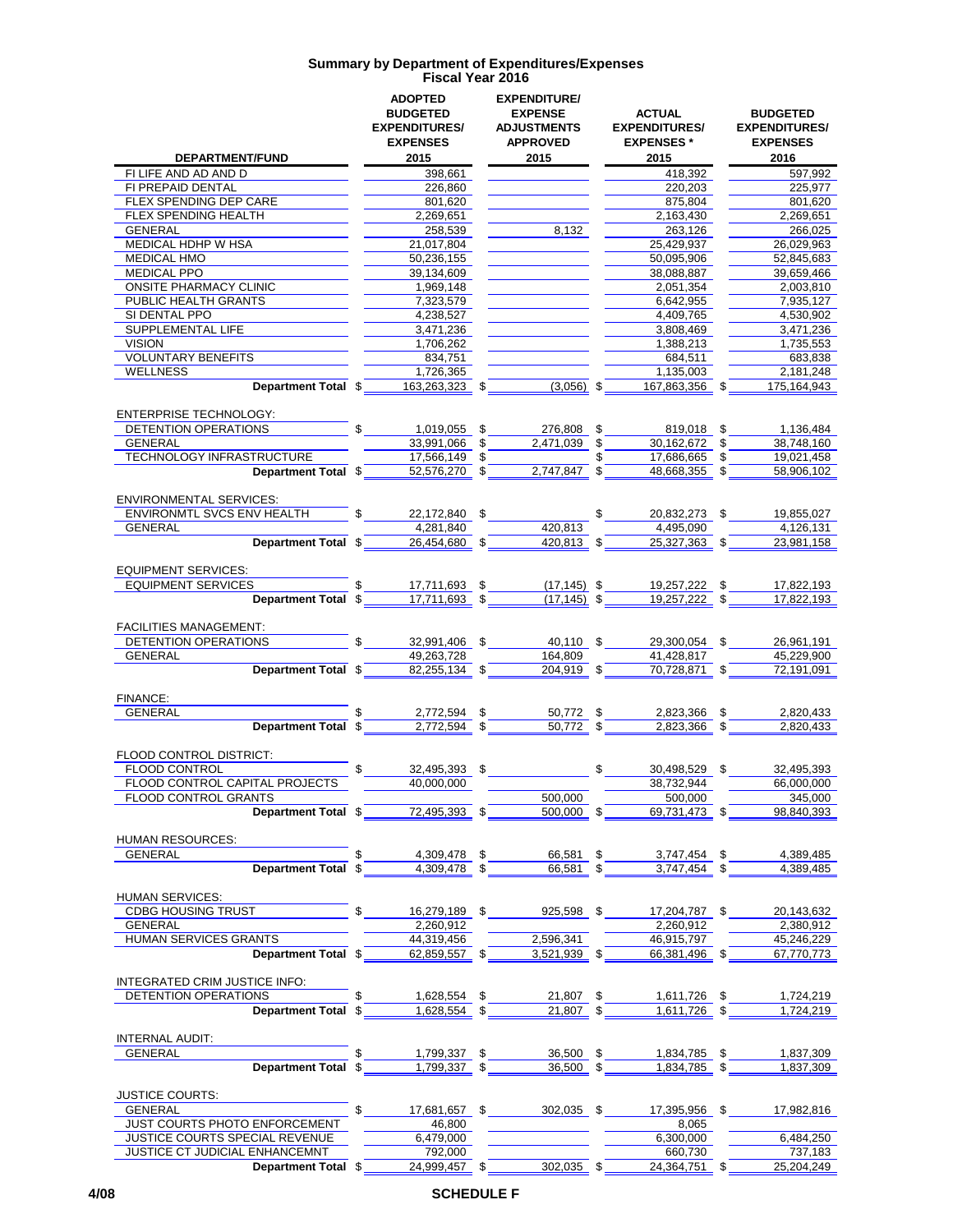| <b>DEPARTMENT/FUND</b>                                |    | <b>ADOPTED</b><br><b>BUDGETED</b><br><b>EXPENDITURES/</b><br><b>EXPENSES</b><br>2015 |    | <b>EXPENDITURE/</b><br><b>EXPENSE</b><br><b>ADJUSTMENTS</b><br><b>APPROVED</b><br>2015 | <b>ACTUAL</b><br><b>EXPENDITURES/</b><br><b>EXPENSES</b> *<br>2015 |    | <b>BUDGETED</b><br><b>EXPENDITURES/</b><br><b>EXPENSES</b><br>2016 |  |
|-------------------------------------------------------|----|--------------------------------------------------------------------------------------|----|----------------------------------------------------------------------------------------|--------------------------------------------------------------------|----|--------------------------------------------------------------------|--|
| <b>JUVENILE PROBATION:</b>                            |    |                                                                                      |    |                                                                                        |                                                                    |    |                                                                    |  |
| DETENTION OPERATIONS                                  |    | 34,398,313 \$                                                                        |    | 457,278 \$                                                                             | 33,152,956 \$                                                      |    | 33,261,440                                                         |  |
| <b>GENERAL</b>                                        |    | 17,279,942                                                                           |    | 718,508                                                                                | 16,829,572                                                         |    | 17,610,838                                                         |  |
| JUVENILE PROBATION DIVERSION                          |    | 334,503                                                                              |    |                                                                                        | 334,503                                                            |    | 390,010                                                            |  |
| JUVENILE PROBATION GRANTS                             |    | 4,160,865                                                                            |    | 195,461                                                                                | 4.356.326                                                          |    | 3,811,356                                                          |  |
| JUVENILE PROBATION SPECIAL FEE                        |    | 3,830,500                                                                            |    |                                                                                        | 3.613.804                                                          |    | 3.058.130                                                          |  |
| <b>JUVENILE RESTITUTION</b>                           |    | 10,000                                                                               |    |                                                                                        | 8,495                                                              |    | 4,000                                                              |  |
| Department Total \$                                   |    | 60,014,123 \$                                                                        |    | 1,371,247 \$                                                                           | 58,295,656 \$                                                      |    | 58,135,774                                                         |  |
| LEGAL ADVOCATE:<br><b>GENERAL</b>                     |    | 10,786,783 \$                                                                        |    |                                                                                        |                                                                    |    | 11,938,113                                                         |  |
| PUBLIC DEFENDER TRAINING                              |    | 48,269                                                                               |    | 170,155 \$                                                                             | 10,730,378 \$<br>33,128                                            |    | 25,968                                                             |  |
| Department Total \$                                   |    | 10,835,052 \$                                                                        |    | 170,155 \$                                                                             | 10,763,506 \$                                                      |    | 11,964,081                                                         |  |
| LEGAL DEFENDER:                                       |    |                                                                                      |    |                                                                                        |                                                                    |    |                                                                    |  |
| <b>GENERAL</b>                                        |    | 12,005,388 \$                                                                        |    | 232.090 \$                                                                             | 12,237,478 \$                                                      |    | 13,126,660                                                         |  |
| LEGAL DEFENDER FILL THE GAP                           |    | 66.362                                                                               |    |                                                                                        | 66.362                                                             |    | 66,362                                                             |  |
| PUBLIC DEFENDER TRAINING                              |    | 93,948                                                                               |    |                                                                                        | 55,614                                                             |    | 116,072                                                            |  |
| Department Total \$                                   |    | 12.165.698 \$                                                                        |    | $232,090$ \$                                                                           | 12,359,454 \$                                                      |    | 13,309,094                                                         |  |
| <b>LIBRARY DISTRICT:</b>                              |    |                                                                                      |    |                                                                                        |                                                                    |    |                                                                    |  |
| LIBRARY DIST CAP IMPROVEMENT                          |    |                                                                                      |    |                                                                                        |                                                                    |    |                                                                    |  |
| <b>LIBRARY DISTRICT</b>                               |    | 20,646,921                                                                           |    | 8,275                                                                                  | 20,565,162                                                         |    | 24,910,145                                                         |  |
| <b>LIBRARY DISTRICT GRANTS</b>                        |    |                                                                                      |    | 222,275                                                                                | 222,275                                                            |    |                                                                    |  |
| LIBRARY INTERGOVERNMENTAL                             |    | 4,579,574                                                                            |    | 4,300                                                                                  | 4,167,943                                                          |    | 4,579,574                                                          |  |
| Department Total \$                                   |    | 25,226,495 \$                                                                        |    | 234,850 \$                                                                             | 24,955,380 \$                                                      |    | 29,489,719                                                         |  |
| <b>MANAGEMENT AND BUDGET:</b>                         |    |                                                                                      |    |                                                                                        |                                                                    |    |                                                                    |  |
| GENERAL<br>Department Total \$                        |    | 2,382,650<br>$2,382,650$ \$                                                          | \$ | 29,964<br>29,964 \$                                                                    | \$<br>2,287,040<br>2,287,040                                       | \$ | 2,409,724<br>2,409,724                                             |  |
|                                                       |    |                                                                                      |    |                                                                                        |                                                                    |    |                                                                    |  |
| <b>MEDICAL EXAMINER:</b>                              |    |                                                                                      |    |                                                                                        |                                                                    |    |                                                                    |  |
| <b>GENERAL</b>                                        | \$ | 8,261,393 \$                                                                         |    | 142,227 \$                                                                             | 8,300,399                                                          | \$ | 8,481,057                                                          |  |
| MEDICAL EXAMINER GRANTS                               |    |                                                                                      |    | 7,581                                                                                  | 7,579                                                              |    |                                                                    |  |
| Department Total \$                                   |    | 8,261,393 \$                                                                         |    | 149,808 \$                                                                             | 8,307,978 \$                                                       |    | 8,481,057                                                          |  |
| NON DEPARTMENTAL:                                     |    |                                                                                      |    |                                                                                        |                                                                    |    |                                                                    |  |
| COUNTY IMPROVEMENT DEBT                               | \$ | 16,753,180 \$                                                                        |    |                                                                                        | \$<br>16,753,180 \$                                                |    | 7,409,480                                                          |  |
| <b>COUNTY IMPROVEMENT DEBT 2</b>                      |    |                                                                                      |    | 2,171,297                                                                              |                                                                    |    |                                                                    |  |
| DETENTION CAPITAL PROJECTS                            |    | 5,796,583                                                                            |    | 17,159                                                                                 | 3.315.936                                                          |    | 12.497.806                                                         |  |
| <b>DETENTION OPERATIONS</b>                           |    | 40,352,513                                                                           |    | (9,984,561)                                                                            | 1,956,452                                                          |    | 42,557,631                                                         |  |
| DETENTION TECH CAP IMPROVEMENT                        |    | 40,330,136                                                                           |    | (1, 392, 157)                                                                          | 7,106,246                                                          |    | 33,276,881                                                         |  |
| <b>GENERAL</b>                                        |    | 293,014,149                                                                          |    | (25,806,966)                                                                           | 237,104,916                                                        |    | 304,929,864                                                        |  |
| GENERAL FUND CTY IMPROV<br>INTERGOVERNMENTAL CAP PROJ |    | 38,945,102<br>127,500                                                                |    | (2, 257, 600)                                                                          | 6,424,254                                                          |    | 32,696,737<br>127,500                                              |  |
| INTERGOVERNMENTAL TECH PROJECT                        |    |                                                                                      |    | 240,717                                                                                |                                                                    |    |                                                                    |  |
| NON DEPARTMENTAL GRANTS                               |    | 14,183,550                                                                           |    | 7,453,796                                                                              |                                                                    |    | 20,000,000                                                         |  |
| <b>TECHNOLOGY CAP IMPROVEMENT</b>                     |    | 145,754,406                                                                          |    | 267,371                                                                                | 53,565,939                                                         |    | 137,810,431                                                        |  |
| WASTE MANAGEMENT                                      |    | 468,832                                                                              |    | 150,120                                                                                | 38,684                                                             |    | 653,328                                                            |  |
| <b>Department Total</b>                               | \$ | 595,725,951 \$                                                                       |    | $(29.140.824)$ \$                                                                      | 326,265,607 \$                                                     |    | 591,959,658                                                        |  |
| PARKS AND RECREATION:                                 |    |                                                                                      |    |                                                                                        |                                                                    |    |                                                                    |  |
| <b>GENERAL</b>                                        | \$ | 1,279,802 \$                                                                         |    |                                                                                        | \$<br>$1,141,417$ \$                                               |    | 1,259,802                                                          |  |
| LAKE PLEASANT RECREATION SVCS                         |    | 3,212,692                                                                            |    |                                                                                        | 2.749.948                                                          |    | 3.833.436                                                          |  |
| PARKS AND RECREATION GRANTS                           |    | 7,909                                                                                |    | 69,950                                                                                 | 63,564                                                             |    | 13,990                                                             |  |
| PARKS DONATIONS                                       |    | 108,777                                                                              |    |                                                                                        | 105,214                                                            |    | 324,237                                                            |  |
| PARKS ENHANCEMENT FUND                                |    | 6,534,860                                                                            |    |                                                                                        | 6,146,544                                                          |    | 5,977,245                                                          |  |
| PARKS SOUVENIR                                        |    | 294,794                                                                              |    |                                                                                        | 294,794                                                            |    | 362,544                                                            |  |
| SPUR CROSS RANCH CONSERVATION<br>Department Total \$  |    | 291,411<br>11,730,245 \$                                                             |    | 69,950 \$                                                                              | 257,160<br>10,758,641                                              |    | 405,609<br>12,176,863                                              |  |
|                                                       |    |                                                                                      |    |                                                                                        |                                                                    |    |                                                                    |  |
| PLANNING AND DEVELOPMENT:<br><b>GENERAL</b>           | \$ | 868,232 \$                                                                           |    |                                                                                        | \$<br>853,490 \$                                                   |    | 868,232                                                            |  |
| PLANNING AND DEVELOPMENT FEES                         |    | 8,538,986                                                                            |    |                                                                                        | 8,137,701                                                          |    | 8,178,791                                                          |  |
| Department Total \$                                   |    | 9,407,218 \$                                                                         |    |                                                                                        | \$<br>8,991,191 \$                                                 |    | 9,047,023                                                          |  |
|                                                       |    |                                                                                      |    |                                                                                        |                                                                    |    |                                                                    |  |
| PROCUREMENT SERVICES:<br><b>GENERAL</b>               | \$ | 2,413,764 \$                                                                         |    | 47,600 \$                                                                              | 2,461,364 \$                                                       |    | 2,458,330                                                          |  |
| <b>REPROGRAPHICS</b>                                  |    | 915,217                                                                              |    | (8, 281)                                                                               | 881,045                                                            |    | 845,217                                                            |  |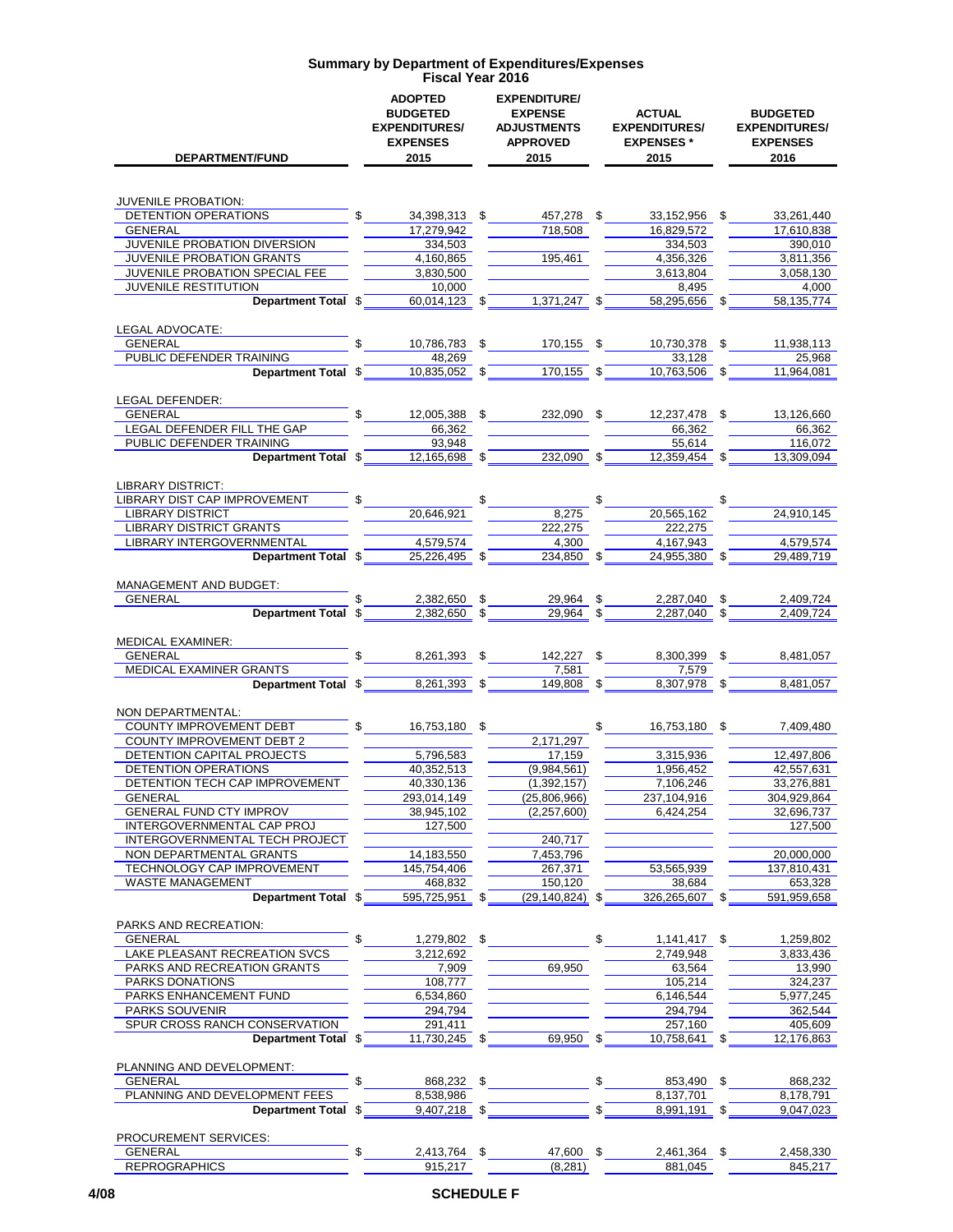| DEPARTMENT/FUND                                                                                                                                                                                                                                                                                                                             | <b>ADOPTED</b><br><b>BUDGETED</b><br><b>EXPENDITURES/</b><br><b>EXPENSES</b>                                                                                                                                                   | <b>EXPENDITURE/</b><br><b>EXPENSE</b><br><b>ADJUSTMENTS</b><br><b>APPROVED</b> | <b>ACTUAL</b><br><b>EXPENDITURES/</b><br><b>EXPENSES</b> *<br>The UND contract to the contract of the contract of the contract of the contract of the contract of the contract of the contract of the contract of the contract of the contract of the contract of the contract of the contra |                               |      | <b>BUDGETED</b><br><b>EXPENDITURES/</b><br><b>EXPENSES</b> |  |  |
|---------------------------------------------------------------------------------------------------------------------------------------------------------------------------------------------------------------------------------------------------------------------------------------------------------------------------------------------|--------------------------------------------------------------------------------------------------------------------------------------------------------------------------------------------------------------------------------|--------------------------------------------------------------------------------|----------------------------------------------------------------------------------------------------------------------------------------------------------------------------------------------------------------------------------------------------------------------------------------------|-------------------------------|------|------------------------------------------------------------|--|--|
|                                                                                                                                                                                                                                                                                                                                             |                                                                                                                                                                                                                                |                                                                                |                                                                                                                                                                                                                                                                                              |                               |      |                                                            |  |  |
|                                                                                                                                                                                                                                                                                                                                             |                                                                                                                                                                                                                                |                                                                                |                                                                                                                                                                                                                                                                                              |                               |      |                                                            |  |  |
| PROTECTIVE SERVICES:                                                                                                                                                                                                                                                                                                                        |                                                                                                                                                                                                                                |                                                                                |                                                                                                                                                                                                                                                                                              |                               |      |                                                            |  |  |
| <u>DETENTION OPERATIONS<br/> GENERAL Department Total <math>\frac{48,942}{3,861,489}</math> <math>\frac{48,942}{3,861,489}</math> <math>\frac{64,423}{64,423}</math> <math>\frac{48,938}{3,867,156}</math> <math>\frac{4,065,513}{4,065,513}</math></u>                                                                                     |                                                                                                                                                                                                                                |                                                                                |                                                                                                                                                                                                                                                                                              |                               |      |                                                            |  |  |
|                                                                                                                                                                                                                                                                                                                                             |                                                                                                                                                                                                                                |                                                                                |                                                                                                                                                                                                                                                                                              |                               |      |                                                            |  |  |
|                                                                                                                                                                                                                                                                                                                                             |                                                                                                                                                                                                                                |                                                                                |                                                                                                                                                                                                                                                                                              |                               |      |                                                            |  |  |
| PUBLIC ADVOCATE:                                                                                                                                                                                                                                                                                                                            |                                                                                                                                                                                                                                |                                                                                |                                                                                                                                                                                                                                                                                              |                               |      |                                                            |  |  |
| <b>GENERAL</b>                                                                                                                                                                                                                                                                                                                              |                                                                                                                                                                                                                                |                                                                                |                                                                                                                                                                                                                                                                                              |                               |      |                                                            |  |  |
|                                                                                                                                                                                                                                                                                                                                             | <b>Example 18</b> 5 5 5 5 5 6 6,960,099 5 5 5,345,411<br>Department Total $\frac{1}{3}$ 5 5 5 6,960,099 5 5 5,345,411                                                                                                          |                                                                                |                                                                                                                                                                                                                                                                                              |                               |      | 9,345,411                                                  |  |  |
|                                                                                                                                                                                                                                                                                                                                             |                                                                                                                                                                                                                                |                                                                                |                                                                                                                                                                                                                                                                                              |                               |      |                                                            |  |  |
| PUBLIC DEFENDER:                                                                                                                                                                                                                                                                                                                            |                                                                                                                                                                                                                                |                                                                                |                                                                                                                                                                                                                                                                                              |                               |      |                                                            |  |  |
|                                                                                                                                                                                                                                                                                                                                             |                                                                                                                                                                                                                                |                                                                                |                                                                                                                                                                                                                                                                                              | 39,385,686 \$                 |      | 40,027,986                                                 |  |  |
|                                                                                                                                                                                                                                                                                                                                             | $\frac{1}{20}$ $\frac{1,113,694}{236,492}$ $\frac{1}{20}$ $\frac{797}{797}$                                                                                                                                                    |                                                                                |                                                                                                                                                                                                                                                                                              | 1,048,136                     |      | 1,011,395                                                  |  |  |
| PUBLIC DEFENDER GRANTS 236,492<br>PUBLIC DEFENDER TRAINING 567,865                                                                                                                                                                                                                                                                          |                                                                                                                                                                                                                                |                                                                                |                                                                                                                                                                                                                                                                                              | 237,289                       |      | 237,289                                                    |  |  |
|                                                                                                                                                                                                                                                                                                                                             | AINING 667,865 567,865 567,865 516,130 414,831 516,130 516,130 516,130 516,130 516,130 516,130 516,130 516,130 516,130 516,130 516,130 516,130 516,130 516,130 516,130 516,130 516,130 516,130 516,130 516,130 516,130 516,130 |                                                                                |                                                                                                                                                                                                                                                                                              | 414,831                       |      | $\overline{516,130}$                                       |  |  |
|                                                                                                                                                                                                                                                                                                                                             |                                                                                                                                                                                                                                |                                                                                |                                                                                                                                                                                                                                                                                              |                               |      |                                                            |  |  |
| PUBLIC FIDUCIARY:                                                                                                                                                                                                                                                                                                                           |                                                                                                                                                                                                                                |                                                                                |                                                                                                                                                                                                                                                                                              |                               |      |                                                            |  |  |
|                                                                                                                                                                                                                                                                                                                                             | $\frac{1}{2}$ $\frac{3,113,186}{2}$ $\frac{5}{2}$ $\frac{37,804}{2}$ $\frac{5}{2}$ $\frac{3,010,912}{2}$ $\frac{5}{2}$ $\frac{3,160,740}{2}$                                                                                   |                                                                                |                                                                                                                                                                                                                                                                                              |                               |      |                                                            |  |  |
|                                                                                                                                                                                                                                                                                                                                             |                                                                                                                                                                                                                                |                                                                                |                                                                                                                                                                                                                                                                                              |                               |      | 3.160.740                                                  |  |  |
|                                                                                                                                                                                                                                                                                                                                             |                                                                                                                                                                                                                                |                                                                                |                                                                                                                                                                                                                                                                                              |                               |      |                                                            |  |  |
|                                                                                                                                                                                                                                                                                                                                             |                                                                                                                                                                                                                                |                                                                                |                                                                                                                                                                                                                                                                                              |                               |      |                                                            |  |  |
| PUBLIC HEALTH:<br>GENERAL<br>PUBLIC HEALTH FEES $\begin{array}{ l l l }\n\hline\n6\text{ENERAL} & \text{S} & \text{11,334,457} & \text{S} & \text{516,240} & \text{S} & \text{11,467,877} & \text{S} & \text{11,668,669} \\ \hline\n\text{PUBLIC HEALTH FEES} & \text{S} & \text{5,559,246} & \text{1,007,500} & \text{6,080,512} & \text{$ |                                                                                                                                                                                                                                |                                                                                |                                                                                                                                                                                                                                                                                              |                               |      |                                                            |  |  |
|                                                                                                                                                                                                                                                                                                                                             |                                                                                                                                                                                                                                |                                                                                |                                                                                                                                                                                                                                                                                              |                               |      |                                                            |  |  |
|                                                                                                                                                                                                                                                                                                                                             |                                                                                                                                                                                                                                |                                                                                |                                                                                                                                                                                                                                                                                              |                               |      |                                                            |  |  |
|                                                                                                                                                                                                                                                                                                                                             | Department Total \$ 58,202,645 \$ 2,994,956 \$ 62,101,464 \$ 62,428,193                                                                                                                                                        |                                                                                |                                                                                                                                                                                                                                                                                              |                               |      |                                                            |  |  |
|                                                                                                                                                                                                                                                                                                                                             |                                                                                                                                                                                                                                |                                                                                |                                                                                                                                                                                                                                                                                              |                               |      |                                                            |  |  |
| RECORDER:<br>GENERAL<br>RECORDERS SURCHARGE 5,940,660<br>RECORDERS SURCHARGE 5,940,660<br>CORDERS SURCHARGE 5,490,958                                                                                                                                                                                                                       |                                                                                                                                                                                                                                |                                                                                |                                                                                                                                                                                                                                                                                              |                               |      |                                                            |  |  |
|                                                                                                                                                                                                                                                                                                                                             |                                                                                                                                                                                                                                |                                                                                |                                                                                                                                                                                                                                                                                              |                               |      |                                                            |  |  |
|                                                                                                                                                                                                                                                                                                                                             |                                                                                                                                                                                                                                | $\frac{5,940,660}{8,074,892}$ \$ $\frac{23,718}{8}$ \$                         |                                                                                                                                                                                                                                                                                              |                               |      |                                                            |  |  |
| Department Total \$                                                                                                                                                                                                                                                                                                                         |                                                                                                                                                                                                                                |                                                                                |                                                                                                                                                                                                                                                                                              | $6,451,886$ \$                |      | 7,649,507                                                  |  |  |
| RESEARCH AND REPORTING:                                                                                                                                                                                                                                                                                                                     |                                                                                                                                                                                                                                |                                                                                |                                                                                                                                                                                                                                                                                              |                               |      |                                                            |  |  |
| GENERAL <b>Experimental CONTRACT CONTROL</b>                                                                                                                                                                                                                                                                                                |                                                                                                                                                                                                                                |                                                                                |                                                                                                                                                                                                                                                                                              |                               |      |                                                            |  |  |
|                                                                                                                                                                                                                                                                                                                                             |                                                                                                                                                                                                                                |                                                                                |                                                                                                                                                                                                                                                                                              |                               |      |                                                            |  |  |
|                                                                                                                                                                                                                                                                                                                                             |                                                                                                                                                                                                                                |                                                                                |                                                                                                                                                                                                                                                                                              |                               |      |                                                            |  |  |
| <b>RISK MANAGEMENT:</b>                                                                                                                                                                                                                                                                                                                     |                                                                                                                                                                                                                                |                                                                                |                                                                                                                                                                                                                                                                                              |                               |      |                                                            |  |  |
|                                                                                                                                                                                                                                                                                                                                             |                                                                                                                                                                                                                                |                                                                                |                                                                                                                                                                                                                                                                                              |                               |      |                                                            |  |  |
| <b>RISK MANAGEMENT</b>                                                                                                                                                                                                                                                                                                                      | 29,841,029                                                                                                                                                                                                                     | (21, 293)                                                                      |                                                                                                                                                                                                                                                                                              | 27.851.028                    |      | 29,838,997                                                 |  |  |
|                                                                                                                                                                                                                                                                                                                                             | <b>Department Total \$2.631,691,029 \$2.632,997 \$2.632,997 \$2.634,028 \$2.633,997 \$2.64</b>                                                                                                                                 |                                                                                |                                                                                                                                                                                                                                                                                              |                               |      |                                                            |  |  |
|                                                                                                                                                                                                                                                                                                                                             |                                                                                                                                                                                                                                |                                                                                |                                                                                                                                                                                                                                                                                              |                               |      |                                                            |  |  |
| SHERIFF:                                                                                                                                                                                                                                                                                                                                    | \$                                                                                                                                                                                                                             |                                                                                |                                                                                                                                                                                                                                                                                              |                               |      |                                                            |  |  |
| DETENTION OPERATIONS<br><b>GENERAL</b>                                                                                                                                                                                                                                                                                                      | 207,527,876 \$<br>109,932,118                                                                                                                                                                                                  | 3,206,597 \$<br>7,313,250                                                      |                                                                                                                                                                                                                                                                                              | 203,518,489 \$<br>106,683,703 |      | 211,614,638<br>113,445,081                                 |  |  |
| <b>INMATE HEALTH SERVICES</b>                                                                                                                                                                                                                                                                                                               | 340,000                                                                                                                                                                                                                        |                                                                                |                                                                                                                                                                                                                                                                                              | 574,000                       |      | 600,873                                                    |  |  |
| <b>INMATE SERVICES</b>                                                                                                                                                                                                                                                                                                                      | 10.982.350                                                                                                                                                                                                                     |                                                                                |                                                                                                                                                                                                                                                                                              | 10,901,855                    |      | 11,250,326                                                 |  |  |
| OFFICER SAFETY EQUIPMENT                                                                                                                                                                                                                                                                                                                    | 60,000                                                                                                                                                                                                                         |                                                                                |                                                                                                                                                                                                                                                                                              |                               |      | 52,000                                                     |  |  |
| SHERIFF DONATIONS                                                                                                                                                                                                                                                                                                                           | 120,000                                                                                                                                                                                                                        |                                                                                |                                                                                                                                                                                                                                                                                              | 102,220                       |      | 26,774                                                     |  |  |
| SHERIFF GRANTS                                                                                                                                                                                                                                                                                                                              | 8,275,961                                                                                                                                                                                                                      | (977, 204)                                                                     |                                                                                                                                                                                                                                                                                              | 7,298,757                     |      | 7,184,985                                                  |  |  |
| SHERIFF JAIL ENHANCEMENT                                                                                                                                                                                                                                                                                                                    | 1,482,444                                                                                                                                                                                                                      |                                                                                |                                                                                                                                                                                                                                                                                              | 2,382,444                     |      | 1,482,444                                                  |  |  |
| SHERIFF RICO                                                                                                                                                                                                                                                                                                                                | 1,750,000                                                                                                                                                                                                                      |                                                                                |                                                                                                                                                                                                                                                                                              | 1,488,547                     |      | 1,750,000                                                  |  |  |
| SHERIFF TOWING AND IMPOUND                                                                                                                                                                                                                                                                                                                  | 208,103                                                                                                                                                                                                                        |                                                                                |                                                                                                                                                                                                                                                                                              | 164,426                       |      | 226,100                                                    |  |  |
| Department Total \$                                                                                                                                                                                                                                                                                                                         | 340,678,852                                                                                                                                                                                                                    | \$<br>9,542,643                                                                | \$                                                                                                                                                                                                                                                                                           | 333,114,441 \$                |      | 347,633,221                                                |  |  |
|                                                                                                                                                                                                                                                                                                                                             |                                                                                                                                                                                                                                |                                                                                |                                                                                                                                                                                                                                                                                              |                               |      |                                                            |  |  |
| <b>STADIUM DISTRICT:</b><br><b>BALLPARK OPERATIONS</b>                                                                                                                                                                                                                                                                                      | \$<br>1,711,052 \$                                                                                                                                                                                                             |                                                                                | \$                                                                                                                                                                                                                                                                                           | 1,642,614 \$                  |      | 1,711,052                                                  |  |  |
| CACTUS LEAGUE OPERATIONS                                                                                                                                                                                                                                                                                                                    | 1,274,756                                                                                                                                                                                                                      |                                                                                |                                                                                                                                                                                                                                                                                              | 1,274,637                     |      | 1,297,259                                                  |  |  |
| LONG TERM PROJECT RESERVE                                                                                                                                                                                                                                                                                                                   | 2,003,000                                                                                                                                                                                                                      | 400,000                                                                        |                                                                                                                                                                                                                                                                                              | 2,402,500                     |      | 4,003,000                                                  |  |  |
| STADIUM DISTRICT DEBT SERVICE                                                                                                                                                                                                                                                                                                               | 3,700,378                                                                                                                                                                                                                      |                                                                                |                                                                                                                                                                                                                                                                                              | 3,700,350                     |      | 3,701,623                                                  |  |  |
| Department Total \$                                                                                                                                                                                                                                                                                                                         | 8,689,186 \$                                                                                                                                                                                                                   | 400,000 \$                                                                     |                                                                                                                                                                                                                                                                                              | $9,020,101$ \$                |      | 10,712,934                                                 |  |  |
|                                                                                                                                                                                                                                                                                                                                             |                                                                                                                                                                                                                                |                                                                                |                                                                                                                                                                                                                                                                                              |                               |      |                                                            |  |  |
| <b>SUPERIOR COURT:</b>                                                                                                                                                                                                                                                                                                                      |                                                                                                                                                                                                                                |                                                                                |                                                                                                                                                                                                                                                                                              |                               |      |                                                            |  |  |
| CHILDRENS ISSUES EDUCATION                                                                                                                                                                                                                                                                                                                  | \$<br>140,007 \$                                                                                                                                                                                                               |                                                                                | \$                                                                                                                                                                                                                                                                                           | 138,123                       | - \$ | 115,007                                                    |  |  |
| CONCILIATION COURT FEES                                                                                                                                                                                                                                                                                                                     | 1,616,200                                                                                                                                                                                                                      |                                                                                |                                                                                                                                                                                                                                                                                              | 1,575,165                     |      | 1,578,566                                                  |  |  |
| DOM REL MEDIATION EDUCATION                                                                                                                                                                                                                                                                                                                 | 205,600                                                                                                                                                                                                                        |                                                                                |                                                                                                                                                                                                                                                                                              | 205,600                       |      | 180,600                                                    |  |  |
| <b>EXPEDITED CHILD SUPPORT</b>                                                                                                                                                                                                                                                                                                              | 910,000                                                                                                                                                                                                                        |                                                                                |                                                                                                                                                                                                                                                                                              | 910,000                       |      | 713,621                                                    |  |  |
| <b>GENERAL</b>                                                                                                                                                                                                                                                                                                                              | 84,634,124                                                                                                                                                                                                                     | 1,134,045                                                                      |                                                                                                                                                                                                                                                                                              | 85,659,663                    |      | 86,211,042                                                 |  |  |
| JUDICIAL ENHANCEMENT                                                                                                                                                                                                                                                                                                                        | 506,200                                                                                                                                                                                                                        |                                                                                |                                                                                                                                                                                                                                                                                              | 426,132                       |      | 505,901                                                    |  |  |
| <b>LAW LIBRARY</b><br>PROBATE FEES                                                                                                                                                                                                                                                                                                          | 1,546,000<br>509,200                                                                                                                                                                                                           |                                                                                |                                                                                                                                                                                                                                                                                              | 846,578<br>480,139            |      | 1,165,971<br>530,756                                       |  |  |
|                                                                                                                                                                                                                                                                                                                                             |                                                                                                                                                                                                                                |                                                                                |                                                                                                                                                                                                                                                                                              |                               |      |                                                            |  |  |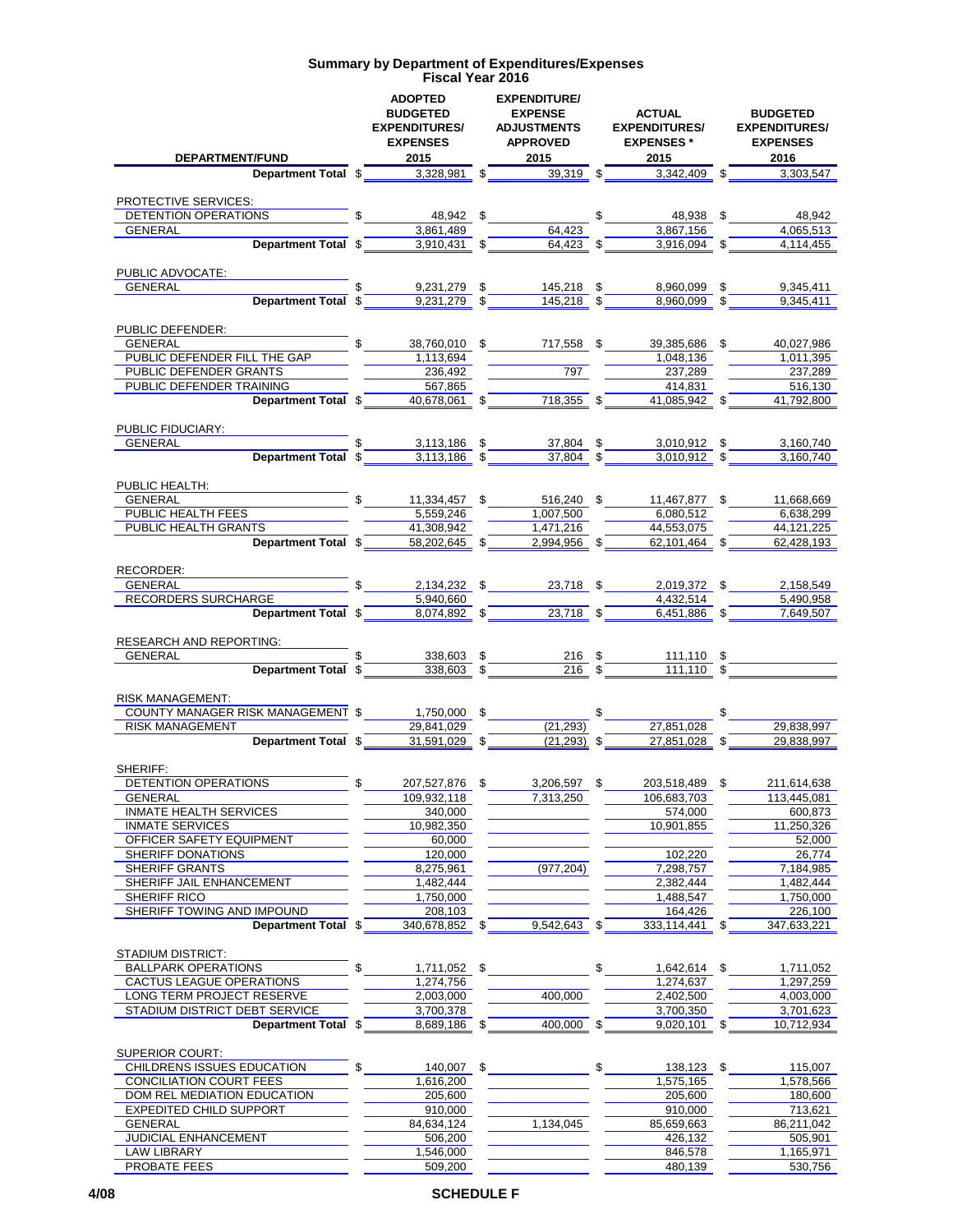|                                       |     | <b>ADOPTED</b><br><b>BUDGETED</b><br><b>EXPENDITURES/</b><br><b>EXPENSES</b> |    | <b>EXPENDITURE/</b><br><b>EXPENSE</b><br><b>ADJUSTMENTS</b><br><b>APPROVED</b> | <b>ACTUAL</b><br><b>EXPENDITURES/</b><br><b>EXPENSES*</b> |     | <b>BUDGETED</b><br><b>EXPENDITURES/</b><br><b>EXPENSES</b> |
|---------------------------------------|-----|------------------------------------------------------------------------------|----|--------------------------------------------------------------------------------|-----------------------------------------------------------|-----|------------------------------------------------------------|
| <b>DEPARTMENT/FUND</b>                |     | 2015                                                                         |    | 2015                                                                           | 2015                                                      |     | 2016                                                       |
| SPOUSAL MAINT ENF ENHANCEMENT         |     | 158,000                                                                      |    |                                                                                | 152,530                                                   |     | 108,000                                                    |
| SUPERIOR COURT FILL THE GAP           |     | 2,101,600                                                                    |    | 117,128                                                                        | 2,169,952                                                 |     | 2,218,728                                                  |
| <b>SUPERIOR COURT GRANTS</b>          |     | 2,989,816                                                                    |    | 442.691                                                                        | 3.432.507                                                 |     | 3,432,507                                                  |
| SUPERIOR COURT SPECIAL REVENUE        |     | 5,199,800                                                                    |    |                                                                                | 4,899,545                                                 |     | 5,294,757                                                  |
| Department Total \$                   |     | 100,516,547 \$                                                               |    | 1,693,864 \$                                                                   | 100,895,934                                               |     | 102,055,456                                                |
| TRANSPORTATION:                       |     |                                                                              |    |                                                                                |                                                           |     |                                                            |
| TRANSPORTATION CAPITAL PROJECT        | \$  | 82,578,500 \$                                                                |    |                                                                                | \$<br>79,627,808                                          | \$  | 94,370,570                                                 |
| <b>TRANSPORTATION GRANTS</b>          |     | 684.820                                                                      |    | 47.987                                                                         | 603,363                                                   |     | 250,939                                                    |
| <b>TRANSPORTATION OPERATIONS</b>      |     | 61,737,434                                                                   |    | (107, 506)                                                                     | 58,661,697                                                |     | 60,476,967                                                 |
| <b>Department Total</b>               | \$  | 145.000.754                                                                  | \$ | $(59,519)$ \$                                                                  | 138,892,868                                               | \$  | 155.098.476                                                |
| TREASURER:                            |     |                                                                              |    |                                                                                |                                                           |     |                                                            |
| <b>GENERAL</b>                        | \$  | 4,910,812 \$                                                                 |    | 91,652 \$                                                                      | 4,934,388                                                 | \$  | 5,000,623                                                  |
| <b>TAXPAYER INFORMATION</b>           |     | 304,341                                                                      |    |                                                                                |                                                           |     | 304,341                                                    |
| <b>Department Total</b>               | \$. | 5,215,153 \$                                                                 |    | 91,652 \$                                                                      | 4,934,388                                                 | \$  | 5,304,964                                                  |
| <b>WASTE RESOURCES AND RECYCLING:</b> |     |                                                                              |    |                                                                                |                                                           |     |                                                            |
| <b>GENERAL</b>                        | \$. | 3,277,969 \$                                                                 |    | 23,125 \$                                                                      | 3,076,137                                                 | \$  | 3,231,384                                                  |
| <b>WASTE TIRE</b>                     |     | 4,751,611                                                                    |    |                                                                                | 4,742,577                                                 |     | 4,751,611                                                  |
| <b>Department Total</b>               | \$  | 8.029.580                                                                    | \$ | $23,125$ \$                                                                    | 7,818,714                                                 | \$  | 7.982.995                                                  |
| <b>ELIMINATIONS COUNTY:</b>           |     |                                                                              |    |                                                                                |                                                           |     |                                                            |
| <b>ELIMINATIONS</b>                   |     | $(164, 758, 171)$ \$                                                         |    |                                                                                | \$<br>$(167, 412, 104)$ \$                                |     | (181, 990, 122)                                            |
| <b>Department Total</b>               | \$. | $(164, 758, 171)$ \$                                                         |    |                                                                                | \$<br>$(167, 412, 104)$ \$                                |     | (181, 990, 122)                                            |
| ELIMINATIONS COUNTY AND DIST:         |     |                                                                              |    |                                                                                |                                                           |     |                                                            |
| <b>ELIMINATIONS</b>                   |     | (8,009,542)                                                                  | \$ |                                                                                | \$<br>(8,009,542)                                         | \$  | (8,756,762)                                                |
| <b>Department Total</b>               | \$  | (8,009,542)                                                                  | S. |                                                                                | \$<br>(8,009,542)                                         | \$. | (8,756,762)                                                |
| Total all Departments \$              |     | 2,309,530,514                                                                | \$ | 11,995,587                                                                     | \$<br>2,001,405,863                                       | \$  | 2,364,692,117                                              |
|                                       |     |                                                                              |    |                                                                                |                                                           |     |                                                            |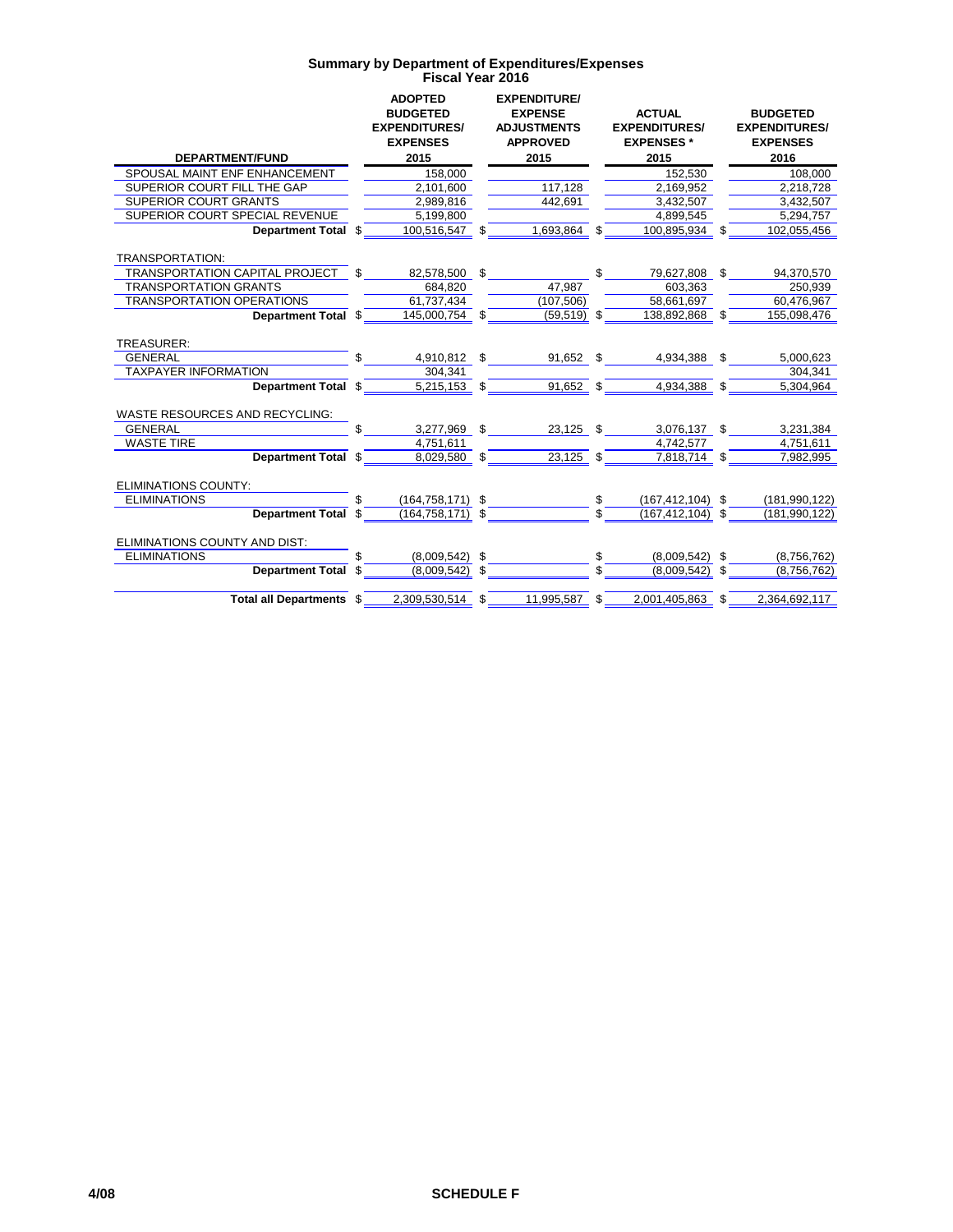#### **Maricopa County , Flood Control District, Library District, Stadium District**

**Full-Time Employees and Personnel Compensation**

| <b>FUND</b>                                                                  | <b>Full-Time</b><br>Equivalent<br>(FTE)<br>2016 | <b>Employee</b><br>Salaries and<br><b>Hourly Costs</b><br>2016 | <b>Retirement</b><br>Costs<br>2016 | Healthcare<br>Costs<br>2016 | <b>Other Benefit</b><br>Costs<br>2016                | Personnel<br>2016        | Personnel<br>Allocations In Allocations Out Personnel Costs<br>2016 | Other<br>2016                      | <b>Total Estimated</b><br>Personnel<br>Compensation<br>2016 |
|------------------------------------------------------------------------------|-------------------------------------------------|----------------------------------------------------------------|------------------------------------|-----------------------------|------------------------------------------------------|--------------------------|---------------------------------------------------------------------|------------------------------------|-------------------------------------------------------------|
|                                                                              |                                                 |                                                                |                                    |                             |                                                      |                          |                                                                     |                                    |                                                             |
| <b>GENERAL FUND</b>                                                          | 7,796.33                                        | 422,262,251<br>419.311.302                                     | 72,858,615                         | 70,739,796                  | 37,479,640                                           | 14,222,792               | (84, 868, 742)                                                      | 3,297,511                          | 535,991,863                                                 |
| <b>Regular Staff</b><br><b>Temporary Staff</b>                               | 7,425.44<br>370.89                              | 2.950.949                                                      | 72,858,615                         | 70,739,796                  | 36,753,733<br>725,907                                | 14,222,792               | (84, 868, 742)                                                      | 3,297,511                          | 532,315,007<br>3,676,856                                    |
|                                                                              |                                                 |                                                                |                                    |                             |                                                      |                          |                                                                     |                                    |                                                             |
| <b>SPECIAL REVENUE FUNDS</b><br><b>Regular Staff</b>                         |                                                 |                                                                |                                    |                             |                                                      |                          |                                                                     |                                    |                                                             |
| 201 - ADULT PROBATION FEES                                                   | 1.50                                            | 36,698                                                         | 7,088                              | 6,407                       | 3,270                                                | 11.711.112               |                                                                     |                                    | 11,764,576                                                  |
| 204 - JUSTICE CT JUDICIAL ENHANCEMNT                                         | 4.00                                            | 269,795                                                        | 25,783                             | 35,616                      | 26,042                                               |                          |                                                                     | ÷.                                 | 357,236                                                     |
| 205 - COURT DOCUMENT RETRIEVAL                                               | 25.00                                           | 824,158                                                        | 93,176                             | 195,745                     | 62,867                                               | 85,396                   | (111, 400)                                                          | $\sim$                             | 1,149,941                                                   |
| 207 - PALO VERDE                                                             | 6.00                                            | 344,496                                                        | 38,173                             | 52,542                      | 36,924                                               | 130,615                  | (69, 602)                                                           | 2,377                              | 535.525                                                     |
| 208 - JUDICIAL ENHANCEMENT<br>209 - PUBLIC DEFENDER TRAINING                 | 7.00<br>3.00                                    | 440,560<br>149,939                                             | 49,113<br>16,714                   | 62,328<br>26,712            | 45,679<br>16,691                                     | 29,901<br>56,594         | (29, 981)<br>$\sim$                                                 | $\overline{\phantom{a}}$<br>$\sim$ | 597,600<br>266,650                                          |
| 211 - ADULT PROBATION GRANTS                                                 | 24.75                                           | 1,413,562                                                      | 138,071                            | 211,766                     | 134,994                                              | 31,119                   | ä,                                                                  | 50,903                             | 1,980,415                                                   |
| 215 - EMERGENCY MANAGEMENT                                                   | 8.50                                            | 495,884                                                        | 55,206                             | 79,209                      | 53,555                                               | 129,678                  | ÷.                                                                  | 7,000                              | 820,532                                                     |
| 216 - CLERK OF THE COURT GRANTS                                              | $\sim$                                          | $\overline{\phantom{a}}$                                       | $\sim$                             | $\sim$                      | $\overline{\phantom{a}}$                             | 1,478,086                | $\sim$                                                              | $\sim$                             | 1,478,086                                                   |
| 217 - CDBG HOUSING TRUST                                                     | 5.00                                            | 312,508                                                        | 35,696                             | 44,520                      | 24,587                                               | 104,545                  | (98, 423)                                                           | ٠                                  | 423,433                                                     |
| 218 - CLERK OF COURT FILL THE GAP                                            | 47.00                                           | 1,724,516                                                      | 190,045                            | 406,855                     | 128,252                                              | $\overline{\phantom{a}}$ | (576, 678)                                                          | $\sim$                             | 1,872,990                                                   |
| 219 - COUNTY ATTORNEY GRANTS<br>220 - DIVERSION                              | 59.00<br>29.00                                  | 3,679,313<br>1,598,811                                         | 406,402<br>180,168                 | 525,336<br>257,493          | 409,267<br>220,586                                   | 68,811<br>÷,             | (1, 389, 535)<br>$\sim$                                             | ×.<br>1,100                        | 3,699,594<br>2,258,158                                      |
| 221 - COUNTY ATTORNEY FILL THE GAP                                           | 25.00                                           | 1,041,728                                                      | 112,448                            | 214,402                     | 129,968                                              | $\overline{\phantom{a}}$ |                                                                     | $\overline{\phantom{a}}$           | 1,498,546                                                   |
| 222 - HUMAN SERVICES GRANTS                                                  | 392.50                                          | 15,211,187                                                     | 1,768,079                          | 3,218,866                   | 2,173,717                                            | 3,250,280                | (4, 447, 776)                                                       | 12,154                             | 21,186,507                                                  |
| 223 - TRANSPORTATION GRANTS                                                  | 1.00                                            | 26,074                                                         | 968                                | 2,226                       | 4,058                                                | $\overline{\phantom{a}}$ | ٠                                                                   | 13,544                             | 46,870                                                      |
| 225 - SPUR CROSS RANCH CONSERVATION                                          | 2.00                                            | 82,664                                                         | 8,780                              | 17,066                      | 13,041                                               | 126,330                  | ÷.                                                                  | ×,                                 | 247,881                                                     |
| 226 - PLANNING AND DEVELOPMENT FEES                                          | 96.00                                           | 5,991,252                                                      | 669,324                            | 840,901                     | 539,184                                              | 760,902                  | (2,938,288)                                                         | 1,003                              | 5,864,278                                                   |
| 227 - JUVENILE PROBATION GRANTS<br>228 - JUVENILE PROBATION SPECIAL FEE      | 53.00<br>٠                                      | 2,316,278<br>$\overline{\phantom{a}}$                          | 372,519<br>٠                       | 338.149<br>٠                | 181,249<br>$\overline{\phantom{a}}$                  | 285,000<br>3,446,483     | (388, 353)                                                          | 55,335<br>٠                        | 3,548,530<br>3,058,130                                      |
| 232 - TRANSPORTATION OPERATIONS                                              | 416.00                                          | 21,977,510                                                     | 2,376,385                          | 3,517,466                   | 2,214,021                                            | 1,890,233                | (4, 142, 712)                                                       | 389,262                            | 28,222,165                                                  |
| 233 - PUBLIC DEFENDER GRANTS                                                 | 2.00                                            | 179,672                                                        | 20,029                             | 17,808                      | 17,730                                               |                          |                                                                     | ÷,                                 | 235,239                                                     |
| 236 - RECORDERS SURCHARGE                                                    | 27.00                                           | 1,926,289                                                      | 214,374                            | 236,966                     | 203,747                                              | ÷                        | ×,                                                                  | ÷                                  | 2,581,376                                                   |
| 238 - SUPERIOR COURT GRANTS                                                  | 26.00                                           | 1,059,595                                                      | 118,115                            | 231,504                     | 130,032                                              | 1,044,000                | $\epsilon$                                                          | 1,400                              | 2,584,646                                                   |
| 239 - PARKS SOUVENIR                                                         | 2.00                                            | 68,262                                                         | 7,535                              | 17,808                      | 10,866                                               | 599                      | (24, 324)                                                           | $\sim$                             | 80,746                                                      |
| 240 - LAKE PLEASANT RECREATION SVCS<br>241 - PARKS ENHANCEMENT FUND          | 27.00<br>46.75                                  | 1,162,396<br>2,300,969                                         | 128,247<br>253,918                 | 233,457<br>412,335          | 195,524<br>384,906                                   | 112,596<br>141,648       | (243, 466)                                                          | 999                                | 1,833,219<br>3,250,309                                      |
| 244 - LIBRARY DISTRICT                                                       | 116.73                                          | 5,828,656                                                      | 645,619                            | 1,035,389                   | 560,819                                              | 410,135                  | (326, 388)                                                          | 400                                | 8,154,631                                                   |
| 245 - JUSTICE COURTS SPECIAL REVENUE                                         | $\sim$                                          |                                                                | ä,                                 | ä,                          | $\overline{\phantom{a}}$                             | 5,466,723                | (105, 250)                                                          | $\overline{\phantom{a}}$           | 5,361,473                                                   |
| 246 - LIBRARY INTERGOVERNMENTAL                                              | 47.00                                           | 1,850,390                                                      | 212,416                            | 413,971                     | 144,868                                              | 30,000                   | (30,000)                                                            | ٠                                  | 2,621,646                                                   |
| 249 - NON DEPARTMENTAL GRANTS                                                | 1.00                                            | 40,824                                                         | 4,038                              | 5,753                       | 3,038                                                | 3,859                    | $\sim$                                                              | ٠                                  | 57,513                                                      |
| 250 - CACTUS LEAGUE OPERATIONS                                               | ÷.                                              |                                                                | ä,                                 | ÷.                          | ÷                                                    | 13,489                   |                                                                     | ×.                                 | 13,489                                                      |
| 251 - SHERIFF GRANTS<br>252 - INMATE SERVICES                                | 27.00<br>134.00                                 | 1,939,828<br>4,850,621                                         | 422,608<br>607,383                 | 204,244<br>1,035,612        | 516,546<br>607,425                                   | 15,216<br>23,076         | (202, 878)<br>ä,                                                    | 33,811<br>26,736                   | 2,929,374<br>7,150,853                                      |
| 253 - BALLPARK OPERATIONS                                                    | 5.00                                            | 303,742                                                        | 32,448                             | 39,085                      | 29,247                                               | 3,657                    | (13, 489)                                                           | ٠                                  | 394,689                                                     |
| 255 - DETENTION OPERATIONS                                                   | 3,748.60                                        | 177,728,030                                                    | 26,990,832                         | 34,668,063                  | 16,780,874                                           | 36,985,723               | (2,404,129)                                                         | 3,234,164                          | 293,983,557                                                 |
| 256 - PROBATE FEES                                                           | 1.00                                            | 52,557                                                         | 6,028                              | 8,904                       | 4,067                                                | 426,400                  | (17, 200)                                                           | ÷,                                 | 480,756                                                     |
| 257 - CONCILIATION COURT FEES                                                | $\sim$                                          | $\overline{\phantom{a}}$                                       | ÷.                                 | ×.                          | $\overline{\phantom{a}}$                             | 1,510,400                | (69, 200)                                                           | ÷                                  | 1,441,200                                                   |
| 258 - SHERIFF TOWING AND IMPOUND                                             | 2.00                                            | 97,327                                                         | 37,121                             | 17,808                      | 14,080                                               | $\overline{\phantom{a}}$ |                                                                     | 500                                | 166,836                                                     |
| 259 - SUPERIOR COURT SPECIAL REVENUE<br>261 - LAW LIBRARY                    | ٠<br>3.00                                       | $\overline{\phantom{a}}$<br>153,929                            | ٠<br>17,162                        | ٠<br>26,712                 | $\overline{\phantom{a}}$<br>16,877                   | 4,687,528<br>$\sim$      | (128, 728)                                                          | $\sim$<br>$\overline{\phantom{a}}$ | 4,558,800<br>214,680                                        |
| 262 - PUBLIC DEFENDER FILL THE GAP                                           | 9.00                                            | 572.688                                                        | 63,874                             | 79,402                      | 60,443                                               |                          |                                                                     | 28,550                             | 804,957                                                     |
| 263 - LEGAL DEFENDER FILL THE GAP                                            |                                                 |                                                                |                                    |                             |                                                      | 66,362                   |                                                                     | $\sim$                             | 66,362                                                      |
| 264 - SUPERIOR COURT FILL THE GAP                                            | 30.00                                           | 1,407,224                                                      | 220,814                            | 267,120                     | 132,625                                              |                          | $\sim$                                                              | 15,000                             | 2,042,783                                                   |
| 265 - PUBLIC HEALTH FEES                                                     | 60.00                                           | 2,559,574                                                      | 268,930                            | 498,698                     | 288,023                                              | 1,274,384                | (841, 516)                                                          | 15,000                             | 4,063,093                                                   |
| 266 - CHECK ENFORCEMENT PROGRAM                                              | 2.00<br>20.00                                   | 71,919<br>1,122,419                                            | 8,177<br>122,977                   | 14,964<br>167,702           | 12,722<br>160,629                                    | $\sim$                   | $\mathcal{L}_{\mathcal{A}}$                                         | $\sim$<br>$\sim$                   | 107,782<br>1,573,727                                        |
| 267 - CRIM JUSTICE ENHANCEMENT<br>271 - EXPEDITED CHILD SUPPORT              | $\sim$                                          | $\overline{\phantom{a}}$                                       | $\overline{\phantom{a}}$           | $\sim$                      | $\overline{\phantom{a}}$                             | 598,560                  | $\sim$                                                              | $\sim$                             | 598,560                                                     |
| 273 - VICTIM LOCATION                                                        | $\mathcal{L}^{\mathcal{L}}$                     | $\overline{\phantom{a}}$                                       | $\overline{\phantom{a}}$           | $\sim$                      | $\overline{\phantom{a}}$                             | 75,000                   | $\sim$                                                              | $\sim$                             | 75,000                                                      |
| 274 - CLERK OF THE COURT EDMS                                                | 48.00                                           | 1,532,516                                                      | 175,323                            | 343,562                     | 124,411                                              | $\sim$                   | (122, 496)                                                          | $\sim$                             | 2,053,316                                                   |
| 275 - JUVENILE PROBATION DIVERSION                                           | 4.00                                            | 271,490                                                        | 52,936                             | 35,616                      | 20,534                                               | 175,915                  | (175, 915)                                                          | 8,246                              | 388,822                                                     |
| 276 - SPOUSAL MAINT ENF ENHANCEMENT                                          | $\overline{\phantom{a}}$                        |                                                                | ÷                                  | ä,                          | ÷.                                                   | 117,000                  | (9,000)                                                             | ÷.                                 | 108,000                                                     |
| 281 - CHILDRENS ISSUES EDUCATION<br>282 - DOM REL MEDIATION EDUCATION        | ÷.<br>$\sim$                                    | $\overline{\phantom{a}}$<br>$\overline{\phantom{a}}$           | $\sim$<br>$\sim$                   | $\sim$<br>$\sim$            | $\overline{\phantom{a}}$<br>$\overline{\phantom{a}}$ | 124,967<br>180,600       | (10,007)<br>$\sim$                                                  | $\sim$<br>$\sim$                   | 114,960<br>180,600                                          |
| 290 - WASTE TIRE                                                             | 2.00                                            | 56,314                                                         | 6,460                              | 17,808                      | 4,356                                                | 98,237                   | $\overline{\phantom{a}}$                                            | 6,000                              | 189,175                                                     |
| 503 - AIR QUALITY GRANTS                                                     | 21.00                                           | 1,322,455                                                      | 111,321                            | 186,517                     | 191,214                                              | 790,452                  | $\sim$                                                              | 500                                | 2,602,459                                                   |
| 504 - AIR QUALITY FEES                                                       | 124.12                                          | 6,936,808                                                      | 766,298                            | 1,076,596                   | 751,351                                              | 918,658                  | (1,608,909)                                                         | 19,348                             | 8,860,150                                                   |
| 506 - ENVIRONMTL SVCS ENV HEALTH                                             | 242.00                                          | 10,902,525                                                     | 1,222,888                          | 1,869,963                   | 1,212,797                                            | 880,641                  | (188, 825)                                                          | ÷                                  | 15,899,989                                                  |
| 532 - PUBLIC HEALTH GRANTS                                                   | 438.75                                          | 20,063,007                                                     | 2,246,941                          | 3,881,719                   | 2,305,296                                            | 6,468,754                | (4,216,977)                                                         | $\sim$                             | 30,748,740                                                  |
| 572 - ANIMAL CONTROL LICENSE SHELTER<br>574 - ANIMAL CONTROL FIELD OPERATION | 121.00<br>50.00                                 | 4,474,484<br>1,836,566                                         | 517,539<br>198,718                 | 1,036,056<br>425,299        | 693,760<br>216,629                                   | 255,980<br>255,417       | (444, 520)<br>(258, 954)                                            | $\overline{\phantom{a}}$<br>40,500 | 6,533,299<br>2,714,176                                      |
| 669 - SMALL SCHOOL SERVICE                                                   | 1.00                                            | 64,918                                                         | 7,518                              | 8,854                       | 6,194                                                |                          |                                                                     | $\overline{\phantom{a}}$           | 87,484                                                      |
| 715 - SCHOOL GRANTS                                                          | 117.50                                          | 7,497,422                                                      | 841,837                            | 946,642                     | 767,223                                              | 102,270                  | $\epsilon$                                                          | $\overline{\phantom{a}}$           | 10,155,394                                                  |
| 782 - SCHOOL COMMUNICATION                                                   | 6.00                                            | 383,352                                                        | 43,852                             | 52,060                      | 35,093                                               | 349,228                  | (306, 845)                                                          | $\sim$                             | 556,740                                                     |
| 795 - EDUCATIONAL SUPPLEMENTAL PROG                                          | 8.00                                            | 654,482                                                        | 75,081                             | 69,647                      | 63,786                                               | 786,876                  | (562, 600)                                                          | $\sim$                             | 1,087,272                                                   |
| 991 - FLOOD CONTROL                                                          | 213.50                                          | 13,106,322                                                     | 1,448,707                          | 1,846,353                   | 1,039,076                                            | 3,019,755                | (4, 182, 588)                                                       | 10,000                             | 16,287,625                                                  |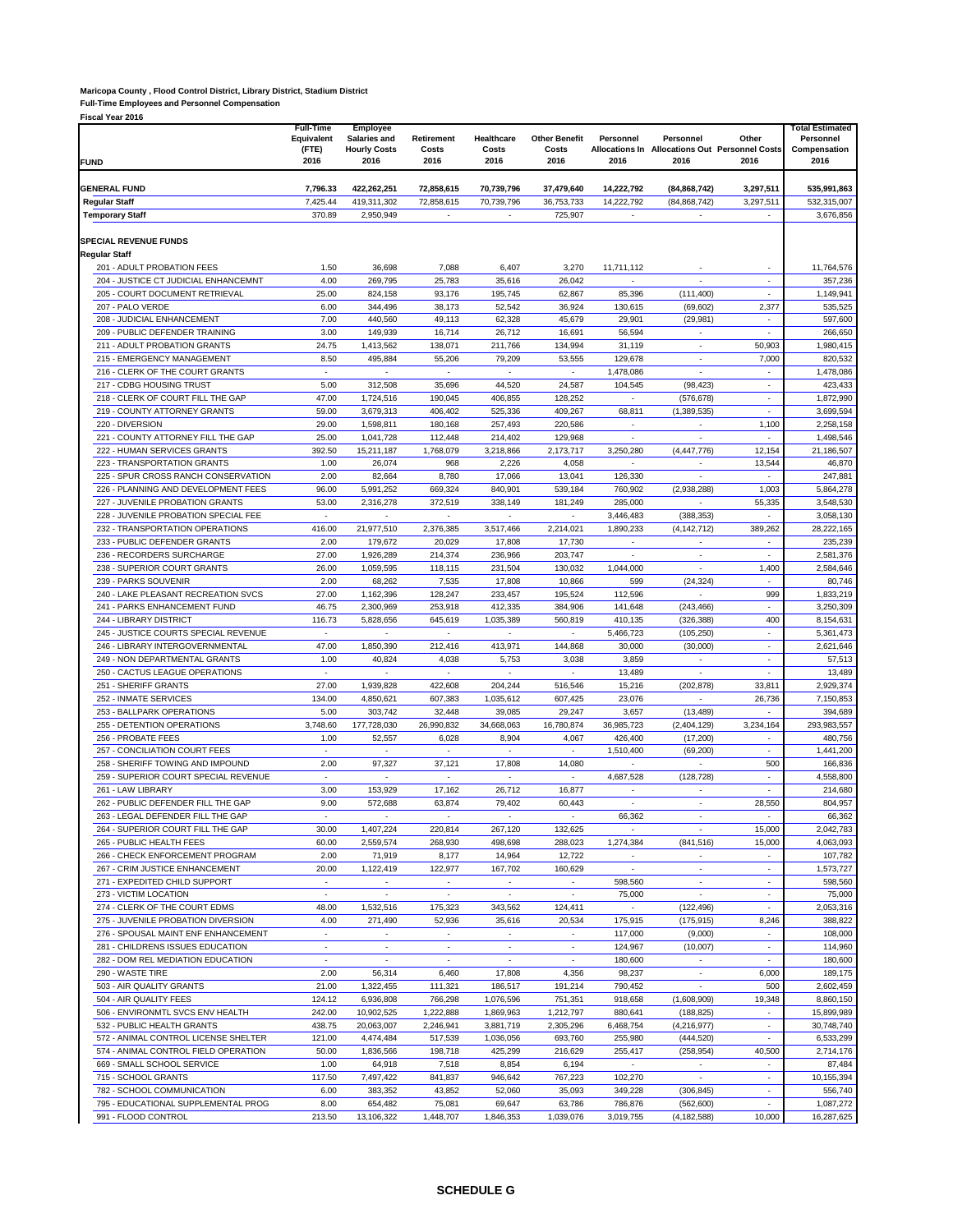|                                                                                                                                                                                                                                                                                                                          | <b>Full-Time</b><br>Equivalent<br>(FTE) | Employee<br>Salaries and<br><b>Hourly Costs</b> | <b>Retirement</b><br>Costs | Healthcare<br>Costs      | <b>Other Benefit</b><br>Costs | Personnel                | Personnel<br>Allocations In Allocations Out Personnel Costs | Other                    | <b>Total Estimated</b><br>Personnel<br>Compensation |
|--------------------------------------------------------------------------------------------------------------------------------------------------------------------------------------------------------------------------------------------------------------------------------------------------------------------------|-----------------------------------------|-------------------------------------------------|----------------------------|--------------------------|-------------------------------|--------------------------|-------------------------------------------------------------|--------------------------|-----------------------------------------------------|
| <b>FUND</b>                                                                                                                                                                                                                                                                                                              | 2016                                    | 2016                                            | 2016                       | 2016                     | 2016                          | 2016                     | 2016                                                        | 2016                     | 2016                                                |
| <b>Temporary Staff</b>                                                                                                                                                                                                                                                                                                   |                                         |                                                 |                            |                          |                               |                          |                                                             |                          |                                                     |
| 204 - JUSTICE CT JUDICIAL ENHANCEMNT                                                                                                                                                                                                                                                                                     | 10.00                                   | 223,273                                         | ×.                         | ÷.                       | 25,554                        | ÷.                       | J.                                                          | $\sim$                   | 248,827                                             |
| 211 - ADULT PROBATION GRANTS                                                                                                                                                                                                                                                                                             | 6.50                                    | 256,836                                         | ÷,                         | $\sim$                   | 19,649                        | $\overline{\phantom{a}}$ | $\overline{\phantom{a}}$                                    | $\sim$                   | 276,485                                             |
| 218 - CLERK OF COURT FILL THE GAP                                                                                                                                                                                                                                                                                        | 1.00                                    | 39,672                                          |                            | J.                       | 3,034                         | J.                       |                                                             | ÷                        | 42,706                                              |
| 221 - COUNTY ATTORNEY FILL THE GAP                                                                                                                                                                                                                                                                                       | 1.00                                    | 26,622                                          | ÷,                         | ÷.                       | 2,038                         | $\overline{\phantom{a}}$ | $\overline{\phantom{a}}$                                    | $\sim$                   | 28,660                                              |
| 232 - TRANSPORTATION OPERATIONS                                                                                                                                                                                                                                                                                          | 6.50                                    | 215,169                                         | ÷,                         | ÷,                       | 16,951                        | $\overline{\phantom{a}}$ | ÷,                                                          | $\mathcal{L}$            | 232,120                                             |
| 240 - LAKE PLEASANT RECREATION SVCS                                                                                                                                                                                                                                                                                      | 3.47                                    | 99.445                                          | ä,                         | ÷,                       | 4.063                         | $\overline{\phantom{a}}$ | $\overline{\phantom{a}}$                                    | $\sim$                   | 103.508                                             |
| 241 - PARKS ENHANCEMENT FUND                                                                                                                                                                                                                                                                                             | 0.96                                    | 10,907                                          | ä,                         | ÷.                       | 2,579                         | $\mathbf{r}$             | ÷.                                                          | $\sim$                   | 13,486                                              |
| 244 - LIBRARY DISTRICT                                                                                                                                                                                                                                                                                                   | 30.84                                   | 684,658                                         | ÷                          | ÷                        | 52,372                        | $\overline{\phantom{a}}$ | ÷,                                                          | $\sim$                   | 737,030                                             |
| 246 - LIBRARY INTERGOVERNMENTAL                                                                                                                                                                                                                                                                                          | 25.37                                   | 499,188                                         | ä,                         | ÷.                       | 39.641                        | $\mathcal{L}$            | ÷.                                                          | $\sim$                   | 538.829                                             |
| 252 - INMATE SERVICES                                                                                                                                                                                                                                                                                                    | 1.00                                    | 36,243                                          |                            |                          | 2,773                         |                          |                                                             |                          | 39,016                                              |
| 253 - BALLPARK OPERATIONS                                                                                                                                                                                                                                                                                                | 0.60                                    | 9,772                                           | ä,                         | $\sim$                   | 747                           | $\overline{\phantom{a}}$ | $\sim$                                                      | $\sim$                   | 10,519                                              |
| 255 - DETENTION OPERATIONS                                                                                                                                                                                                                                                                                               | 10.00                                   | 232,139                                         | ä,                         | ÷,                       | 31,038                        | ÷.                       | ä,                                                          | $\mathcal{L}$            | 263,177                                             |
| 265 - PUBLIC HEALTH FEES                                                                                                                                                                                                                                                                                                 | 1.00                                    | 31,095                                          | $\overline{\phantom{a}}$   | $\sim$                   | 2,375                         | $\overline{\phantom{a}}$ | $\overline{\phantom{a}}$                                    | $\sim$                   | 33,470                                              |
| 504 - AIR QUALITY FEES                                                                                                                                                                                                                                                                                                   | 3.50                                    | 82,835                                          | ä,                         | $\epsilon$               | 7,428                         | $\overline{\phantom{a}}$ | ä,                                                          | $\sim$                   | 90.263                                              |
| 532 - PUBLIC HEALTH GRANTS                                                                                                                                                                                                                                                                                               | 21.45                                   | 541,951                                         | ÷,                         | $\sim$                   | 83,010                        | $\sim$                   | $\sim$                                                      | $\sim$                   | 624,961                                             |
| 572 - ANIMAL CONTROL LICENSE SHELTER                                                                                                                                                                                                                                                                                     | 2.00                                    | 63,361                                          | ×.                         | J.                       | 4,461                         | ÷,                       | ä,                                                          | $\mathcal{L}$            | 67,822                                              |
| 991 - FLOOD CONTROL                                                                                                                                                                                                                                                                                                      | 2.00                                    | 50,136                                          | ÷,                         | ÷,                       | 3,834                         | ÷.                       | ÷.                                                          | ÷                        | 53,970                                              |
| <b>Total Special Revenue Funds</b>                                                                                                                                                                                                                                                                                       | 7,066.38                                | 335,419,807                                     | 44,662,204                 | 61,483,600               | 34,426,308                    | 90,999,190               | (30, 686, 952)                                              | 3,973,832                | 540,277,989                                         |
| <b>DEBT SERVICE FUNDS</b><br><b>Total Debt Service Funds</b>                                                                                                                                                                                                                                                             |                                         |                                                 |                            |                          |                               |                          |                                                             | $\blacksquare$           | $\blacksquare$                                      |
| <b>CAPITAL PROJECTS FUNDS</b>                                                                                                                                                                                                                                                                                            |                                         |                                                 |                            |                          |                               |                          |                                                             |                          |                                                     |
| 234 - TRANSPORTATION CAPITAL PROJECT                                                                                                                                                                                                                                                                                     |                                         |                                                 |                            |                          |                               | 3,694,353                |                                                             |                          | 3,694,353                                           |
| 445 - GENERAL FUND CTY IMPROV                                                                                                                                                                                                                                                                                            | $\bar{z}$                               | $\epsilon$                                      | $\overline{\phantom{a}}$   | $\overline{\phantom{a}}$ | $\overline{\phantom{a}}$      | 135,910                  | $\bar{z}$                                                   | $\overline{\phantom{a}}$ | 135,910                                             |
| 460 - TECHNOLOGY CAP IMPROVEMENT                                                                                                                                                                                                                                                                                         | ÷.                                      | $\mathbf{r}$                                    | ä,                         | ÷.                       | $\mathbf{r}$                  | 3,465,350                | $\mathbf{r}$                                                | 461,078                  | 3.926.428                                           |
| 461 - DETENTION TECH CAP IMPROVEMENT                                                                                                                                                                                                                                                                                     | $\sim$                                  | $\overline{\phantom{a}}$                        | $\tilde{\phantom{a}}$      | $\overline{\phantom{a}}$ | $\overline{\phantom{a}}$      | 243,261                  | $\overline{\phantom{a}}$                                    | $\overline{\phantom{a}}$ | 243,261                                             |
| 990 - FLOOD CONTROL CAPITAL PROJECTS                                                                                                                                                                                                                                                                                     | $\mathcal{L}$                           | $\mathbf{r}$                                    | ä,                         | ÷.                       | $\mathbf{r}$                  | 2,000,000                | ÷.                                                          | ÷.                       | 2,000,000                                           |
| <b>Total Capital Projects Funds</b>                                                                                                                                                                                                                                                                                      | $\blacksquare$                          | $\blacksquare$                                  | $\blacksquare$             | $\blacksquare$           | $\overline{a}$                | 9,538,874                | $\ddot{\phantom{a}}$                                        | 461,078                  | 9,999,952                                           |
| <b>INTERNAL SERVICE FUNDS</b><br><b>Regular Staff</b>                                                                                                                                                                                                                                                                    |                                         |                                                 |                            |                          |                               |                          |                                                             |                          |                                                     |
| 615 - WELLNESS                                                                                                                                                                                                                                                                                                           | 6.00                                    | 356,169                                         | 40,853                     | 53,424                   | 28,326                        |                          | (22, 724)                                                   |                          | 456,048                                             |
| 618 - BENEFIT ADMINISTRATION                                                                                                                                                                                                                                                                                             | 17.50                                   | 961,275                                         | 110,197                    | 152,851                  | 76,218                        | 169,636                  | (35,586)                                                    | $\sim$                   | 1,434,591                                           |
| 654 - EQUIPMENT SERVICES                                                                                                                                                                                                                                                                                                 | 54.00                                   | 2,666,477                                       | 278,335                    | 467,407                  | 310,279                       | 184,537                  |                                                             | $\overline{\phantom{a}}$ | 3,907,035                                           |
| 673 - REPROGRAPHICS                                                                                                                                                                                                                                                                                                      | 9.00                                    | 349,084                                         | 40,063                     | 76,301                   | 27,389                        | 19,367<br>L.             | $\sim$<br>×.                                                | $\sim$<br>ä,             | 512,205                                             |
| 675 - RISK MANAGEMENT                                                                                                                                                                                                                                                                                                    | 30.75                                   | 2,064,173                                       | 228,816                    | 281,031                  | 208,274                       |                          |                                                             |                          | 2,782,293                                           |
| 681 - TECHNOLOGY INFRASTRUCTURE                                                                                                                                                                                                                                                                                          | 57.00                                   | 4,010,885                                       | 442,265                    | 493,643                  | 411,700                       | 1,550,316                | (1,070,708)                                                 | 214,996                  | 6,053,098                                           |
| <b>Temporary Staff</b><br>618 - BENEFIT ADMINISTRATION                                                                                                                                                                                                                                                                   | 1.00                                    |                                                 |                            |                          |                               |                          |                                                             | ٠                        | 11,368                                              |
| 681 - TECHNOLOGY INFRASTRUCTURE                                                                                                                                                                                                                                                                                          | 0.49                                    | 10,560<br>14,590                                |                            | J.                       | 808<br>1,116                  | J.                       |                                                             | ÷.                       | 15,706                                              |
| <b>Total Internal Service Funds</b>                                                                                                                                                                                                                                                                                      | 175.74                                  | 10,433,213                                      | 1,140,529                  | 1,524,657                | 1,064,111                     | 1,923,856                | (1, 129, 018)                                               | 214,996                  | 15,172,344                                          |
| <b>ENTERPRISE FUNDS</b><br><b>Total Enterprise Funds</b>                                                                                                                                                                                                                                                                 |                                         |                                                 |                            |                          |                               |                          |                                                             |                          |                                                     |
|                                                                                                                                                                                                                                                                                                                          |                                         |                                                 |                            |                          |                               |                          |                                                             |                          |                                                     |
| <b>TOTAL ALL FUNDS</b>                                                                                                                                                                                                                                                                                                   | 15,038.45                               | 768,115,271                                     | 118,661,348                | 133,748,052              | 72,970,059                    | 116,684,712              | (116, 684, 712)                                             | 7,947,417                | 1,101,442,148                                       |
| <b>Regular Staff</b>                                                                                                                                                                                                                                                                                                     | 14,538.88                               | 762,035,870                                     | 118,661,348                | 133,748,052              | 71,940,681                    | 116,684,712              | (116, 684, 712)                                             | 7,947,417                | 1,094,333,369                                       |
| <b>Temporary Staff</b>                                                                                                                                                                                                                                                                                                   | 499.57                                  | 6,079,401                                       | $\sim$                     | $\sim$                   | 1,029,378                     | $\epsilon$               | $\tilde{\phantom{a}}$                                       | $\sim$                   | 7,108,779                                           |
| Salaries/Hourly includes OT and are net of budgeted vacancy savings<br>Retirement Costs Include ASRS LTC<br>Retirment is net of budgeted vacancy savings<br>Healthcare is net of budgeted vacancy savings<br>Other Benefits Includes FICA/Medicare/Workers Comp/Unemployment Comp and is net of budgeted vacancy savings |                                         |                                                 |                            |                          |                               |                          |                                                             |                          |                                                     |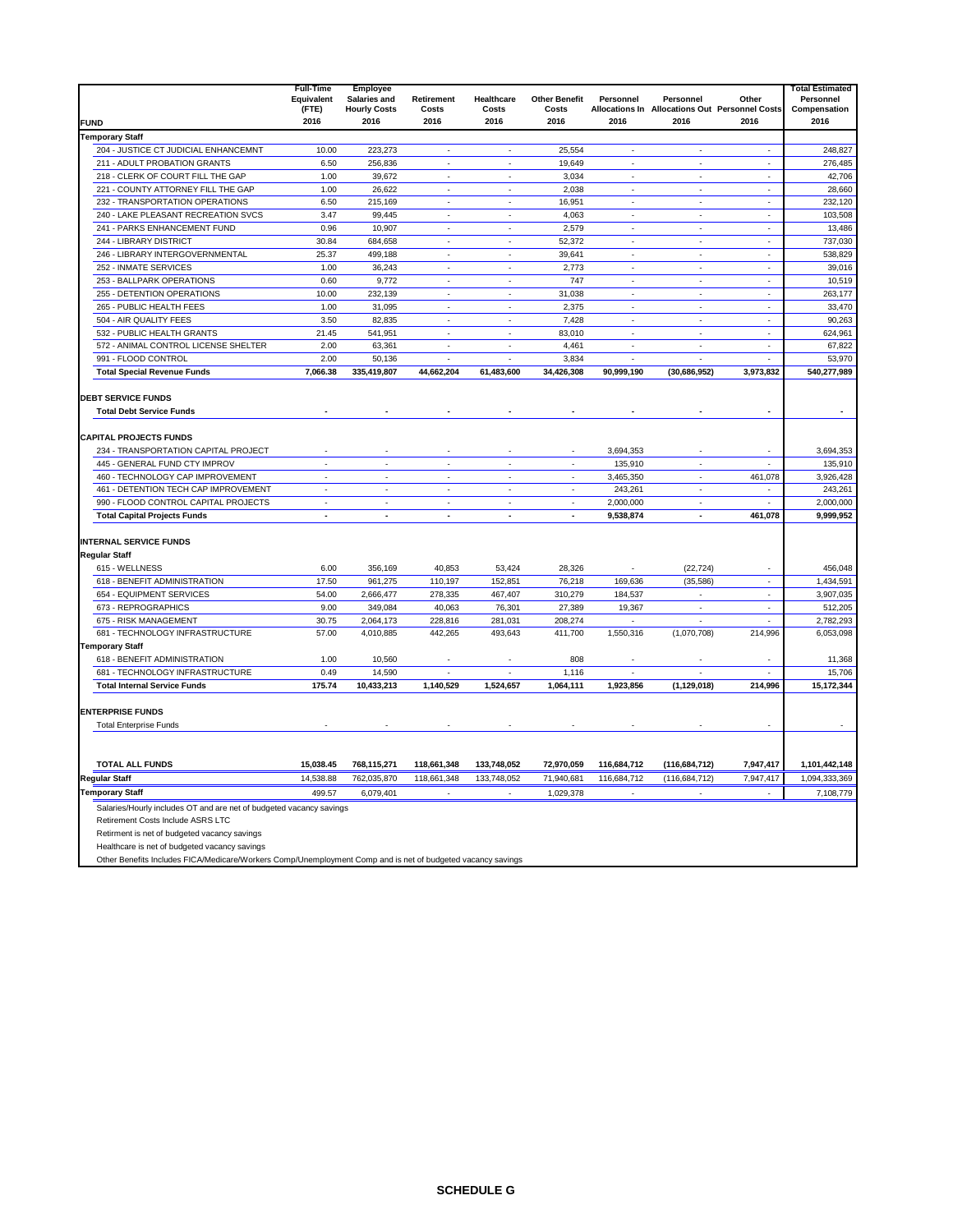# Direct Assessment Special Districts

|       |                                  |                      |               | <b>ESTIMATED</b>    | 2015-16        | <b>LESS</b>  | 2015-16            |
|-------|----------------------------------|----------------------|---------------|---------------------|----------------|--------------|--------------------|
| DIST. |                                  |                      | 2014-15       | <b>EXPENDITURES</b> | <b>BUDGET</b>  | AVAILABLE    | <b>DIRECT</b>      |
| NO.   | <b>DISTRICT NAME</b>             | <b>LEVY PURPOSE</b>  | <b>BUDGET</b> | 2014-15             | <b>REQUEST</b> | <b>FUNDS</b> | <b>ASSESSMENT</b>  |
| K-91  | Queen Creek Water Improv         | <b>Bond Interest</b> | 215           | 215                 | 138            | $\Omega$     | 138                |
|       |                                  | Bond redemption      | 1,472         | 1,472               | 1,420          | 0            | 1,420              |
|       |                                  |                      | 1,687         | 1,687               | 1,558          | $\mathbf 0$  | 1,558              |
| K-106 | 7th Street North Improv.         | <b>Bond Interest</b> | $\mathbf 0$   | $\mathbf 0$         | $\Omega$       | 0            | $\Omega$           |
|       |                                  | Bond redemption      | 0             | 0                   | 0              | 0            | 0                  |
|       |                                  |                      | 0             | $\mathbf 0$         | 0              | 0            | $\mathbf 0$        |
| K-109 | <b>Plymouth Street</b>           | <b>Bond Interest</b> | 3,854         | 3,854               | 2,374          | 0            | 2,374              |
|       |                                  | Bond redemption      | 11,191        | 11,191              | 7,785          | 0            | 7,785              |
|       |                                  |                      | 15,045        | 15,045              | 10,159         | $\mathbf 0$  | 10,159             |
|       | 28795 Circle City Community Park | General              | 13,800        | 13,800              | 13,800         | $\mathbf 0$  | 13,800             |
|       | 28529 Estrella Dells             | General              | 100,000       | 100,000             | 100,000        | $\Omega$     | 100,000            |
|       | 28793 Queen Creek Water Improv   | General              | 10,900        | 10,900              | 10,900         | $\Omega$     | 10,900             |
|       | 28835 20th Street                | General              | 5,848         | 5,848               | $\Omega$       | 0            |                    |
|       |                                  | Subtotal             | 130,548       | 130,548             | 124,700        | $\Omega$     | 124,700            |
|       |                                  | Total \$             | 147,280       | - \$<br>147,280     | \$<br>136,418  |              | 136,418<br>$$0$ \$ |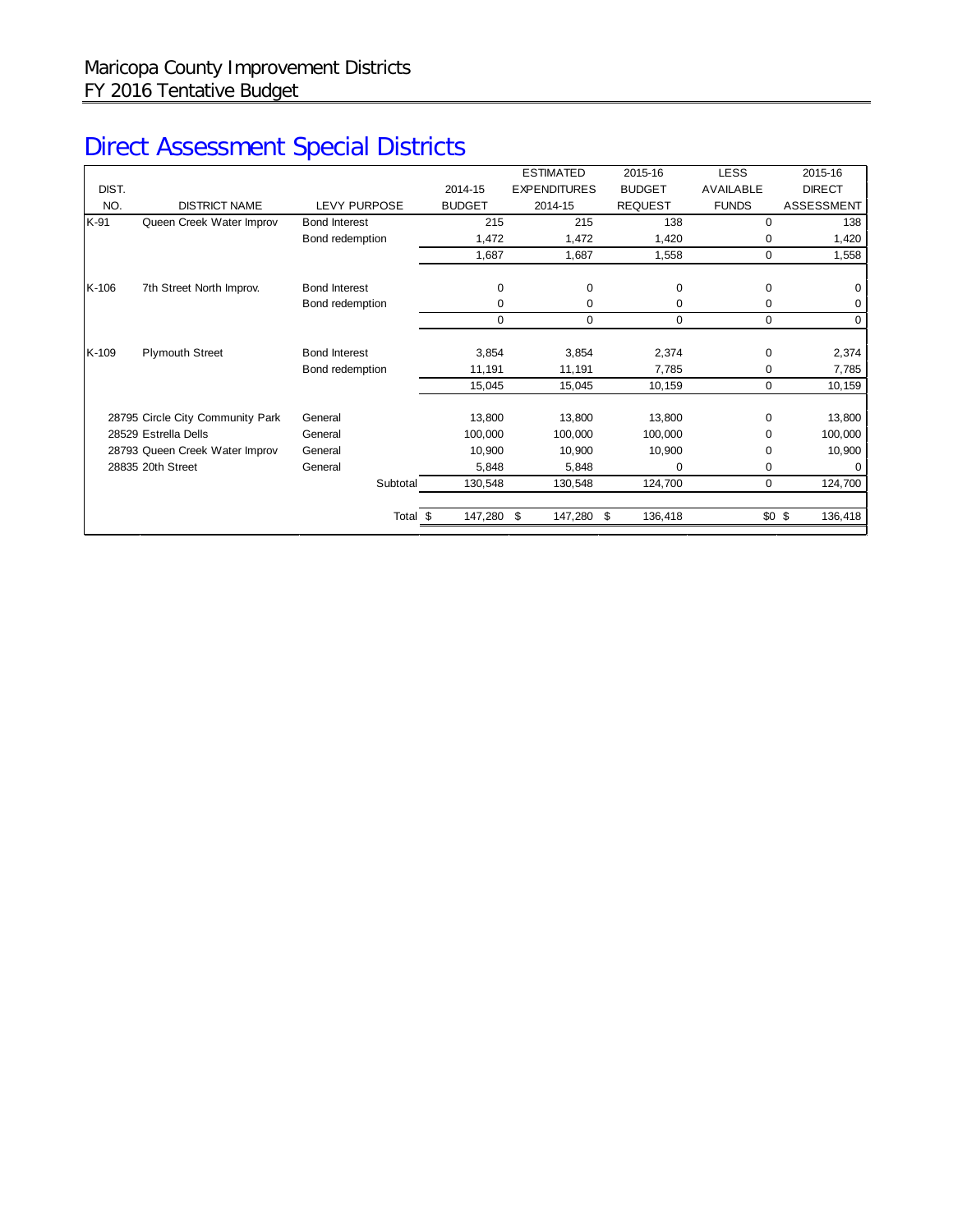# Street Lighting Improvement District

### **MARICOPA COUNTY STREET LIGHTING IMPROVEMENT DISTRICT LEVIES SECONDARY ROLL FISCAL YEAR 2016**

|                           |                                |               | Estimated     | Estimated   | TAX YEAR            | Estimated   |
|---------------------------|--------------------------------|---------------|---------------|-------------|---------------------|-------------|
|                           |                                | 2015          | 2016          | TAX         | 2015                | 2015        |
|                           |                                | <b>BUDGET</b> | <b>BUDGET</b> | <b>LEVY</b> | <b>NET ASSESSED</b> | <b>TAX</b>  |
| DIST#                     | <b>DESCRIPTION</b>             |               |               |             | VALUE               | <b>RATE</b> |
| 13001 Sun City 38B        |                                | 3,609         | 3,674         | 3,846       | 638,366             | 0.6025      |
| 13003 Sunrise Unit 5 Ph 2 |                                | 3,911         | 3,985         | 3,379       | 1,219,153           | 0.2772      |
| 13005 Golden West 2       |                                | 12,192        | 12,897        | 10,797      | 1,906,989           | 0.5662      |
| 13010 Empire Gardens 2    |                                | 1,500         | 1,588         | 1,308       | 226,632             | 0.5771      |
| 13051 Tow ne Meadow s     |                                | 8,930         | 9,378         | 12,899      | 7,382,813           | 0.1747      |
|                           | 13056 The Vineyards of Mesa    | 13,430        | 14,208        | 11,561      | 1,771,933           | 0.6525      |
| 13057 Clark Acres         |                                | 600           | 635           | 34          | 344,426             | 0.0099      |
|                           | 13059 Country Meadows 9        | 23,508        | 23,947        | 18,761      | 1,656,914           | 1.1323      |
| 13069 Sun Lakes 09        |                                | 3,452         | 3,652         | 2,884       | 796,381             | 0.3621      |
|                           | 13070 Camelot Golf Club Est. 1 | 6,000         | 6,351         | 6,462       | 2,165,663           | 0.2984      |
|                           | 13072 Desert Sands Golf & CC 3 | 8,058         | 8,523         | 7,643       | 1,043,451           | 0.7325      |
| 13075 Litchfield Park 19  |                                | 7,347         | 7,487         | 7,275       | 1,797,737           | 0.4047      |
| 13078 Sunrise Meadows 1   |                                | 300           | 317           | 269         | 1,733,799           | 0.0155      |
| 13079 Estate Ranchos      |                                | 1,364         | 1,443         | 1,617       | 554,338             | 0.2917      |
|                           | 13103 Desert Foothills Est 5   | 5,286         | 5,593         | 4,668       | 1,534,632           | 0.3042      |
|                           | 13107 Desert Foothills Est 6   | 7,312         | 7,736         | 6,439       | 1,657,478           | 0.3885      |
|                           | 13109 Apache Wells Mobile P3A  | 3,000         | 3,175         | 2,947       | 583,826             | 0.5048      |
|                           | 13121 Desert Sands Golf & CC 4 | 12,671        | 13,410        | 11,407      | 2,224,696           | 0.5127      |
| 13122 Sun Lakes 07        |                                | 4,860         | 5,142         | 4,271       | 1,127,384           | 0.3788      |
| 13128 Litchfield Park 17  |                                | 5,494         | 5,598         | 4,595       | 885,067             | 0.5192      |
| 13132 Valencia Village    |                                | 7,758         | 7,891         | 6,034       | 913,580             | 0.6605      |
|                           | 13147 Superstition View #1     | 4,132         | 4,374         | 3,601       | 470,940             | 0.7646      |
| 13169 Sun Lakes 22        |                                | 6,084         | 6,439         | 5,700       | 3,757,365           | 0.1517      |
| 13176 Villa Royale        |                                | 900           | 952           | 821         | 775,390             | 0.1059      |
| 13177 Coronado Acres      |                                | 600           | 635           | 23          | 228,829             | 0.0101      |
| 13178 Sun Lakes 10        |                                | 10,509        | 11,122        | 9,246       | 3,820,046           | 0.2420      |
| 13184 Hopeville           |                                | 2,274         | 2,312         | 1,882       | 139,467             | 1.3494      |
| 13188 Sun Lakes 21        |                                | 15,763        | 16,683        | 14,117      | 5,631,774           | 0.2507      |
| 13191 Dreamland Villa-19  |                                | 1,180         | 1,250         | 1,110       | 355,650             | 0.3121      |
| 13203 Sun Lakes 19        |                                | 7,955         | 8,985         | 8,329       | 2,685,103           | 0.3102      |
| 13210 Crestview Manor     |                                | 1,200         | 3,578         | 5,644       | 118,511             | 4.7624      |
| 13219 Sun Lakes 12        |                                | 10,786        | 11,415        | 10,171      | 3,095,092           | 0.3286      |
| 13220 Sun Lakes 14        |                                | 8,850         | 9,366         | 8,244       | 2,572,648           | 0.3204      |
| 13221 Sun Lakes 16 & 16A  |                                | 13,477        | 14,261        | 12,376      | 3,866,887           | 0.3201      |
| 13223 Sun Lakes 18        |                                | 19,266        | 20,375        | 17,576      | 4,570,054           | 0.3846      |
|                           | 13226 Sun Lakes 11 & 11A       | 1,936         | 2,049         | 1,810       | 1,243,422           | 0.1456      |
| 13228 Crimson Cove        |                                | 2,657         | 2,811         | 2,219       | 227,823             | 0.9740      |
| 13247 Sun City 57         |                                | 14,776        | 15,057        | 12,670      | 1,921,301           | 0.6594      |
|                           | 13248 Apache Wells Mobile P3B  | 4,501         | 4,763         | 4,720       | 944,363             | 0.4998      |
| 13263 Sun City 10         |                                | 33,867        | 34,517        | 31,078      | 4,199,126           | 0.7401      |
| 13264 Sun Lakes 03A       |                                | 2,793         | 2,955         | 2,596       | 551,467             | 0.4707      |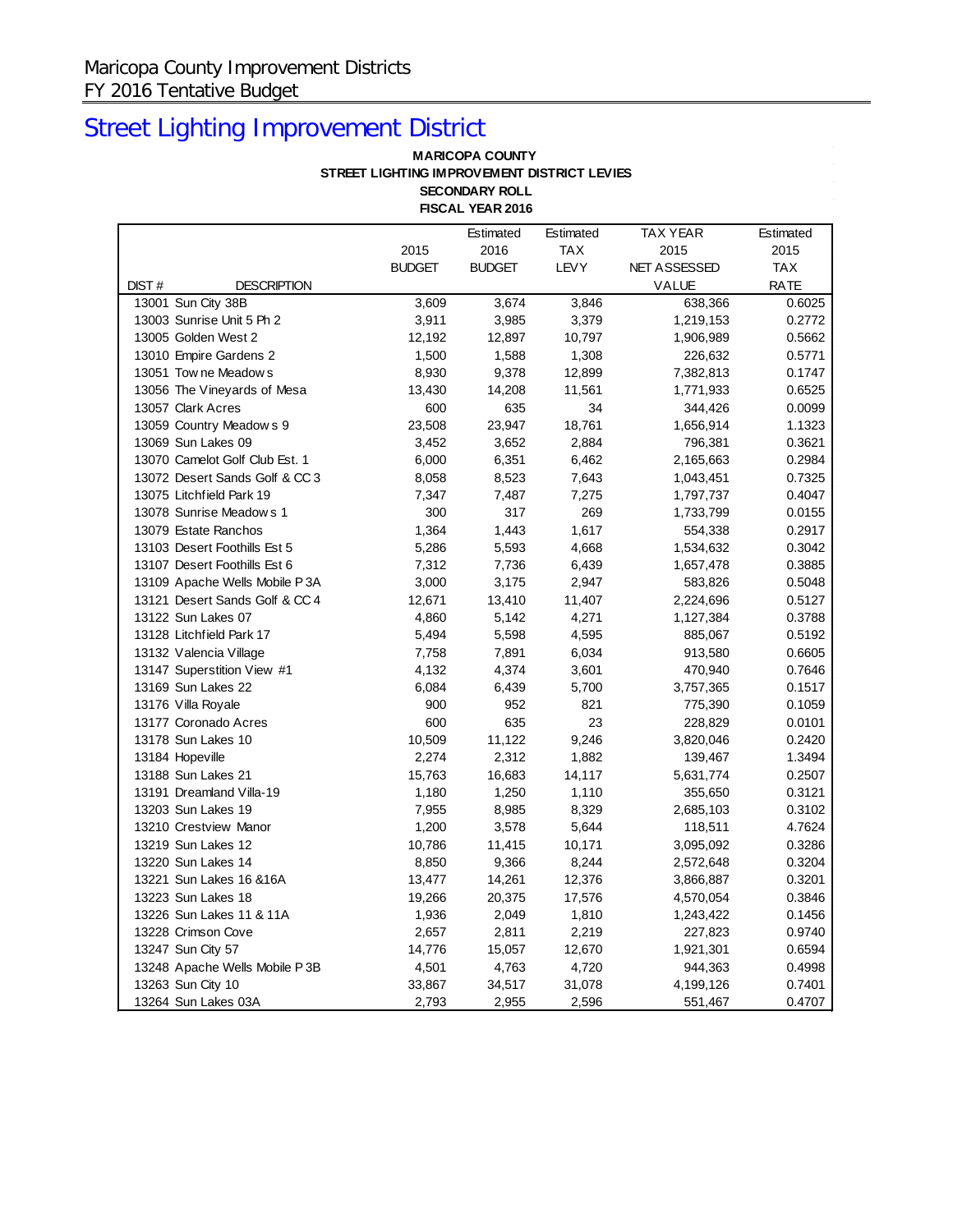|                                 |               | Estimated     | Estimated  | <b>TAX YEAR</b> | Estimated   |
|---------------------------------|---------------|---------------|------------|-----------------|-------------|
|                                 | 2014-15       | 2015-16       | <b>TAX</b> | 2015            | 2015        |
|                                 | <b>BUDGET</b> | <b>BUDGET</b> | LEVY       | NET ASSESSED    | TAX         |
| DIST#<br><b>DESCRIPTION</b>     |               |               |            | <b>VALUE</b>    | <b>RATE</b> |
| 13268 Sun Lakes 08              | 4,770         | 5,045         | 4,672      | 729,025         | 0.6409      |
| 13271 Mesquite Trails           | 5,226         | 5,529         | 4,403      | 570,943         | 0.7712      |
| 13281 Sun City 10A              | 32,117        | 32,734        | 29,554     | 3,471,068       | 0.8514      |
| 13287 Empire Gardens 3          | 1,500         | 1,588         | 1,304      | 241,881         | 0.5391      |
| 13288 Empire Gardens 4          | 1,756         | 1,858         | 1,574      | 252,926         | 0.6223      |
| 13290 Sun Lakes 15              | 8,297         | 8,781         | 7,471      | 2,796,736       | 0.2671      |
| 13291 Sun City 50A              | 5,043         | 5,137         | 4,881      | 432,594         | 1.1283      |
| 13298 Sun City West             | 1,020,284     | 1,045,429     | 911,546    | 208,815,371     | 0.4365      |
| 13303 Sun Lakes 17              | 15,487        | 16,391        | 14,585     | 3,835,925       | 0.3802      |
| 13310 Casa Mia 2A               | 3,000         | 3,175         | 2,665      | 298,593         | 0.8925      |
| 13311 Pomeroy Estates           | 3,300         | 3,493         | 3,024      | 616,671         | 0.4904      |
| 13312 Rio Vista West 2          | 258           | 272           | 417        | 167,852         | 0.2484      |
| 13315 Apache Wells Mobile P6    | 3,900         | 4,128         | 3,851      | 1,021,631       | 0.3769      |
| 13316 Sun City 44               | 25,344        | 25,832        | 23,001     | 2,885,426       | 0.7971      |
| 13325 Queen Creek Plaza         | 3,065         | 3,242         | 2,891      | 215,019         | 1.3445      |
| 13326 Rio Vista West            | 7,343         | 7,758         | 6,368      | 389,357         | 1.6355      |
| 13329 Desert Saguaro Estates 1  | 5,609         | 5,936         | 4,624      | 459,127         | 1.0071      |
| 13330 Sun City 45               | 20,093        | 20,480        | 17,669     | 2,463,584       | 0.7172      |
| 13331 Sun City 46               | 13,424        | 13,682        | 11,453     | 1,752,366       | 0.6536      |
| 13335 Casa Mia 2B               | 3,601         | 3,811         | 3,357      | 462,221         | 0.7263      |
| 13343 Knott Manor               | 2,725         | 2,884         | 2,714      | 168,398         | 1.6117      |
| 13346 Circle City               | 4,202         | 4,280         | 3,428      | 452,028         | 0.7584      |
| 13348 Desert Saguaro Estates 2  | 2,362         | 2,499         | 2,166      | 373,646         | 0.5797      |
| 13349 Sun City 47               | 29,193        | 29,760        | 25,510     | 3,295,420       | 0.7741      |
| 13351 Sun City 38               | 3,824         | 3,898         | 3,686      | 333,270         | 1.1060      |
| 13352 Mesa East                 | 29,385        | 30,827        | 27,875     | 3,605,952       | 0.7730      |
| 13354 Sun City 49               | 31,738        | 32,347        | 27,990     | 3,865,333       | 0.7241      |
| 13356 Desert Sands Golf & CC 6  | 3,601         | 3,811         | 3,326      | 739,963         | 0.4495      |
| 13357 Desert Sands Golf & CC 7  | 6,000         | 6,351         | 5,441      | 865,337         | 0.6288      |
| 13358 Sun City 38A              | 3,895         | 3,969         | 3,714      | 295,734         | 1.2559      |
| 13359 Velda Rose Estates East 5 | 3,542         | 3,749         | 3,520      | 560,324         | 0.6282      |
| 13361 Sun Lakes 04              | 8,877         | 9,395         | 8,215      | 2,729,059       | 0.3010      |
| 13362 Sun Lakes 05              | 17,415        | 18,432        | 16,305     | 3,337,000       | 0.4886      |
| 13363 Sun Lakes 06              | 14,147        | 14,970        | 12,910     | 3,159,953       | 0.4086      |
| 13364 Sun City 48               | 23,472        | 23,918        | 21,910     | 3,481,094       | 0.6294      |
| 13371 Oasis Verde               | 9,944         | 10,519        | 8,804      | 1,083,390       | 0.8126      |
| 13372 Sun City 15D              | 6,433         | 6,553         | 5,353      | 614,172         | 0.8716      |
| 13374 Sun City 51               | 19,928        | 20,310        | 17,302     | 2,382,775       | 0.7261      |
| 13375 Sun City 52               | 18,606        | 18,963        | 16,880     | 2,634,490       | 0.6407      |
| 13376 Sun City 50               | 12,515        | 12,755        | 11,621     | 1,760,684       | 0.6600      |
| 13383 Sun City West Expansion I | 178,904       | 182,167       | 163,391    | 36,682,746      | 0.4454      |
| 13386 Litchfield Park 18        | 6,318         | 6,438         | 5,393      | 1,261,926       | 0.4274      |
| 13392 Sun City 41               | 15,242        | 15,524        | 13,726     | 1,768,139       | 0.7763      |
| 13393 Sun City 53               | 43,935        | 44,779        | 41,101     | 7,325,528       | 0.5611      |
| 13394 Sun City 54               | 27,242        | 27,764        | 23,987     | 4,145,757       | 0.5786      |
| 13395 Sun City 55               | 27,586        | 28,114        | 25,870     | 3,560,455       | 0.7266      |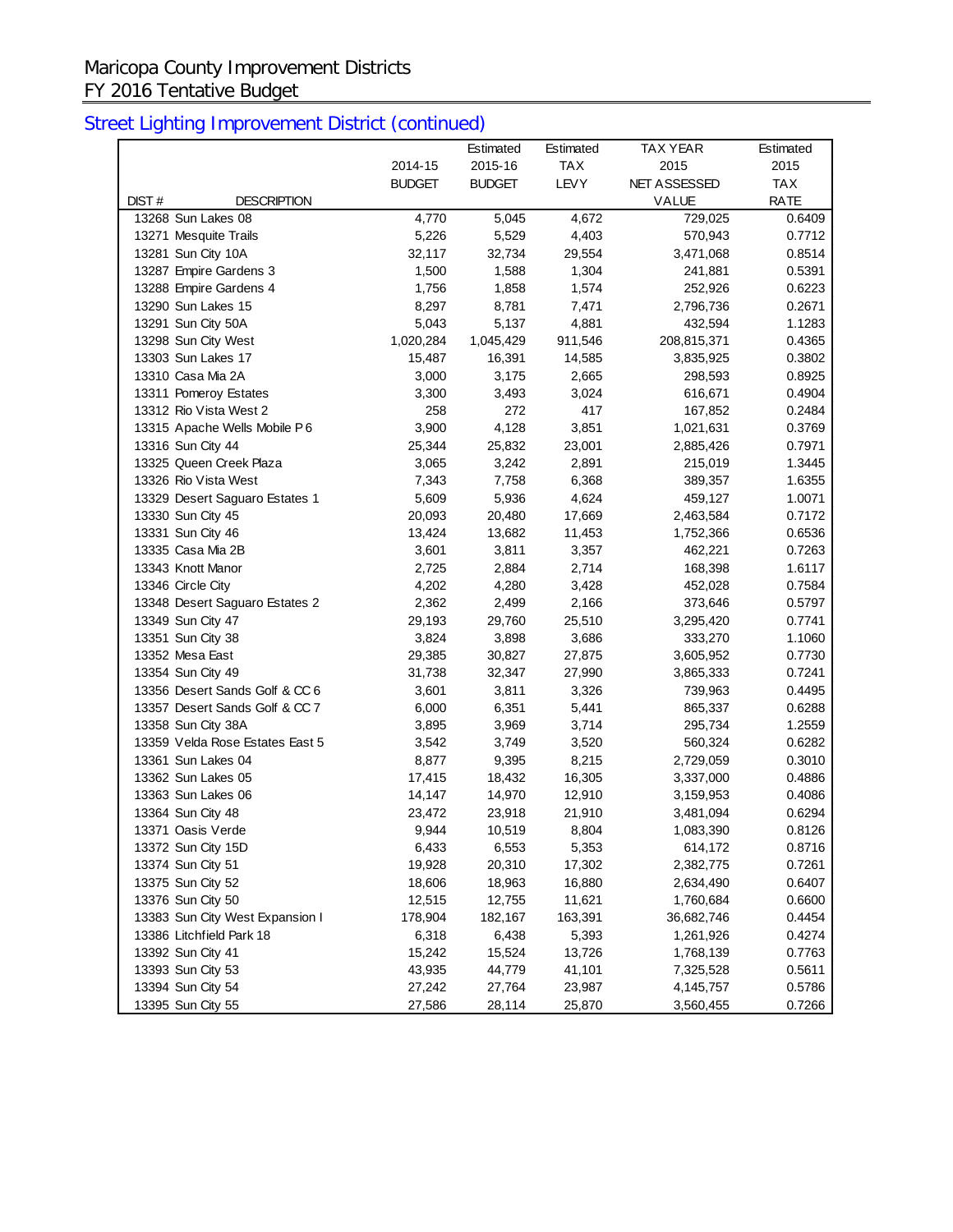## Maricopa County Improvement Districts FY 2016 Tentative Budget

|                                 |               | Estimated     | Estimated   | <b>TAX YEAR</b>     | Estimated  |
|---------------------------------|---------------|---------------|-------------|---------------------|------------|
|                                 | 2014-15       | 2015-16       | <b>TAX</b>  | 2015                | 2015       |
|                                 | <b>BUDGET</b> | <b>BUDGET</b> | <b>LEVY</b> | <b>NET ASSESSED</b> | <b>TAX</b> |
| DIST#<br><b>DESCRIPTION</b>     |               |               |             | VALUE               | RATE       |
| 13396 Desert Skies 2            | 3,023         | 3,198         | 2,673       | 433,990             | 0.6159     |
| 13397 Sun City 56               | 6,344         | 6,466         | 5,888       | 892,146             | 0.6600     |
| 13401 Sun City 33               | 32,309        | 32,931        | 29,376      | 4,063,903           | 0.7229     |
| 13402 Rancho Del Sol 2          | 834           | 876           | 157         | 1,566,623           | 0.0100     |
| 13404 Sun City 17E F&G          | 13,149        | 13,399        | 11,663      | 1,912,294           | 0.6099     |
| 13417 Western Ranchettes        | 1,218         | 938           | 388         | 759,374             | 0.0511     |
| 13418 AZ Skies Mobile Est E2    | 4,428         | 4,686         | 4,067       | 310,876             | 1.3082     |
| 13419 Sun City 35               | 39,500        | 40,264        | 34,790      | 4,728,103           | 0.7358     |
| 13420 Az Skies Mobil Estates    | 5,609         | 5,936         | 5,104       | 555,822             | 0.9183     |
| 13421 Sun City 28A              | 3,572         | 3,640         | 3,212       | 510,397             | 0.6293     |
| 13422 Velda Rose Estates East 3 | 1,476         | 1,562         | 1,445       | 271,844             | 0.5316     |
| 13423 Velda Rose Estates East 4 | 2,066         | 2,186         | 1,719       | 198,829             | 0.8646     |
| 13424 Linda Vista               | 5,423         | 4,786         | 3,729       | 413,402             | 0.9020     |
| 13432 Sun City 17H              | 5,201         | 5,297         | 4,398       | 722,204             | 0.6090     |
| 13433 Sun Lakes 01              | 8,855         | 9,372         | 7,771       | 1,679,985           | 0.4626     |
| 13434 Sun Lakes 02              | 9,347         | 9,890         | 8,412       | 1,692,394           | 0.4970     |
| 13437 Granite Reef Vista Park   | 1,252         | 1,325         | 1,172       | 203,554             | 0.5758     |
| 13438 Sun City 34               | 5,470         | 5,576         | 5,085       | 795,402             | 0.6393     |
| 13439 Sun City 34A              | 27,112        | 27,155        | 22,342      | 3,512,717           | 0.6360     |
| 13440 Sun City 35A              | 25,524        | 25,542        | 21,856      | 3,233,671           | 0.6759     |
| 13441 Sun City 36               | 8,302         | 8,460         | 7,417       | 2,874,992           | 0.2580     |
| 13444 Velda Rose Estates East 2 | 2,362         | 2,499         | 2,372       | 334,501             | 0.7091     |
| 13446 Apache Wells Mobil P 1&2  | 20,819        | 22,019        | 19,742      | 5,710,573           | 0.3457     |
| 13447 Apache Cntry Club Est. 5  | 6,000         | 6,351         | 5,602       | 1,481,924           | 0.3780     |
| 13448 Apache Wells Mobile P4B   | 1,500         | 1,588         | 1,618       | 259,868             | 0.6226     |
| 13450 Casa Mia                  | 9,120         | 9,648         | 8,284       | 703,204             | 1.1780     |
| 13451 Desert Skies              | 2,401         | 2,541         | 2,231       | 272,125             | 0.8198     |
| 13452 Dreamland Villa 16        | 15,051        | 15,928        | 13,596      | 2,079,331           | 0.6539     |
| 13453 Dreamland Villa 17        | 4,680         | 4,952         | 4,498       | 672,755             | 0.6686     |
| 13454 Linda Vista 2             | 4,570         | 4,835         | 4,239       | 409,737             | 1.0346     |
| 13455 Lucy T. Homesites 2       | 4,034         | 4,266         | 3,590       | 396,354             | 0.9058     |
| 13456 Luke Field Homes          | 11,308        | 11,520        | 9,529       | 682,971             | 1.3952     |
| 13459 McAfee Mobile Manor       | 2,444         | 2,584         | 2,204       | 468,155             | 0.4708     |
| 13460 Rancho Grande Tres        | 10,058        | 10,642        | 9,255       | 1,221,474           | 0.7577     |
| 13463 Sun Lakes 03              | 14,305        | 15,139        | 13,651      | 2,397,588           | 0.5694     |
| 13465 Western Ranchettes 2      | 1,218         | 922           | 406         | 710,447             | 0.0571     |
| 13485 Sun City 32A              | 26,501        | 27,016        | 22,348      | 3,595,643           | 0.6215     |
| 13486 Sun City 31A              | 36,600        | 37,311        | 31,476      | 4,222,074           | 0.7455     |
| 13487 Sun City 39               | 14,535        | 14,810        | 11,778      | 3,042,630           | 0.3871     |
| 13488 Sun City 40               | 8,531         | 8,692         | 7,394       | 1,546,175           | 0.4782     |
| 13490 Brentw ood Acres          | 650           | 683           | 880         | 289,177             | 0.3043     |
| 13492 Desert Sands Golf & CC 8  | 6,301         | 6,668         | 5,679       | 939,572             | 0.6044     |
| 13494 Sun City 37               | 22,966        | 23,409        | 19,436      | 3,400,959           | 0.5715     |
| 13495 Sun City 42               | 12,427        | 12,659        | 11,053      | 1,405,586           | 0.7864     |
| 13496 Sun City 43               | 28,164        | 28,706        | 25,719      | 3,030,711           | 0.8486     |
| 13499 Sun City 28B              | 4,157         | 4,238         | 3,799       | 379,730             | 1.0004     |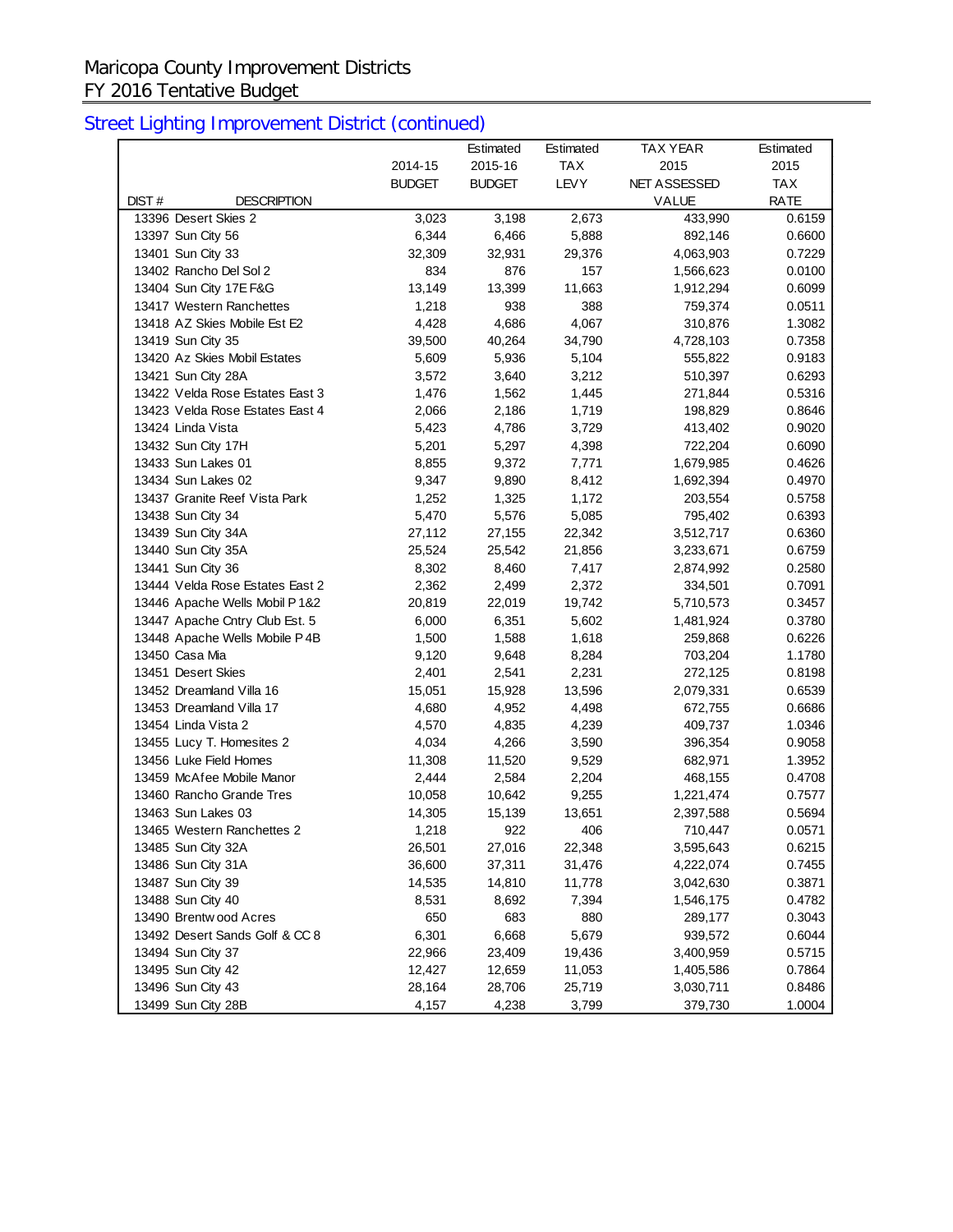## Maricopa County Improvement Districts FY 2016 Tentative Budget

|                                                 |               | Estimated     | Estimated   | <b>TAX YEAR</b> | Estimated   |
|-------------------------------------------------|---------------|---------------|-------------|-----------------|-------------|
|                                                 | 2014-15       | 2015-16       | <b>TAX</b>  | 2015            | 2015        |
|                                                 | <b>BUDGET</b> | <b>BUDGET</b> | <b>LEVY</b> | NET ASSESSED    | TAX         |
| DIST#<br><b>DESCRIPTION</b>                     |               |               |             | <b>VALUE</b>    | <b>RATE</b> |
| 13510 Camelot Golf Club Est. 2                  | 5,123         | 5,421         | 4,484       | 1,371,749       | 0.3269      |
| 13801 Scottsdale Estates 01                     | 1,708         | 1,794         | 187         | 1,867,696       | 0.0100      |
| 13802 Scottsdale Highlands 1                    | 732           | 769           | 109         | 1,091,628       | 0.0100      |
| 13810 Melville 1                                | 2,358         | 2,477         | 195         | 1,950,554       | 0.0100      |
| 13812 Scottsdale Estates 04                     | 5,011         | 5,263         | 500         | 4,999,613       | 0.0100      |
| 13813 Scottsdale Highlands 2                    | 813           | 854           | 100         | 999,076         | 0.0100      |
| 13816 Scottsdale Estates 02                     | 2,114         | 2,221         | 222         | 2,223,230       | 0.0100      |
| 13817 Cavalier                                  | 2,483         | 2,182         | 227         | 2,265,165       | 0.0100      |
| 13820 Hidden Village                            | 651           | 684           | 455         | 4,551,040       | 0.0100      |
| 13821 Scottsdale Estates 03                     | 2,683         | 2,819         | 357         | 3,571,794       | 0.0100      |
| 13825 Mesa Country Club Park                    | 4,200         | 4,446         | 3,712       | 568,394         | 0.6531      |
| 13827 Scottsdale Estates 05                     | 4,376         | 4,596         | 495         | 4,953,920       | 0.0100      |
| 13830 Trail West                                | 651           | 684           | 89          | 885,691         | 0.0100      |
| 13836 Dreamland Villa                           | 2,679         | 2,834         | 2,527       | 320,672         | 0.7880      |
| 13837 Scottsdale Cntry Acres                    | 1,545         | 1,623         | 198         | 1,978,634       | 0.0100      |
| 13838 Cox Heights 1                             | 1,463         | 1,537         | 156         | 1,561,661       | 0.0100      |
| 13839 Cox Heights 2                             | 4,110         | 4,317         | 343         | 3,428,958       | 0.0100      |
| 13840 Dreamland Villa 02                        | 3,837         | 4,061         | 3,685       | 1,225,575       | 0.3007      |
| 13844 Esquire Villa 1                           | 7,801         | 8,256         | 7,003       | 740,364         | 0.9459      |
| 13848 Scottsdale Estates 07                     | 4,472         | 4,698         | 429         | 4,287,673       | 0.0100      |
| 13849 Scottsdale Estates 06                     | 4,684         | 4,919         | 455         | 4,547,128       | 0.0100      |
| 13850 Scottsdale Estates 08                     | 2,927         | 3,075         | 321         | 3,211,263       | 0.0100      |
| 13851 Scottsdale Estates 09                     | 1,870         | 1,965         | 168         | 1,676,741       | 0.0100      |
| 13853 Cox Hghts 3 & Scot Est 12                 | 3,740         | 3,929         | 434         | 4,337,525       | 0.0100      |
| 13855 Glenmar                                   | 2,952         | 3,124         | 2,976       | 331,788         | 0.8970      |
| 13859 Dreamland Villa 03                        | 7,084         | 7,498         | 6,421       | 852,878         | 0.7529      |
| 13862 Town & Country Scottsdale                 | 894           | 940           | 78          | 779,475         | 0.0100      |
| 13863 Country Place at Chandler                 | 9,599         | 10,135        | 8,534       | 1,977,702       | 0.4315      |
| 13864 Scottsdale Highlands 4                    | 538           | 565           | 60          | 597,517         | 0.0100      |
| 13865 Trail West 2                              | 813           | 854           | 115         | 1,153,244       | 0.0100      |
| 13868 Scottsdale Estates 16                     | 2,521         | 2,648         | 212         | 2,122,623       | 0.0100      |
| 13869 J & O Frontier Place                      | 1,057         | 1,110         | 108         | 1,077,849       | 0.0100      |
| 13870 McCormick Estates 1                       | 2,287         | 2,419         | 1,926       | 208,246         | 0.9249      |
| 13872 Dreamland Villa 04                        | 2,729         | 2,887         | 2,493       | 431,848         | 0.5773      |
| 13874 Hallcraft 1                               | 10,814        | 11,360        | 1,140       | 11,401,865      | 0.0100      |
| 13875 Hallcraft 2                               | 6,617         | 6,950         | 681         | 6,814,960       | 0.0100      |
| 13876 Hallcraft 3                               | 4,554         | 4,783         | 970         | 9,702,045       | 0.0100      |
| 13879 Apache Cntry Club Est. 1                  | 11,101        | 11,749        | 9,928       | 2,366,713       | 0.4195      |
| 13882 Scottsdale Cntry Acres 2                  | 2,565         | 2,694         | 297         | 2,972,797       | 0.0100      |
| 13884 Merew ay Manor                            | 2,114         | 2,221         | 114         | 1,136,210       | 0.0100      |
| 13885 Cox Heights 7                             | 732           | 769           | 61          | 605,088         | 0.0101      |
| 13886 Cox Heights 6                             | 488           | 512           | 49          | 489,998         | 0.0100      |
|                                                 |               |               | 197         | 1,974,810       |             |
| 13888 Cox Heights 4<br>13890 Dreamland Villa 05 | 1,789         | 1,879         |             | 1,000,946       | 0.0100      |
| 13896 Scottsdale Highlands 5                    | 8,560<br>651  | 9,060<br>684  | 7,715<br>55 | 545,794         | 0.7708      |
|                                                 |               |               |             |                 | 0.0101      |
| 13901 Velda Rose Estates 1                      | 1,771         | 1,875         | 1,489       | 208,054         | 0.7157      |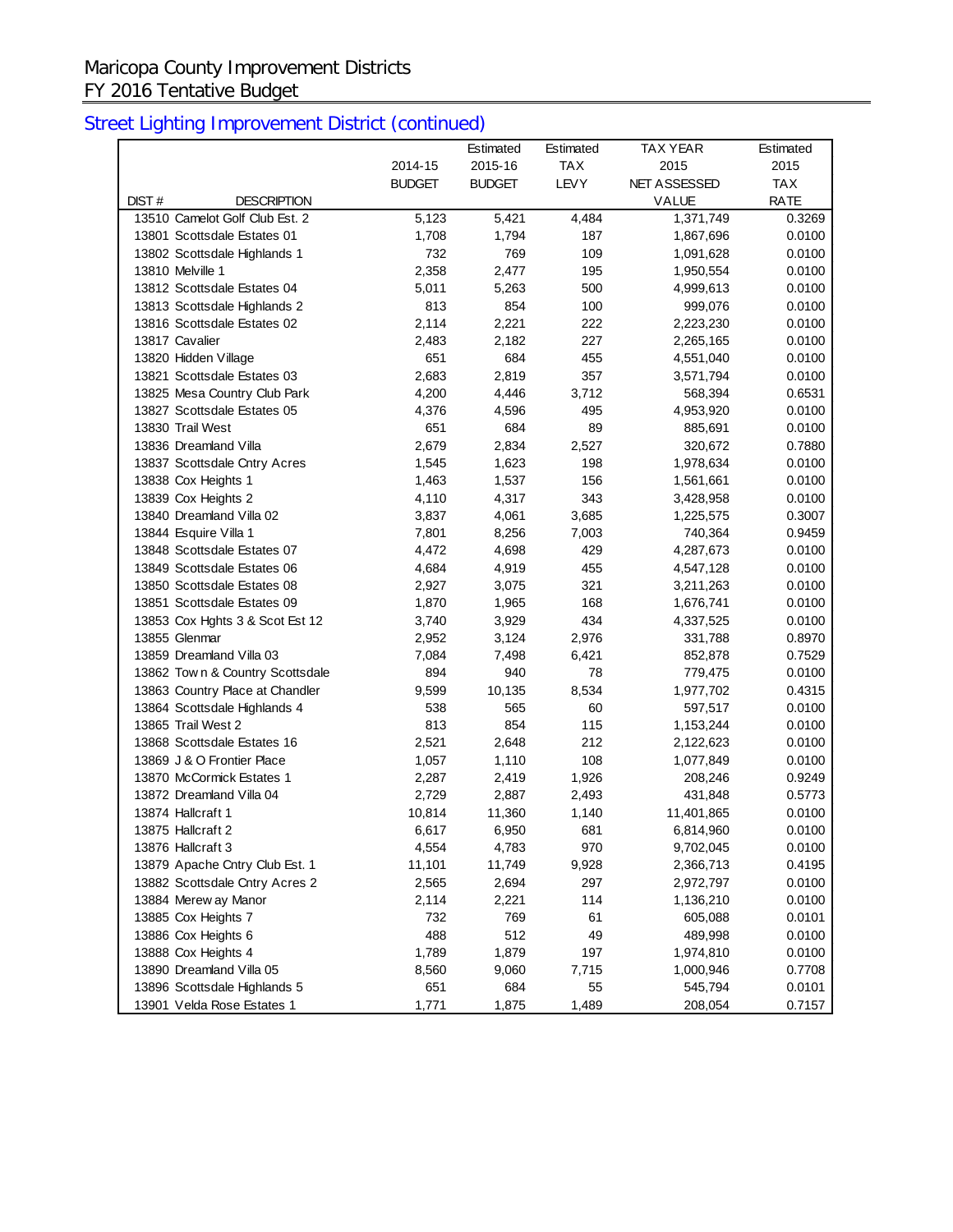## Maricopa County Improvement Districts FY 2016 Tentative Budget

|                                 |               | Estimated     | Estimated   | <b>TAX YEAR</b> | Estimated   |
|---------------------------------|---------------|---------------|-------------|-----------------|-------------|
|                                 | 2014-15       | 2015-16       | <b>TAX</b>  | 2015            | 2015        |
|                                 | <b>BUDGET</b> | <b>BUDGET</b> | <b>LEVY</b> | NET ASSESSED    | <b>TAX</b>  |
| DIST#<br><b>DESCRIPTION</b>     |               |               |             | VALUE           | <b>RATE</b> |
| 13908 Apache Cntry Club Est. 3  | 16,802        | 17,783        | 14,884      | 3,449,931       | 0.4314      |
| 13909 Dreamland Villa 06        | 6,047         | 6,398         | 5,204       | 875,009         | 0.5947      |
| 13911 Velda Rose Estates 2      | 2,657         | 2,811         | 2,624       | 257,055         | 1.0208      |
| 13912 Velda Rose Estates 3      | 2,952         | 3,124         | 2,649       | 514,828         | 0.5145      |
| 13916 Sun City 06               | 45,819        | 46,696        | 39,972      | 4,848,944       | 0.8243      |
| 13917 Sun City 05               | 20,288        | 20,676        | 17,747      | 2,354,189       | 0.7538      |
| 13919 Dreamland Villa 07        | 9,446         | 9,997         | 8,721       | 1,257,679       | 0.6934      |
| 13921 Dreamland Villa 08        | 6,526         | 6,905         | 6,083       | 978,987         | 0.6214      |
| 13922 Velda Rose Cntry Club Add | 3,794         | 4,015         | 3,904       | 303,739         | 1.2853      |
| 13923 Sun City 06C              | 37,560        | 38,281        | 32,214      | 4,426,061       | 0.7278      |
| 13924 Sun City 06D              | 32,696        | 33,320        | 28,087      | 3,325,637       | 0.8446      |
| 13925 Sun City 06G              | 16,119        | 16,428        | 14,301      | 1,842,958       | 0.7760      |
| 13926 Sun City 07               | 14,616        | 14,898        | 12,568      | 1,836,675       | 0.6843      |
| 13927 Sun City 08               | 17,836        | 18,179        | 15,967      | 1,980,712       | 0.8061      |
| 13928 Sun City 09               | 14,331        | 14,608        | 12,292      | 1,389,596       | 0.8846      |
| 13929 Velda Rose Estates 4      | 2,952         | 3,124         | 2,869       | 459,650         | 0.6242      |
| 13930 Dreamland Villa 09        | 9,150         | 9,684         | 8,450       | 1,196,781       | 0.7061      |
| 13931 Sun City 11               | 58,242        | 59,348        | 50,712      | 6,160,133       | 0.8232      |
| 13932 Sun City 12               | 44,514        | 45,357        | 37,563      | 4,133,005       | 0.9089      |
| 13933 Sun City 15               | 5,209         | 5,308         | 5,007       | 524,065         | 0.9554      |
| 13934 Sun City 17               | 5,682         | 5,788         | 5,236       | 573,500         | 0.9130      |
| 13935 Sun City 01               | 399,452       | 406,956       | 332,434     | 27,606,954      | 1.2042      |
| 13936 Velda Rose Gardens        | 5,723         | 6,056         | 5,565       | 626,869         | 0.8877      |
| 13937 Dreamland Villa 10        | 8,560         | 9,060         | 7,894       | 1,122,607       | 0.7032      |
| 13938 Sun City 15B              | 7,190         | 7,324         | 6,197       | 741,255         | 0.8360      |
| 13939 Sun City 18 & 18A         | 44,902        | 45,766        | 40,601      | 5,142,137       | 0.7896      |
| 13940 Sun City 17A              | 3,132         | 3,192         | 2,761       | 375,306         | 0.7357      |
| 13941 Sun City 17B & 17C        | 11,268        | 11,482        | 9,790       | 1,496,854       | 0.6540      |
| 13942 Sun City 19 & 20          | 50,547        | 51,514        | 45,398      | 5,700,529       | 0.7964      |
| 13943 Dreamland Villa 11        | 12,397        | 13,121        | 11,702      | 1,571,667       | 0.7446      |
| 13944 Sun City 23               | 28,567        | 29,114        | 26,416      | 2,542,475       | 1.0390      |
| 13950 Sun City 21 & 21A         | 45,515        | 46,392        | 41,793      | 4,733,236       | 0.8830      |
| 13951 Dreamland Villa 12        | 10,331        | 10,934        | 10,347      | 1,285,567       | 0.8049      |
| 13952 Sun City 11A              | 15,450        | 15,747        | 13,443      | 1,250,516       | 1.0750      |
| 13953 Sun City 15C              | 16,482        | 16,795        | 13,430      | 3,242,834       | 0.4141      |
| 13954 Sun City 22 & 22A         | 40,042        | 40,813        | 35,321      | 3,268,217       | 1.0807      |
| 13955 Apache Wells Mobile P5    | 3,926         | 4,153         | 4,012       | 659,324         | 0.6085      |
| 13962 Velda Rose Estates East   | 5,313         | 5,623         | 5,164       | 507,802         | 1.0169      |
| 13964 Sun City 14               | 7,674         | 7,820         | 6,381       | 1,113,466       | 0.5731      |
| 13965 Sun City 22B              | 12,521        | 12,762        | 10,028      | 2,250,408       | 0.4456      |
| 13966 Sun City 25               | 52,979        | 53,995        | 47,653      | 6,864,966       | 0.6941      |
| 13967 Sun City 25A              | 28,432        | 28,979        | 24,482      | 3,446,091       | 0.7104      |
| 13968 Sun City 27               | 14,425        | 14,704        | 13,835      | 1,858,596       | 0.7444      |
| 13969 Sun City 30               | 53,217        | 54,241        | 47,550      | 5,869,112       | 0.8102      |
| 13970 Sun City 16               | 24,121        | 24,568        | 19,854      | 7,266,362       | 0.2732      |
| 13972 Apache Wells Mobile P3    | 12,301        | 13,020        | 11,811      | 3,389,404       | 0.3485      |